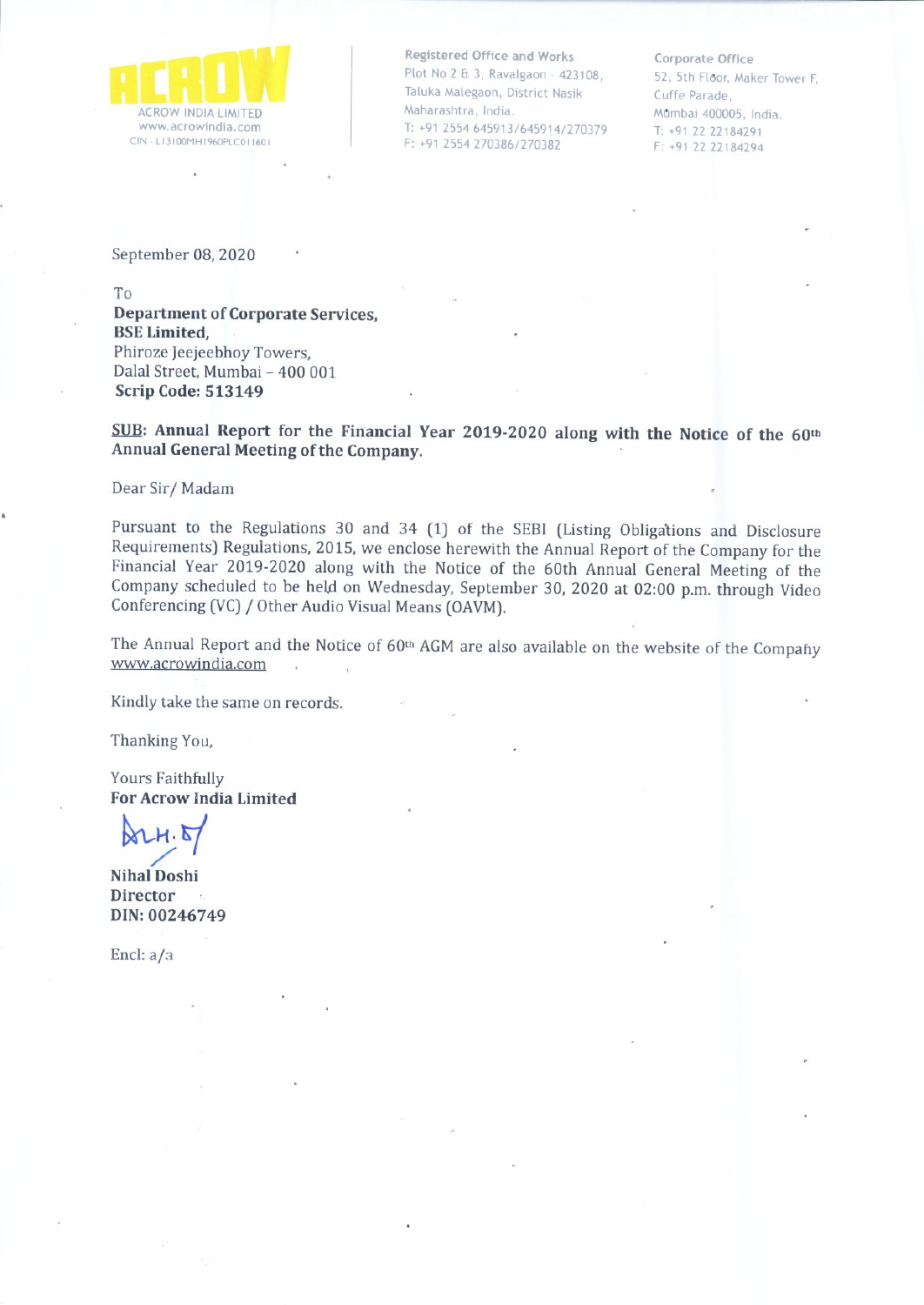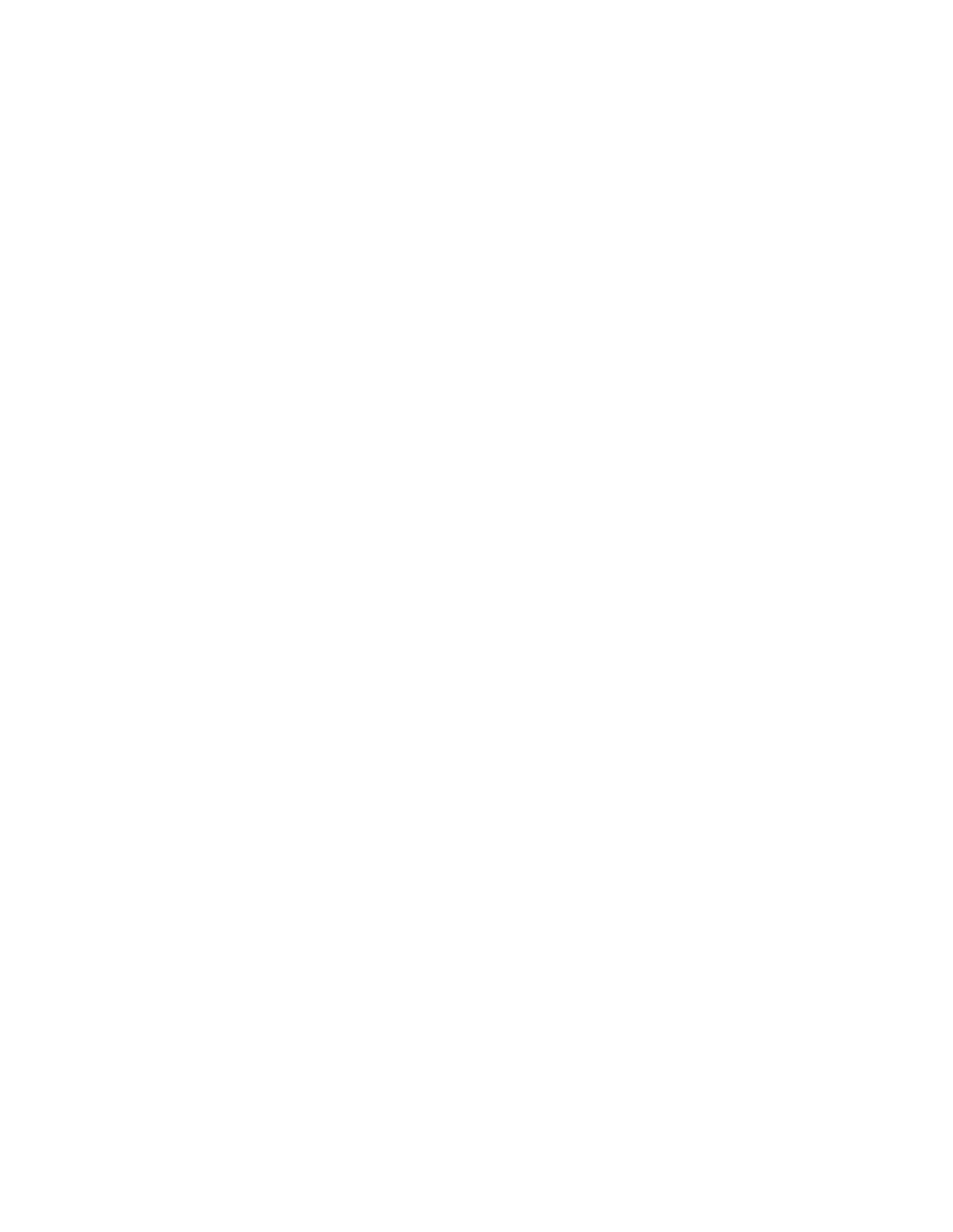

# **BOARD OF DIRECTORS**

| Mr. Harshavardhan B. Doshi |
|----------------------------|
| Mr. Nihal H. Doshi         |
| Mr. Vikram Bhat            |
| Mrs. Ramola S. Mahajani    |
| Mr. Sanjay Shirgaonkar     |

Chairman Director Independent Director Independent Director Independent Director

# **KEY MANAGERIAL PERSONNEL**

Miss. Jonita D'souza **Company Secretary** 

# **AUDITORS**

M/s. Patkar & Pendse Chartered Accountants

# **SOLICITORS**

M/s Mulla & Mulla & Craigie Blunt & Caroe

## **BANKERS**

Bank of Baroda

# **REGISTRAR & SHARE TRANSFER AGENT**

Freedom Registry Ltd. Plot No. 101/102, 19th Street, MIDC Industrial Area, Satpur, Nashik – 422007 Tel No: (0253) 2354032 Fax No: (0253) 2351126

# **FACTORY & REGISTERED OFFICE**

Plot No 2 & 3, Ravalgaon – 423108, Taluka Malegaon, District – Nashik, Maharashtra Tel No: (02554) 645913 / 645914 Fax No: (02554) 270386

# **CORPORATE OFFICE**

52, 5th Floor, Maker Tower 'F', Cuffe Parade, Mumbai – 400005 Tel No: (022) 22184291 / 22186479 Fax No: (022) 22184294

| <b>Contents</b>                   |
|-----------------------------------|
|                                   |
|                                   |
| Auditors' Report (Standalone) 34  |
| Standalone Financial Statements40 |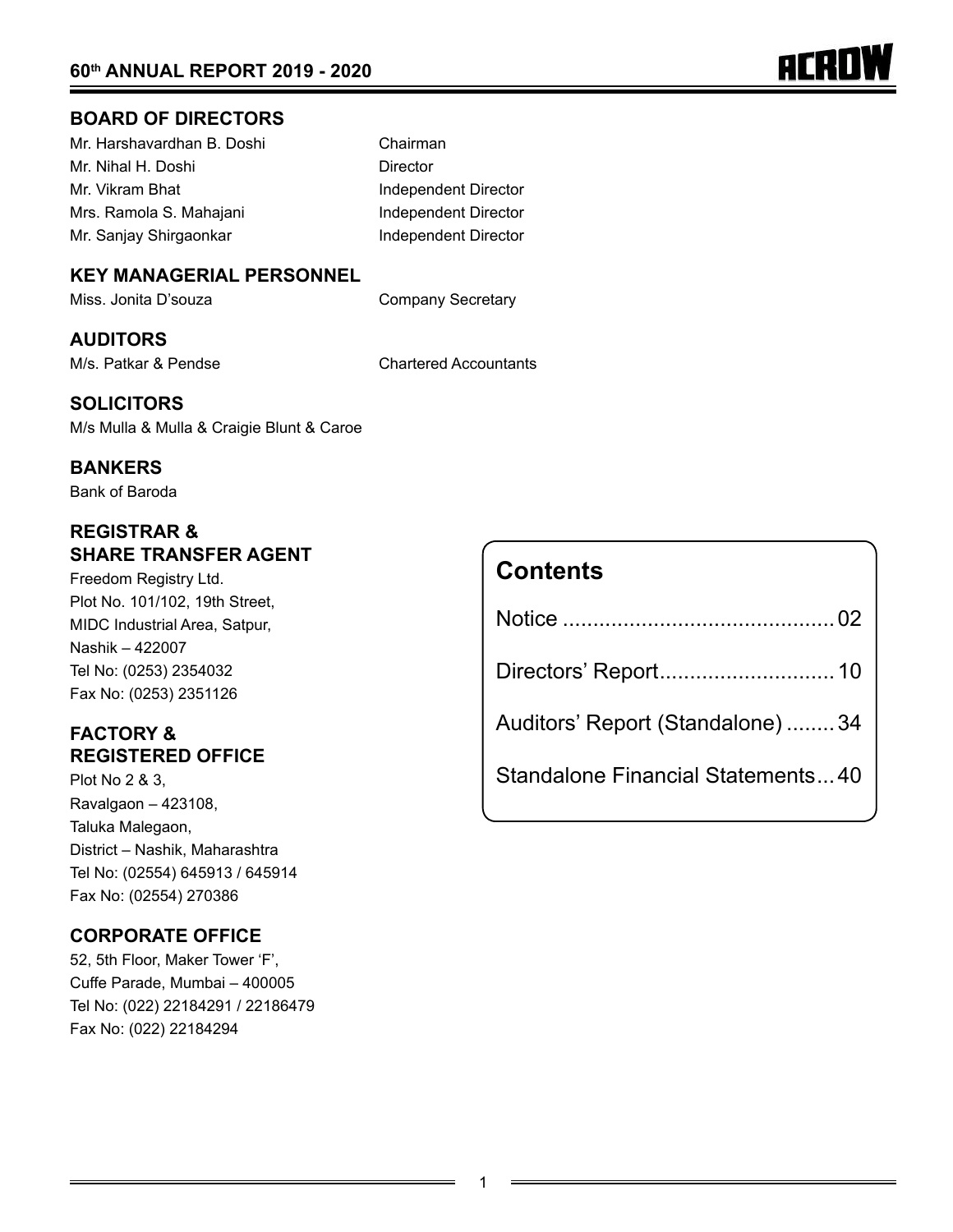# **NOTICE**

NOTICE is hereby given that the Sixtieth (60th) Annual General Meeting of the Members of Acrow India Limited will be held on Wednesday, September 30, 2020 at 2:00 p.m. through Video Conferencing ("VC") / Other Audio Visual Means ("OAVM") to transact the following business:

#### **Ordinary Business**

- 1. To receive, consider and adopt the audited financial statements of the Company for the financial year ended 31<sup>st</sup> March 2020 along with the reports of the Board of Directors and Auditors thereon.
- 2. To appoint a Director in place of Mr. Harshavardhan Doshi (DIN: 00688736) who retires by rotation and being eligible offers himself for reappointment.

#### **Special Business:**

3. **Appointment and payment of remuneration to Mr. Dipak Malji Ahire as Manager and Key Managerial Personnel of the Company.**

To consider and if thought fit, to pass the following resolution as an **Ordinary** Resolution:

**"RESOLVED THAT** pursuant to the provisions of Section 196,197,198 and 203 read with Part II of Schedule V of Companies Act, 2013 (the "Act"), as amended from time to time and other applicable provisions, if any, of the Act, the Companies (Appointment and Remuneration of Managerial Personnel) Rules, 2014, as amended from time to time and subject to such other approvals, consents, sanctions and permissions, as may be necessary, the consent of the members of the Company be and is hereby accorded to the appointment and payment of remuneration to Mr. Dipak Malji Ahire, as Manager and Key Managerial Personnel of the Company for a period of 5 years with effect from September 04, 2020 to September 03, 2025 upon the terms and conditions including payment of remuneration as set out in the statement annexed to the notice convening this meeting with liberty to the Board of Directors to decide on the quantum of remuneration payable.

**RESOLVED FURTHER THAT** within the limits of remuneration to be paid to Mr. Dipak Malji Ahire as approved pursuant to the foregoing, the Board be and is hereby authorized to vary at any time the components of remuneration of Mr. Dipak Malji Ahire and periodicity of payments and the terms thereof.

**RESOLVED FURTHER THAT** in the event of absence or inadequacy of profits during the period of his appointment, Mr. Dipak Malji Ahire shall, subject to the provisions of Schedule V and other applicable provisions, if any, of the Act, be entitled to the remuneration as approved pursuant to this resolution, as minimum remuneration.

**RESOLVED FURTHER THAT** Nomination and Remuneration Committee /Board be and are hereby authorized to consider increase in Mr. Dipak Malji Ahire's remuneration from time to time subject to the provisions of Schedule V to the Act read with Section 197, 203 and other applicable provisions, if any, of the Act.

**RESOLVED LASTLY THAT** any of the Directors of the Company be and is hereby authorized to do all such acts, deeds, matters and things as may be considered necessary, expedient or desirable to give effect to this Resolution."

#### 4. **Re-Appointment of Mrs. Ramola Mahajani as an Independent Director.**

To consider and if thought fit, to pass the following resolution as a **Special** Resolution:

"**RESOLVED THAT** pursuant to the provisions of Sections 149 and 152 read with Schedule IV and all other applicable provisions, if any of the Companies Act, 2013 along with the Companies (Appointment and Qualification of Directors) Rules (including any statutory modification(s) or re-enactment thereof for the time being in force) and Regulation 16 (1)(b) of the Securities and Exchange Board of India (Listing Obligations and Disclosure Requirements) Regulation, 2015, Mrs. Ramola Mahajani (DIN: 00613428), who was appointed as an Independent Director at the Fifty Fifth Annual General Meeting of the Company and who held office utpo July 07, 2020 and who being eligible for re-appointment has submitted a declaration that she meets the criteria for Independent Director and in respect of whom the Company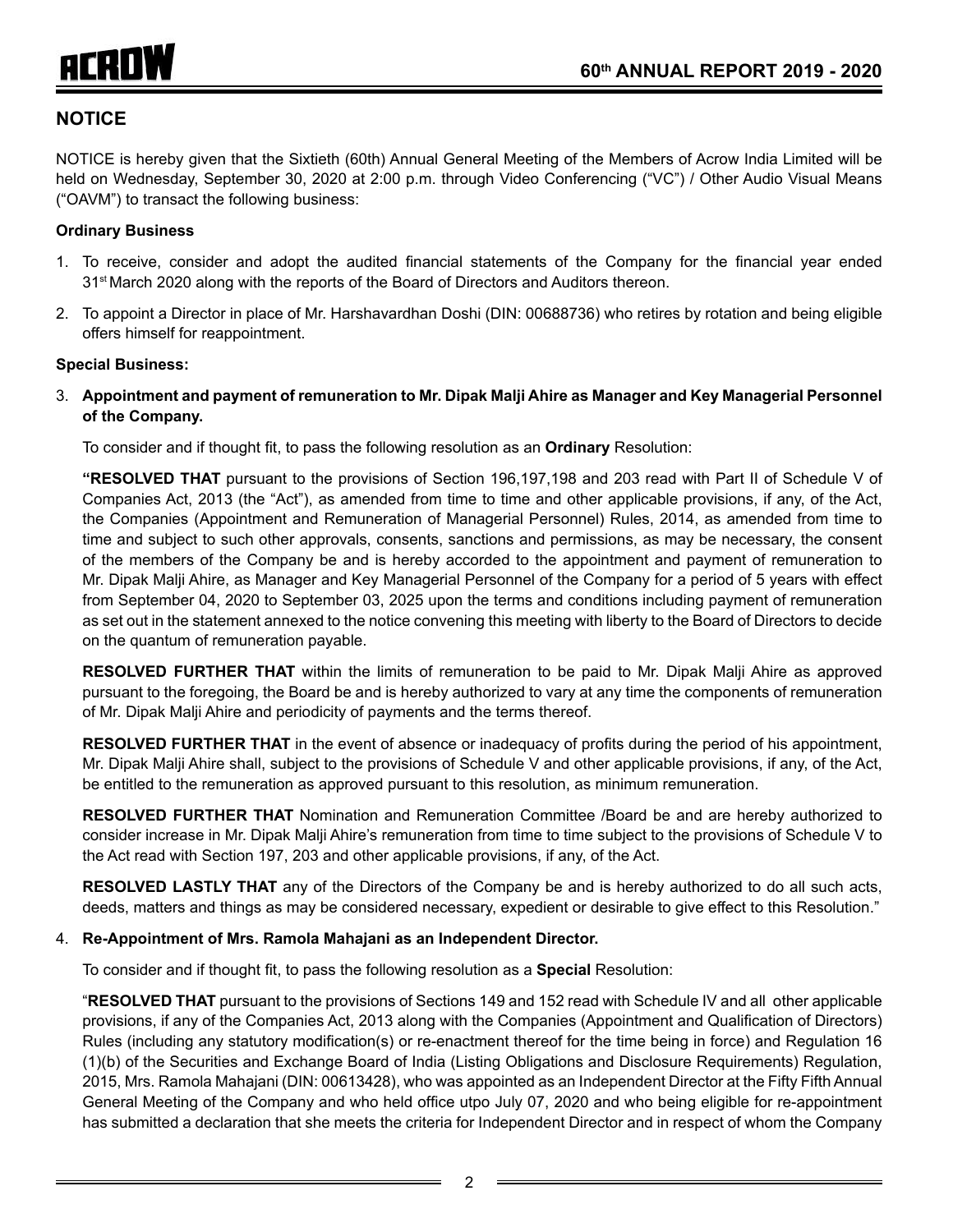has received a notice in writing from a Member under Section 160(1) of the Companies Act, 2013, proposing her candidature for the office of the Director of the Company, be and is hereby re-appointed as an Independent Director for a second term of five consecutive years commencing from July 08, 2020 to July 07, 2025."

**By Order of the Board of Directors**

**Place:** Mumbai **H. B. Doshi Date:** September 04, 2020 Chairman Chairman Chairman Chairman Chairman Chairman Chairman Chairman Chairman Chairman

# **NOTES:**

- 1. In view of the continuing Covid-19 pandemic, the Ministry of Corporate Affairs ("MCA") has vide its circular dated May 05, 2020 read with circulars dated April 08, 2020 and April 13, 2020 (collectively referred to as "MCA Circulars") permitted the holding of the Annual General Meeting ("AGM") through VC / OAVM, without the physical presence of the Members at a common venue. In compliance with the provisions of the Companies Act, 2013 ("Act"), SEBI (Listing Obligations and Disclosure Requirements) Regulations, 2015 ("SEBI Listing Regulations") and MCA Circulars, the AGM of the Company is being held through VC / OAVM. The deemed venue for the AGM shall be the Registered Office of the Company.
- 2. The Explanatory Statement pursuant to Section 102 of the Companies Act, 2013 (the "Act") in respect of the special business set out at Item Nos. 3 and 4 of this Notice is annexed as Annexure I. The relevant details as required under Regulation 36 of the Securities and Exchange Board of India (Listing Obligations and Disclosure Requirements) Regulations, 2015 ("SEBI Listing Regulations") and Secretarial Standard-2 (SS-2), of person seeking appointment/reappointment under Item No. 2 (pertaining to Ordinary Business) and 4 (pertaining to Special Business) of this Notice are annexed as Annexure II.
- 3. Pursuant to the provisions of the Act, a Member entitled to attend and vote at the AGM is entitled to appoint a proxy to attend and vote on his/her behalf and the proxy need not be a Member of the Company. Since this AGM is being held pursuant to the MCA Circulars through VC / OAVM, physical attendance of Members has been dispensed with. Accordingly, the facility for appointment of proxies by the Members will not be available for the AGM and hence the Proxy Form and Attendance Slip are not annexed to this Notice.
- 4. The Register of Members and Share Transfer Books of the Company shall remain closed from Thursday, September 24, 2020 to Wednesday, September 30, 2020, both days inclusive.
- 5. As per Regulation 40 of SEBI Listing Regulations, as amended, securities of listed companies can be transferred only in dematerialized form with effect from April 01, 2019, except in case of request received for transmission or transposition of securities. In view of this and to eliminate all risks associated with physical shares and for ease of portfolio management, members holding shares in physical form are requested to consider converting their holdings to dematerialized form. Members can contact the Company or Company's Registrars and Transfer Agents, M/s Freedom Registry Limited for assistance in this regard.
- 5. In case of joint holders, the Member whose name appears as the first holder in the order of names as per the Register of Members of the Company will be entitled to vote at the AGM.
- 6. The Securities and Exchange Board of India (SEBI) has mandated the submission of Permanent Account Number (PAN) by every participant in the securities market. Members holding shares in dematerialized form are, therefore, requested to submit their PAN to their Depository Participants with whom they are maintaining their Demat Accounts. Members holding shares in physical form can submit their PAN to the Company / RTA.
- 7. Members holding shares in physical form in identical order of names in more than one folio are requested to send to the Company or M/s. Freedom Registry Limited, the details of such folios together with the share certificates for consolidating their holdings in one folio. A consolidated share certificate will be returned to such Members after making requisite changes thereon.
- 8. In compliance with the aforesaid MCA Circulars and SEBI Circular dated May 12, 2020, Notice of the AGM along with the Annual Report 2019-20 is being sent only through electronic mode to those Members whose email addresses are registered with the Company/ Depositories. Members may note that the Notice and Annual Report 2019-20 will also be available on the Company's website www.acrowindia.com, websites of the stock exchange i.e. BSE Limited at www.bseindia.com and on the website of CDSL www.evotingindia.com.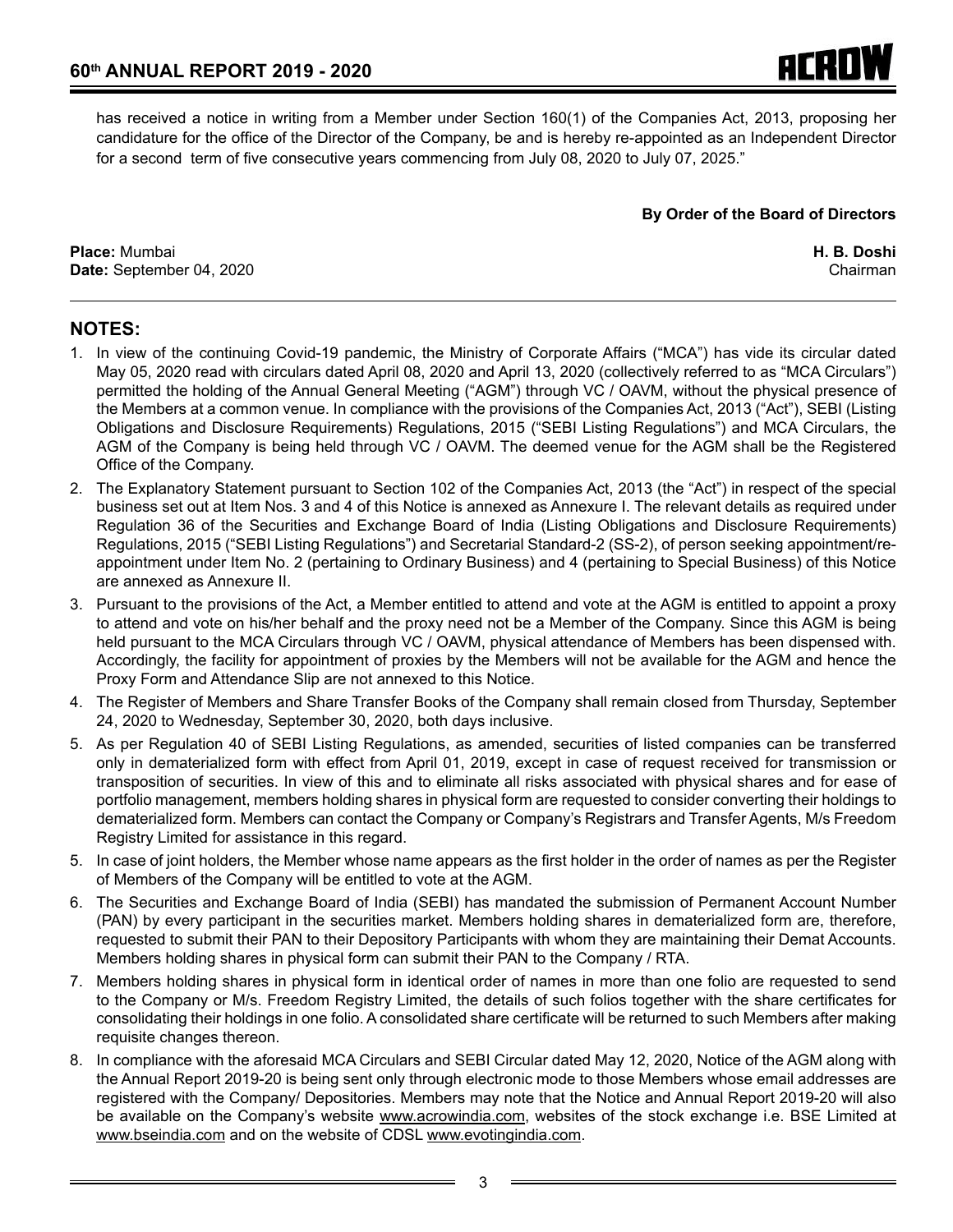## **60th ANNUAL REPORT 2019 - 2020**

# **ACROW**

- 9. Mr. Kalyan Gangwal, Chartered Accountant has been appointed by the Company as the Scrutinizer to scrutinize the remote e-voting process and voting at the AGM in a fair and transparent manner.
- 10. To support the 'Green Initiative', Members who have not registered their e-mail addresses are requested to register the same with M/s. Freedom Registry Limited / Depositories.
- 11. Members desiring any information with regard to the annual accounts of the Company or any other matter to be placed at the AGM are requested to write to the Management at least 10 (Ten) days before the meeting i.e. on or before September 20, 2020 through email on cs.acrow@ravalgaon.in. The same will be replied by the Company suitably.
- 12. Since the AGM will be held through VC / OAVM, the Route Map is not annexed in this Notice.
- 13. Instructions for e-voting and joining the AGM are as follows:
	- a. Pursuant to the provisions of Section 108 of the Companies Act, 2013 read with Rule 20 of the Companies (Management and Administration) Rules, 2014 (as amended) and Regulation 44 of SEBI (Listing Obligations & Disclosure Requirements) Regulations 2015 (as amended), and MCA Circulars dated April 08, 2020, April 13, 2020 and May 05, 2020 the Company is providing facility of remote e-voting to its Members in respect of the business to be transacted at the AGM. For this purpose, the Company has entered into an agreement with Central Depository Services (India) Limited (CDSL) for facilitating voting through electronic means, as the authorized e-Voting agency. The facility of casting votes by a member using remote e-voting as well as the e-voting system on the date of the AGM will be provided by CDSL.
	- b. The Members can join the AGM in the VC/OAVM mode 15 minutes before and after the scheduled time of the commencement of the Meeting by following the procedure mentioned in the Notice. The facility of participation at the AGM through VC/OAVM will be made available to atleast 1000 members on first come first served basis. This will not include large Shareholders (Shareholders holding 2% or more shareholding), Promoters, Institutional Investors, Directors, Key Managerial Personnel, the Chairperson of the Audit Committee, Nomination and Remuneration Committee and Stakeholders Relationship Committee, Auditors etc. who are allowed to attend the AGM without restriction on account of first come first served basis.
	- c. The attendance of the Members attending the AGM through VC/OAVM will be counted for the purpose of ascertaining the quorum under Section 103 of the Companies Act, 2013.
	- d. Pursuant to MCA Circular No. 14/2020 dated April 08, 2020, the facility to appoint proxy to attend and cast vote for the members is not available for this AGM. However, in pursuance of Section 112 and Section 113 of the Companies Act, 2013, representatives of the members such as the President of India or the Governor of a State or body corporate can attend the AGM through VC/OAVM and cast their votes through e-voting.
	- e. In line with the Ministry of Corporate Affairs (MCA) Circular No. 17/2020 dated April 13, 2020, the Notice calling the AGM has been uploaded on the website of the Company at www.acrowindia.com. The Notice can also be accessed from the websites of the Stock Exchange i.e. BSE Limited at www.bseindia.com. The AGM Notice is also disseminated on the website of CDSL (agency for providing the Remote e-Voting facility and e-voting system during the AGM) i.e. www.evotingindia.com.

# **THE INTRUCTIONS FOR SHAREHOLDRES FOR REMOTE E-VOTING ARE AS UNDER:**

- i. The remote e-voting period commences on **Saturday, September 26, 2020 (9:00 a.m. IST) and ends on Tuesday, September 29, 2020 (5:00 p.m. IST).** During this period shareholders' of the Company, holding shares either in physical form or in dematerialized form, as on **Wednesday, September 23, 2020** i.e. cut-off date may cast their vote electronically. The e-voting module shall be disabled by CDSL for voting thereafter.
- ii. Shareholders who have already voted prior to the meeting date would not be entitled to vote at the meeting venue.
- iii. The shareholders should log on to the e-voting website www.evotingindia.com.
- iv. Click on "Shareholders" module.
- v. Now enter your User ID
	- a. For CDSL: 16 digits beneficiary ID,
	- b. For NSDL: 8 Character DP ID followed by 8 Digits Client ID,
	- c. Shareholders holding shares in Physical Form should enter Folio Number registered with the Company. OR

Alternatively, if you are registered for CDSL's EASI/EASIESTe-services, you can log-in at https://www.cdslindia.com from Login - Myeasi using your login credentials. Once you successfully log-in to CDSL's EASI/EASIEST e-services, click on e-Voting option and proceed directly to cast your vote electronically.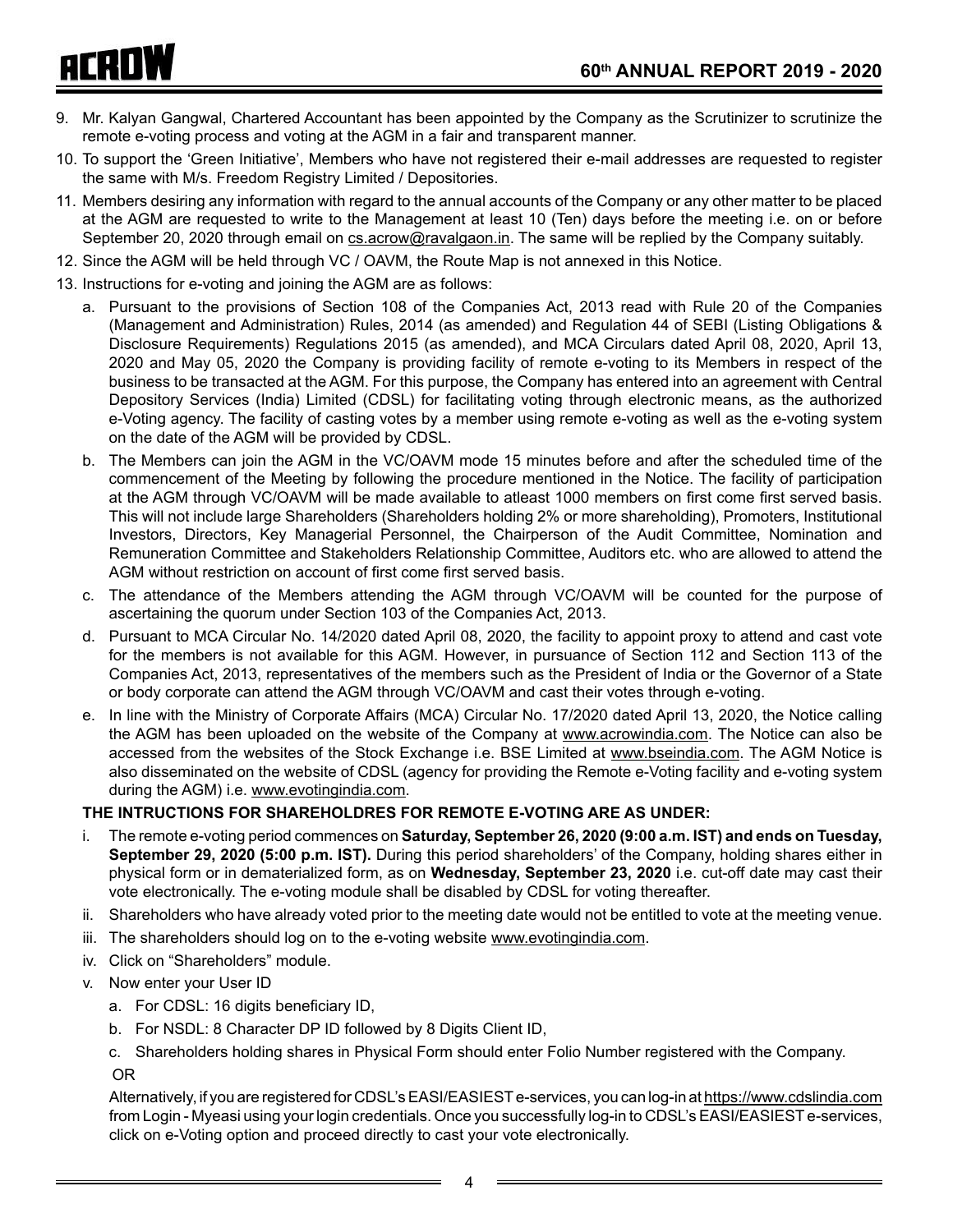- vi. Next enter the Image Verification as displayed and Click on Login.
- vii. If you are holding shares in demat form and had logged on to www.evotingindia.com and voted on an earlier e-voting of any company, then your existing password is to be used.
- viii. If you are a first time user follow the steps given below:

|                                                 | For Shareholders holding shares in Demat Form and Physical Form                                                                                                                                                                                                                                                                                      |
|-------------------------------------------------|------------------------------------------------------------------------------------------------------------------------------------------------------------------------------------------------------------------------------------------------------------------------------------------------------------------------------------------------------|
| <b>PAN</b>                                      | Enter your 10 digit alpha-numeric *PAN issued by Income Tax Department<br>(Applicable for both demat shareholders as well as physical shareholders)<br>Shareholders who have not updated their PAN with the Company/Depository<br>Participant are requested to use the sequence number sent by Company/RTA<br>or contact Company/RTA.                |
| Dividend Bank Details<br>OR Date of Birth (DOB) | Enter the Dividend Bank Details or Date of Birth (in dd/mm/yyyy format) as<br>recorded in your demat account or in the company records in order to login.<br>If both the details are not recorded with the depository or company please<br>enter the member id / folio number in the Dividend Bank details field as<br>mentioned in instruction (v). |

- ix. After entering these details appropriately, click on "SUBMIT" tab.
- x. Shareholders holding shares in physical form will then directly reach the Company selection screen. However, shareholders holding shares in demat form will now reach 'Password Creation' menu wherein they are required to mandatorily enter their login password in the new password field. Kindly note that this password is to be also used by the demat holders for voting for resolutions of any other company on which they are eligible to vote, provided that company opts for e-voting through CDSL platform. It is strongly recommended not to share your password with any other person and take utmost care to keep your password confidential.
- xi. For shareholders holding shares in physical form, the details can be used only for e-voting on the resolutions contained in this Notice.
- xii. Click on the EVSN for the relevant <Company Name> on which you choose to vote.
- xiii. On the voting page, you will see "RESOLUTION DESCRIPTION" and against the same the option "YES/NO" for voting. Select the option YES or NO as desired. The option YES implies that you assent to the Resolution and option NO implies that you dissent to the Resolution.
- xiv. Click on the "RESOLUTIONS FILE LINK" if you wish to view the entire Resolution details.
- xv. After selecting the resolution you have decided to vote on, click on "SUBMIT". A confirmation box will be displayed. If you wish to confirm your vote, click on "OK", else to change your vote, click on "CANCEL" and accordingly modify your vote.
- xvi. Once you "CONFIRM" your vote on the resolution, you will not be allowed to modify your vote.
- xvii. You can also take a print of the votes cast by clicking on "Click here to print" option on the Voting page.
- xviii. If a demat account holder has forgotten the login password then Enter the User ID and the image verification code and click on Forgot Password & enter the details as prompted by the system.
- xix. Shareholders can also cast their vote using CDSL's mobile app "m-Voting". The m-Voting app can be downloaded from respective Store. Please follow the instructions as prompted by the mobile app while Remote Voting on your mobile.

#### **Process for those Shareholders whose Email Addresses are not registered with the Depositories for obtaining Login Credentials for E-Voting for the Resolutions proposed in this Notice:**

- 1. For Physical shareholders- please provide necessary details like Folio No., Name of shareholder, scanned copy of the share certificate (front and back), PAN (self attested scanned copy of PAN card), AADHAR (self attested scanned copy of Aadhar Card) by email to Company at email id cs.acrow@ravalgaon.in or the RTA at email id support@ freedomregistry.in
- 2. For Demat shareholders, please provide Demat account details (CDSL-16 digit beneficiary ID or NSDL-16 digit DPID + CLID), Name, client master or copy of Consolidated Account statement, PAN (self attested scanned copy of PAN card), AADHAR (self attested scanned copy of Aadhar Card) to Company at email id cs.acrow@ravalgaon.in or the RTA at email id support@freedomregistry.in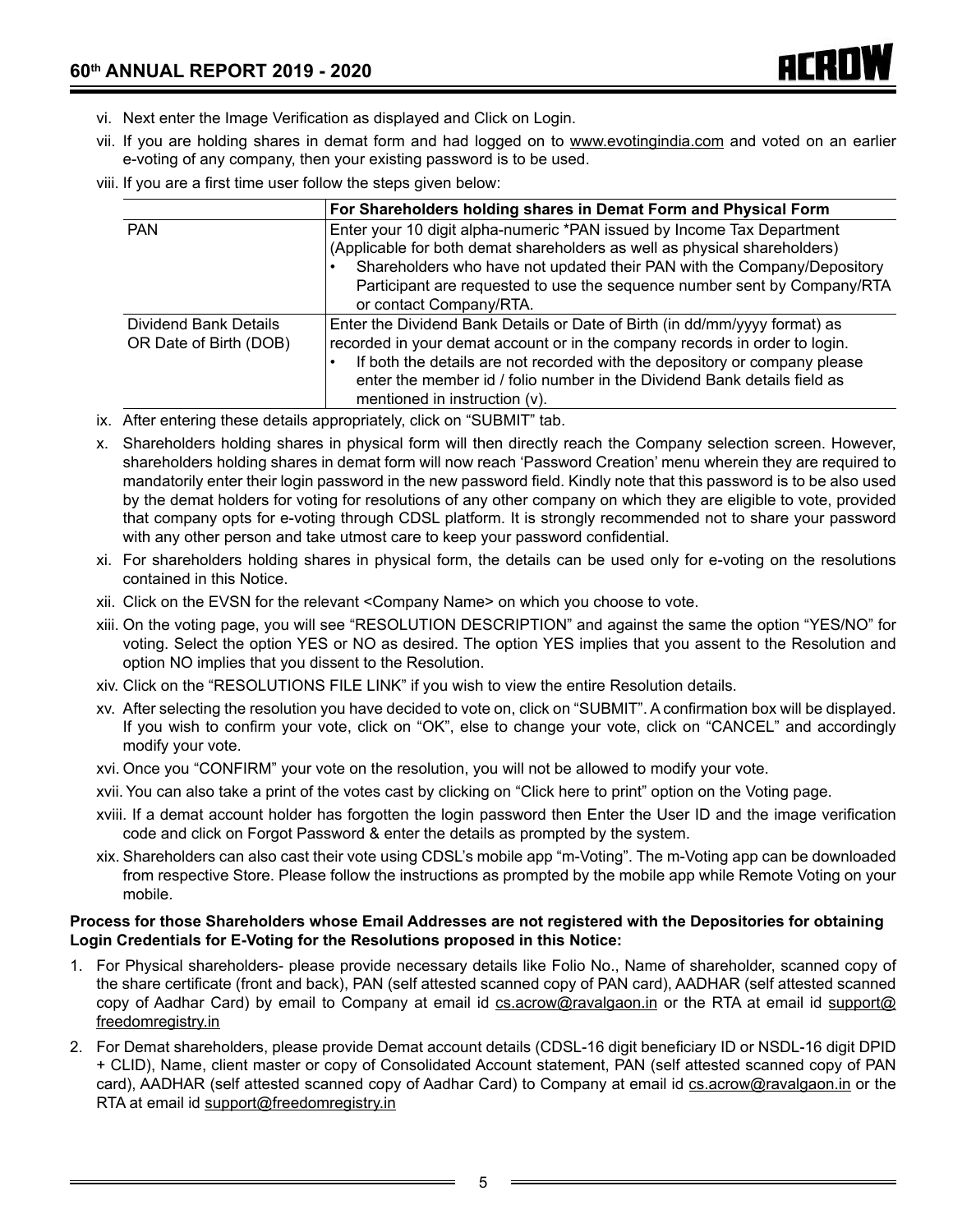

#### **Instructions for Shareholders attending the AGM through VC/OAVM are as under:**

- 1. Shareholder will be provided with a facility to attend the AGM through VC/OAVM through the CDSL e-Voting system. Shareholders may access the same at https://www.evotingindia.com under shareholders/members login by using the remote e-voting credentials. The link for VC/OAVM will be available in shareholder/members login where the EVSN of Company will be displayed.
- 2. Shareholders are encouraged to join the Meeting through Laptops / IPads for better experience.
- 3. Further, shareholders will be required to allow Camera and use Internet with a good speed to avoid any disturbance during the meeting.
- 4. Please note that Participants Connecting from Mobile Devices or Tablets or through Laptop connecting via Mobile Hotspot may experience Audio/Video loss due to Fluctuation in their respective network. It is therefore recommended to use Stable Wi-Fi or LAN Connection to mitigate any kind of aforesaid glitches.
- 5. The shareholders who have queries may send their queries in advance 10 days prior to meeting mentioning their name, demat account number/folio number, email id, mobile number at cs.acrow@ravalgaon.in. These queries will be replied to by the company suitably by email.

#### **Instructions for Shareholders for E-Voting During the AGM are as under:-**

- 1. The procedure for e-Voting on the day of the AGM is same as the instructions mentioned above for Remote e-voting.
- 2. Only those shareholders, who are present in the AGM through VC/OAVM facility and have not cast their vote on the Resolutions through remote e-Voting and are otherwise not barred from doing so, shall be eligible to vote through e-Voting system available during the AGM.
- 3. If any Votes are cast by the shareholders through the e-voting available during the AGM and if the same shareholders have not participated in the meeting through VC/OAVM facility , then the votes cast by such shareholders shall be considered invalid as the facility of e-voting during the meeting is available only to the shareholders attending the meeting.
- 4. Shareholders who have voted through Remote e-Voting will be eligible to attend the AGM. However, they will not be eligible to vote at the AGM.

#### **Note for Non – Individual Shareholders and Custodians**

- Non-Individual shareholders (i.e. other than Individuals, HUF, NRI etc.) and Custodians are required to log on to www.evotingindia.com and register themselves in the "Corporates" module.
- A scanned copy of the Registration Form bearing the stamp and sign of the entity should be emailed to helpdesk.evoting@cdslindia.com.
- After receiving the login details a Compliance User should be created using the admin login and password. The Compliance User would be able to link the account(s) for which they wish to vote on.
- The list of accounts linked in the login should be mailed to helpdesk.evoting@cdslindia.com and on approval of the accounts they would be able to cast their vote.
- A scanned copy of the Board Resolution and Power of Attorney (POA) which they have issued in favour of the Custodian, if any, should be uploaded in PDF format in the system for the scrutinizer to verify the same.
- Alternatively Non Individual shareholders are required to send the relevant Board Resolution/ Authority letter etc. together with attested specimen signature of the duly authorized signatory who are authorized to vote, to the Scrutinizer at the email address ksgangwal@gmail.com and to the Company at the email address viz; cs.acrow@ravalgaon.in (designated email address by company) if they have voted from individual tab & not uploaded same in the CDSL e-voting system for the scrutinizer to verify the same.

If you have any queries or issues regarding attending AGM & e-Voting from the e-Voting System, you may refer the Frequently Asked Questions ("FAQs") and e-voting manual available at www.evotingindia.com, under help section or write an email to helpdesk.evoting@cdslindia.com or contact Mr. Nitin Kunder (022-23058738) or Mr. Mehboob Lakhani (022-23058543) or Mr. Rakesh Dalvi (022-23058542).

**By Order of the Board of Directors**

**Place:** Mumbai **H. B. Doshi Date:** September 04, 2020 Chairman Chairman Chairman Chairman Chairman Chairman Chairman Chairman Chairman Chairman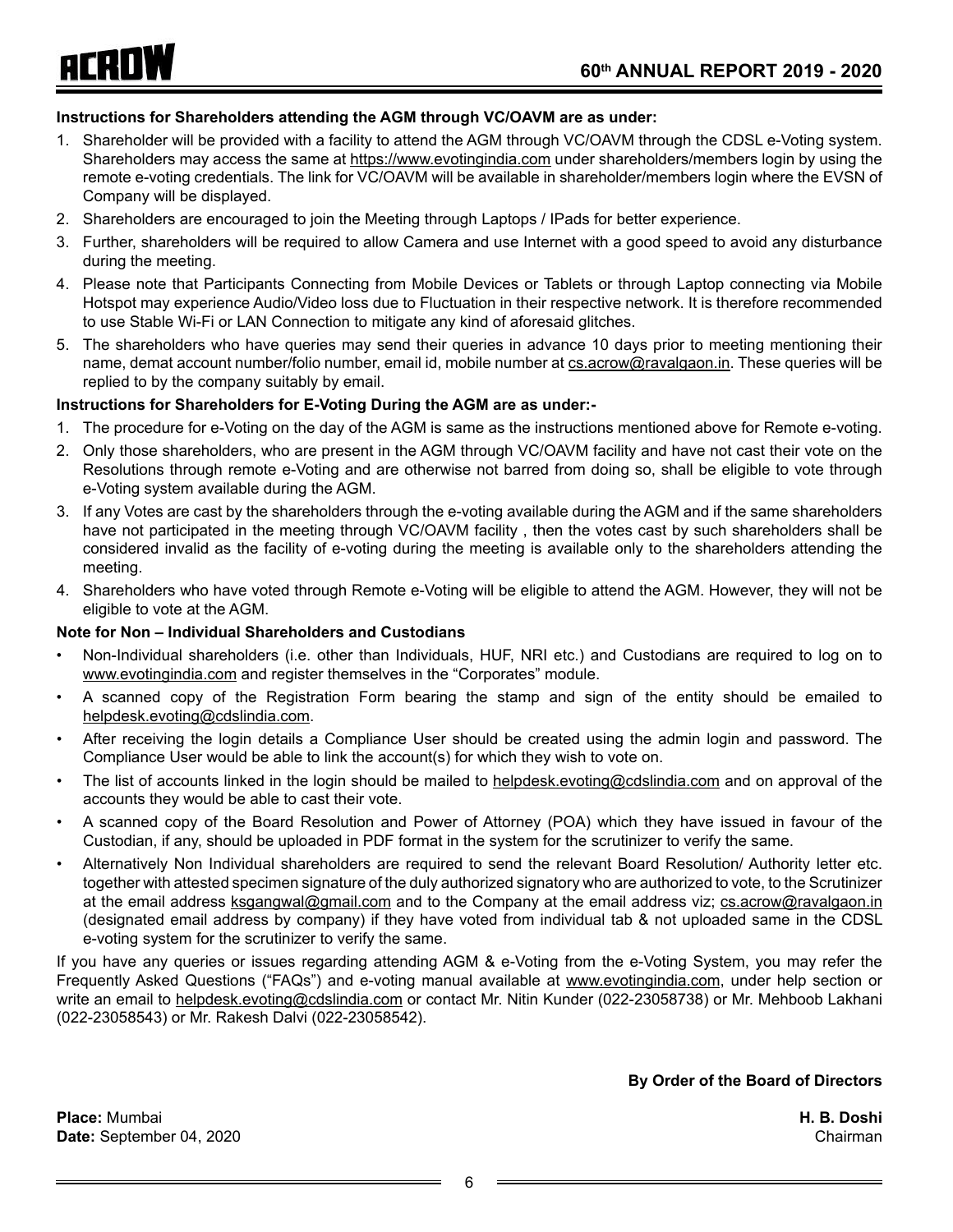## **Annexure I to the Notice**

# **Statement pursuant to Section 102(1) of the Companies Act, 2013.**

# **The following Statement sets out all material facts relating to the special business mentioned under Item No. 3 & 4 of the accompanying Notice.**

#### **Item No. 5:**

The Board of Directors of the Company subject to the approval of the members of the Company appointed Mr. Dipak Malji Ahire as the Manager and Key Managerial Personnel of the Company with effect from September 04, 2020 for a period of 5 years from September 04, 2020 to September 03, 2020.

The Brief Profile of Mr. Dipak Malji Ahire is as under:

Mr. Dipak Malji Ahire holds a Certificate of Diploma in Production Technology. He has over 30 years of experience. He has previously worked with Shareen Auto Pvt. Limited, Satpur and GSSK Dabhadi (Malegaon) as an Assistant Engineer. He has been associated with the Ravalgaon Group since 1997. He has experience working as a Packaging Supervisor, Production Officer and Maintenance Incharge.

Keeping in view his vast experience it is in the interest of the Company to appoint Mr. Dipak Malji Ahire as the Manager and Key Managerial Personnel of the Company.

It is proposed to seek members' approval for the appointment of and remuneration payable to Mr. Dipak Malji Ahire as Manager of the Company, in terms of the applicable provisions of the Act.

Broad particulars of the terms of appointment of and remuneration payable to Mr. Dipak Malji Ahire are as under:

#### **Remuneration:**

- 1. The Manager's fixed annual remuneration on all inclusive Cost to Company basis will be Rs. 3,60,000 /- (Rupees Three Lakhs Sixty Thousand Only) including basic salary, allowances, perquisites etc.
- 2. Any increments will be decided by the Nomination and Remuneration Committee / Board of Directors, based on Company's performance and individual contribution as per its annual calendar.

The proposed remuneration of Mr. Dipak Malji Ahire is within the limit as mentioned under Section 197(1) of the Act read with Part II of Section I of Schedule V of the Act.

Your Directors recommend the resolution set out at Item No. 3 of this Notice for appointment of Mr. Dipak Malji Ahire as Manager of the Company and payment of remuneration by way of an ordinary resolution.

None of the Directors and / or Key Managerial Personnel of the Company and their relatives except Mr. Dipak Malji Ahire, to whom the resolution relates, is concerned or interested, financially or otherwise, in the resolution set out at Item No. 3 of this Notice.

#### **Item No. 6:**

The members of the Company, at the 55<sup>th</sup> Annual General Meeting held on 8th September, 2015 appointed Mrs. Ramola Mahajani as an Independent Director of the company for a term of five consecutive years. This was the first term of Mrs. Ramola Mahajani as an Independent Director which expired on 7th July, 2020. As per section 149 of the Companies Act, 2013, an Independent Director shall hold office for a term up to five consecutive years and is eligible for re-appointment for second term of five years on passing of a special resolution by the Company. An independent director can hold office for two consecutive terms. On the basis of performance evaluation report and also keeping in view the skills, expertise and vast experience and contribution to the Company of Mrs. Ramola Mahajani, the Board of Directors proposes the reappointment of Mrs. Ramola Mahajani as an Independent Director, for a second term of five consecutive years, beginning from 08th July, 2020 upto 07th July, 2025. The Board believes that the continued association of Mrs. Ramola Mahajani would be immensely beneficial to the Company. The Company has also received a notice in writing under section 160 of the Act from a member of the Company proposing candidature of Mrs. Ramola Mahajani for the office of Independent Director for a second term.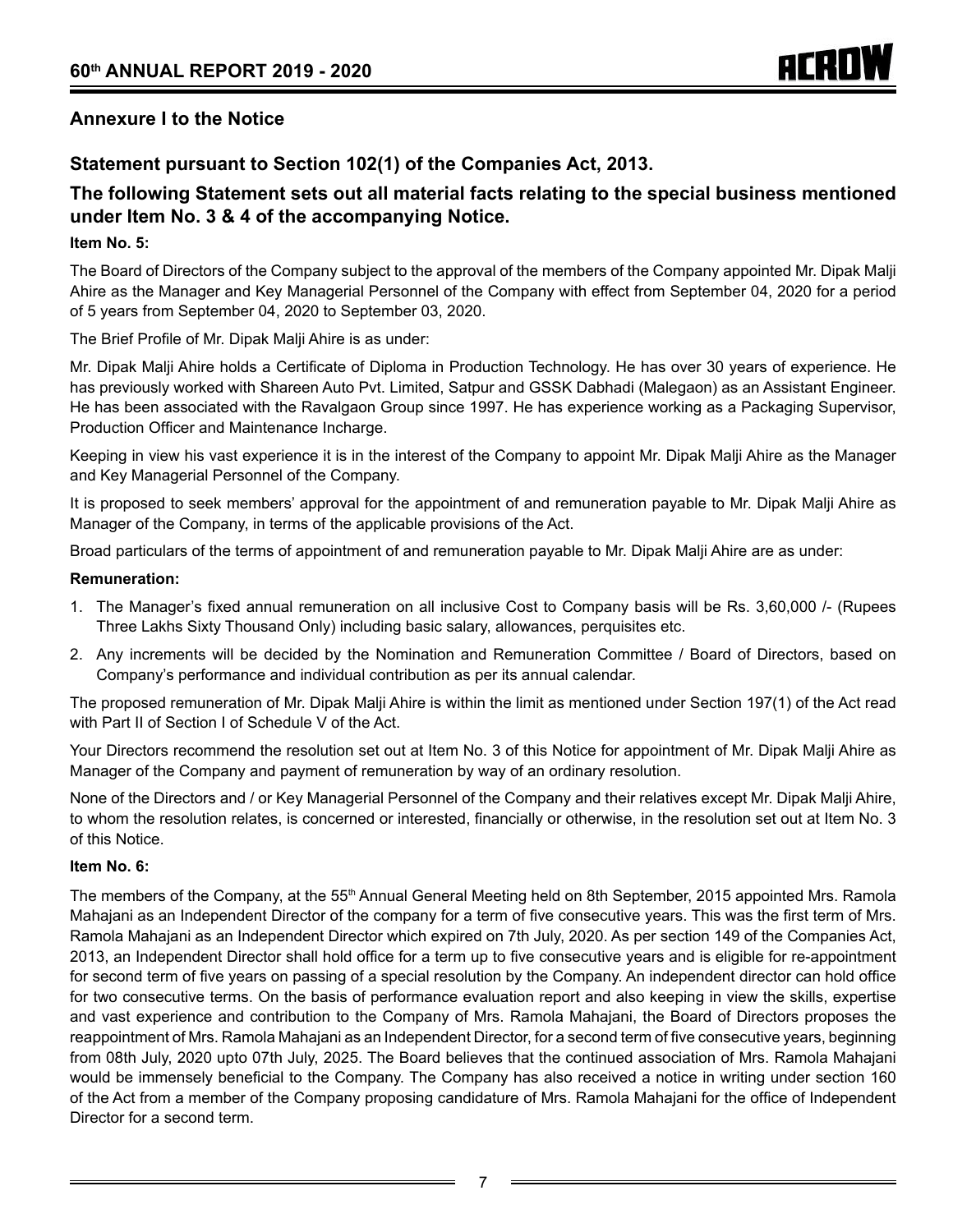

Mrs. Ramola Mahajani has given her consent to act as Independent Director of the company and has also furnished a declaration that she meets the criteria of independence as prescribed under section 149(6) of the Act and Regulation 16 of the Securities and Exchange Board of India (Listing Obligations and Disclosure Requirements) Regulations, 2015. Her brief profile is given hereafter.

Mrs. Mahajani is independent of the management and possesses appropriate skills, experience and knowledge. Mrs. Mahajani has completed a Master of Arts in Applied Psychology, University of Bombay and a Master of Science with Advanced Applied Psychology, University of Aston in Birmingham, UK. She is an Associate Fellow of the British Psychological Society and a Chartered Psychologist. Her areas of expertise include application of the principles of Occupational Psychology in Employee Selection, Training, Management Development and HR Planning. She has over 40 years of experience in Human Resources Development as Management Professional. Keeping in view her vast experience and knowledge, it is in interest of the company to re-appoint Mrs. Mahajani as an Independent Director of the Company. She does not hold any shares of the Company in her name. The Board recommends the Special Resolution set out at Item No. 4 of the Notice under Special Business for approval of the members.

None of the Directors and Key Managerial Personnel of the Company or their respective relatives, except Mrs. Ramola Mahajani, to whom the resolution relates, is concerned or interested in the Resolution mentioned at Item No. 4 of the Notice.

The Board recommends the Resolution set forth in Item No. 4 for the approval of the Members.

#### **By Order of the Board of Directors**

**Place:** Mumbai **H. B. Doshi Date:** September 04, 2020 Chairman Chairman Chairman Chairman Chairman Chairman Chairman Chairman Chairman Chairman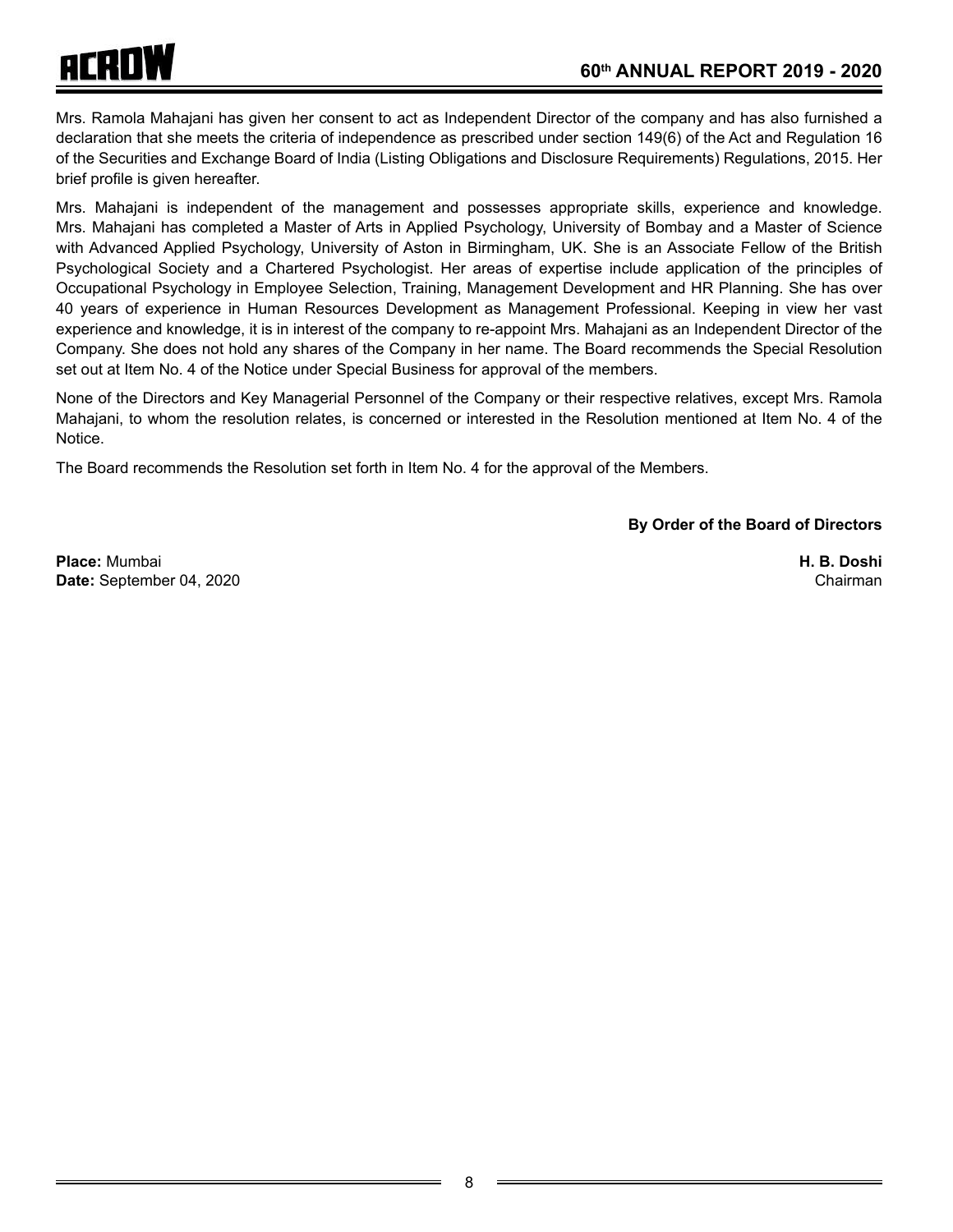# **Annexure II to the Notice**

Details of Directors seeking appointment/ re-appointment/ fixation of remuneration of Director furnished pursuant to Regulation 26(4) and 36(3) of the Securities and Exchange Board of India (Listing Obligations and Disclosure Requirements) Regulations, 2015 and Secretarial Standard-2 on General Meetings.

| <b>Name of the Director</b>                                                   | Mr. Harshavardhan Doshi                                   | Mrs. Ramola Mahajani                                                                                                                       |
|-------------------------------------------------------------------------------|-----------------------------------------------------------|--------------------------------------------------------------------------------------------------------------------------------------------|
| <b>DIN</b>                                                                    | 00688736                                                  | 00613428                                                                                                                                   |
| Date of Birth                                                                 | 29/07/1955                                                | 23/12/1947                                                                                                                                 |
| Age                                                                           | 65                                                        | 72                                                                                                                                         |
| Qualification                                                                 | B.S.C from University of Mumbai                           | Master of Arts in Applied Psychology,<br>University of Bombay                                                                              |
|                                                                               |                                                           | Master of Science with Advanced Applied<br>Psychology, University of Aston in<br>Birmingham, UK.                                           |
|                                                                               |                                                           | An Associate Fellow of the British<br>Psychological Society and a Chartered<br>Psychologist.                                               |
| Expertise in specific functional area                                         | Associated with Sugar Industry for over<br>three decades  | Application of the principles of<br>Occupational Psychology in Employee<br>Selection, Training, Management<br>Development and HR Planning. |
| Experience                                                                    | Associated with Sugar Industry for over<br>three decades  | Over 40 years of experience in Human<br>Resources Development as Management<br>Professional                                                |
| Terms and Conditions                                                          | Retire by rotation                                        | <b>Appointment:</b>                                                                                                                        |
|                                                                               | • Liable to retire by rotation                            | • Term for five years w.e.f. July 08, 2020 to                                                                                              |
|                                                                               | <b>Duties:</b>                                            | July 07, 2025.                                                                                                                             |
|                                                                               | • To adhere as provided under Section                     | • Non-rotational basis                                                                                                                     |
|                                                                               | 166 of the Act.                                           | Duties:                                                                                                                                    |
|                                                                               | <b>Code of Conduct:</b><br>• Abide by the Code of Conduct | • To adhere as provided under Section 166<br>of the Act.                                                                                   |
|                                                                               | devised by the Company.                                   | <b>Code of Conduct:</b>                                                                                                                    |
|                                                                               | <b>Remuneration:</b><br>• Sitting Fees for attending each | • Abide by the Code of Conduct devised by<br>the Company.                                                                                  |
|                                                                               | meeting of Board of Directors and                         | <b>Remuneration:</b>                                                                                                                       |
|                                                                               | Committees of the Board thereof                           | • Sitting Fees for attending each meeting<br>of Board of Directors and Committees of<br>the Board thereof                                  |
| Date of first appointment on the Board                                        | 01/11/1991                                                | 08/07/2015                                                                                                                                 |
| Number of shares held in Company                                              | 11100                                                     | Nil                                                                                                                                        |
| Relationships between Directors /<br>KMP's inter-se                           | Relative of Director Mr. Nihal Doshi                      |                                                                                                                                            |
| Number of Meetings of the Board<br>attended during the year 2018-19           | 4 (Four)                                                  | 5 (Five)                                                                                                                                   |
| Directorships held in other Companies                                         | The Ravalgaon Sugar Farm Limited                          | The Ravalgaon Sugar Farm Limited                                                                                                           |
| (excludes foreign companies, private<br>companies and alternate directorship) | <b>Carina Finvest Limited</b>                             | <b>ITD Cementation India Limited</b>                                                                                                       |
|                                                                               |                                                           | Tulip Star Hotels Limited                                                                                                                  |
|                                                                               |                                                           |                                                                                                                                            |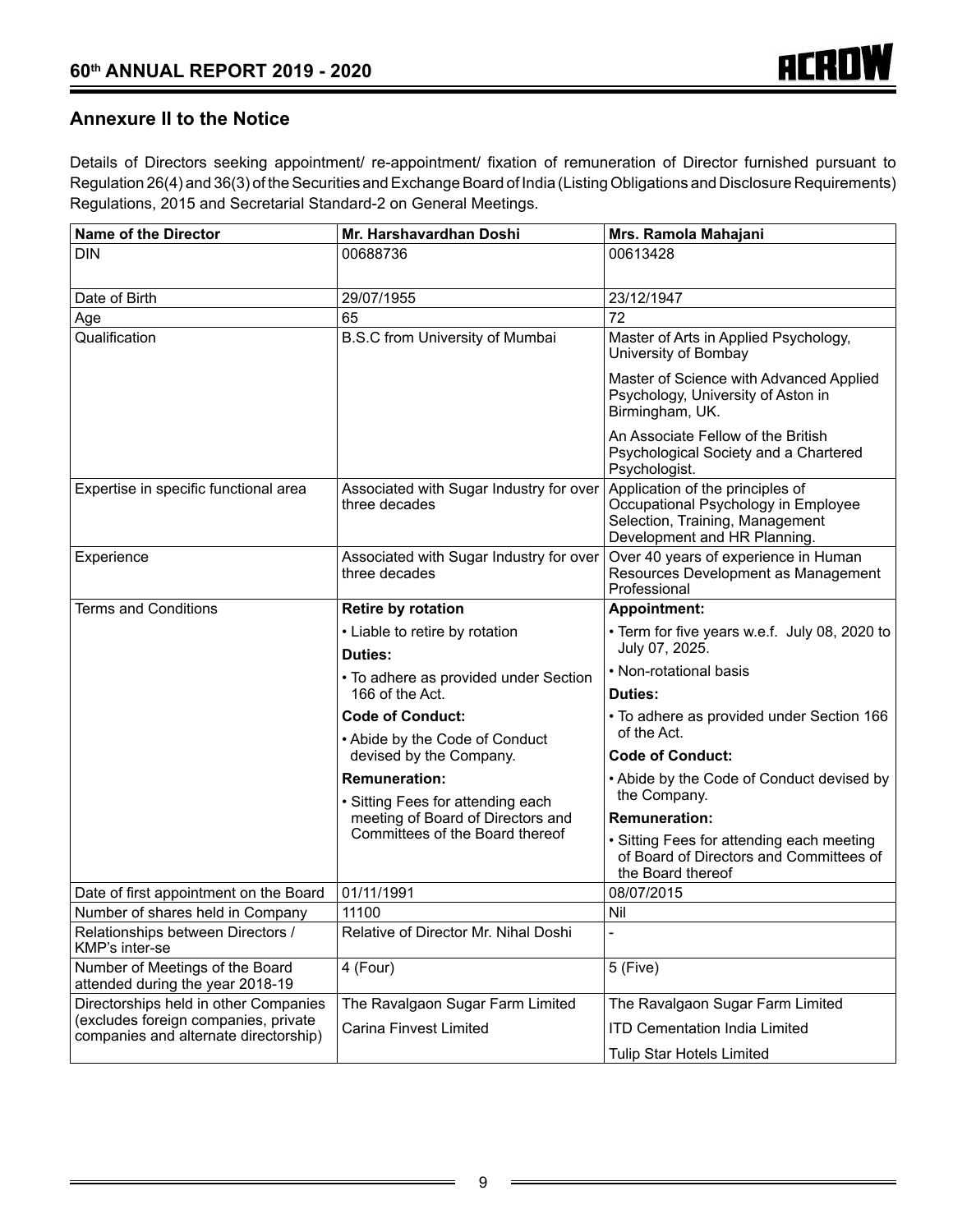

# **DIRECTORS' REPORT**

Dear Members,

Your Directors are pleased to present the Sixtieth (60<sup>th</sup>) Annual Report together with the Audited Financial Statement of the Company for the financial year ended 31st March 2020.

#### **1. FINANCIAL RESULTS**

|                                                  | Year ended                  | Year ended                  |
|--------------------------------------------------|-----------------------------|-----------------------------|
| Particulars                                      | 31 <sup>st</sup> March 2020 | 31 <sup>st</sup> March 2019 |
|                                                  | (Rs. in lacs)               | (Rs. in lacs)               |
| <b>Sales and Other Income</b>                    | 93.04                       | 112.52                      |
| <b>Operating Profit</b>                          | 1.90                        | 42.27                       |
| Less: Interest and Finance Charges               | 0.30                        | 0.58                        |
| Less: Depreciation                               | 27.44                       | 33.10                       |
| <b>Profit Before Exceptional Items</b>           | (25.84)                     | 8.58                        |
| Exceptional Items:                               |                             |                             |
| Profit on Sales of Assets                        |                             |                             |
| <b>Profit Before Tax After Exceptional Items</b> | (25.84)                     | 8.58                        |
| Less: Provision for Tax:                         |                             |                             |
| <b>Current Tax</b>                               |                             |                             |
| Deferred Tax Credit / (Debit)                    | (1.46)                      | (11.91)                     |
| <b>Tax for Earlier Years</b>                     | 5.76                        |                             |
| <b>Profit/Loss After Tax</b>                     | (30.15)                     | 20.50                       |
| Add: Balance Brought Forward from Previous Year  | 1444.37                     | 1423.87                     |
| <b>Balance Available for Appropriation</b>       | 1414.22                     | 1444.37                     |
| <b>Appropriations:</b>                           |                             |                             |
| <b>Proposed Dividend</b>                         |                             |                             |
| Corporate Dividend Tax                           |                             |                             |
| <b>Transfer to General Reserve</b>               |                             |                             |
| <b>Balance Carried to Balance Sheet</b>          | 1414.22                     | 1444.37                     |

#### **2. OPERATIONS**

The Company has been engaged in the manufacture of engineering items namely equipment for the Sugar industry. However, it has temporarily stopped manufacturing operations to revisit the costing of its products.

#### **3. DIVIDEND**

Your Directors do not recommend any dividend on the equity shares for the year ended 31st March 2020.

#### **4. TRANSFER TO RESERVES**

The Board of Directors of your Company has decided not to transfer any amount to the Reserves for the year under review.

#### **5. CHANGES IN NATURE OF THE BUSINESS, IF ANY**

There was no change in the nature of business or operations of the Company which impacted the financial position of the Company during the year under review.

#### **6. MATERIAL CHANGES AND COMMITMENTS AFFECTING FINANCIAL POSITION OF THE COMPANY**

There have been no material changes and commitments, which affect the financial position of the company which have occurred between the end of the financial year to which the financial statements relate and the date of this Report.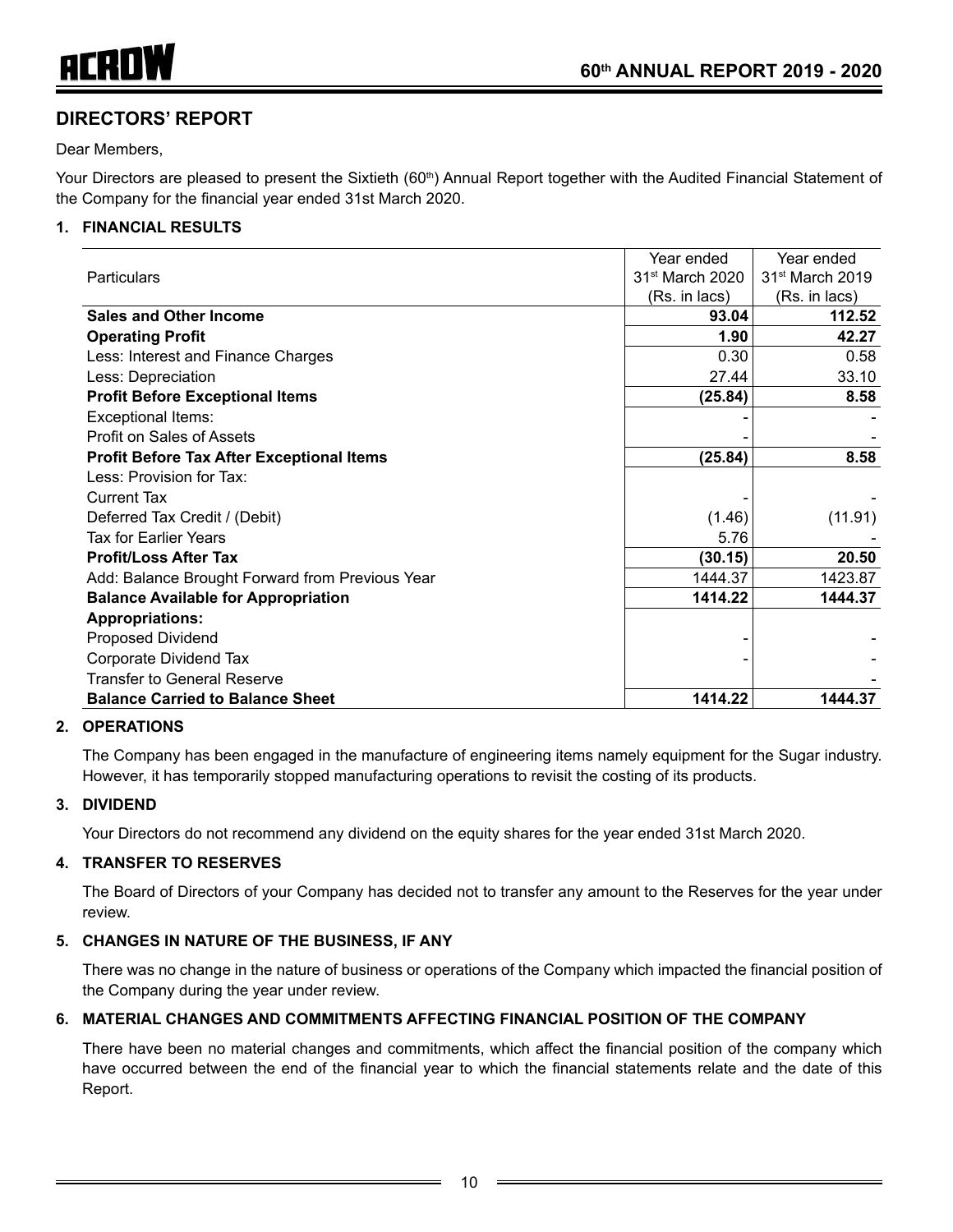#### **7. DIRECTORS AND KEY MANAGERIAL PERSONNEL**

#### **i. The Directors and Key Managerial Personnel of the Company as on 31st March 2020 are as under:**

| Sr  | Name                       | Designation                 | <b>DIN</b>               |
|-----|----------------------------|-----------------------------|--------------------------|
| No. |                            |                             |                          |
|     | Mr. Harshavardhan B. Doshi | Chairman                    | 00688736                 |
| 2.  | l Mr. Vikram Bhat          | Independent Director        | 00551104                 |
| 3.  | Mrs. Ramola Mahajani       | <b>Independent Director</b> | 00613428                 |
| 4.  | Mr. Sanjay Shirgaonkar     | <b>Independent Director</b> | 08352288                 |
| 5.  | Mr. Nihal Doshi            | Non-Executive Director      | 00246749                 |
| 6.  | l Ms. Jonita D'souzal      | <b>Company Secretary</b>    | $\overline{\phantom{a}}$ |

#### **ii. During the Financial Year 2019-20:**

The Board of Directors at its Meeting held on March 18, 2020 appointed Ms. Jonita Dsouza (Associate member of the Institute of Company Secretaries of India holding membership no. A61497) as the Company Secretary and Compliance Officer of the Company.

#### **iii. Director liable to retire by Rotation**

In accordance with the provisions of Section 152(6) of the Act, Mr. Harshavardhan Doshi, Director (DIN: 00688736) will retire by rotation at the ensuing Annual General Meeting and being eligible, offers himself for re-appointment.

 The Board recommends his re-appointment for the consideration of the Members of the Company at the 60th Annual General Meeting (AGM). Brief profile of Mr. Harshavardhan Doshi forms part of the Notice convening the 60th Annual General Meeting.

#### **8. INDEPENDENT DIRECTORS**

Your Company has received declaration from all the Independent Directors confirming that they meet the criteria of independence laid down in Section 149(6) of the Companies Act, 2013 and Regulation 16(1)(b) of the SEBI Listing Regulations. The Independent Directors have complied with the Code for Independent Directors prescribed in Schedule IV to the Companies Act, 2013. There has been no change in the circumstances affecting their status as Independent Directors during the year under review.

The tenure of Mrs. Ramola Mahajani as an Independent Director expired on July 07, 2020. Pursuant to the provisions of the Section 149(6) of the Companies Act, 2013, she is eligible for re-appointment for second term. On the recommendation of the Nomination and Remuneration Committee at its meeting held on June 29, 2020, the Board of Directors at its meeting held on June 29, 2020 subject to approval of the shareholders have approved the reappointment of Mrs. Ramola Mahajani from July 08, 2020 to July 07, 2025 for the second term of five consecutive years.

The necessary resolution seeking approval of members for re-appointment of Mrs. Ramola Mahajani as an Independent Director along with her brief profile is included in the notice of the ensuing Annual General Meeting.

#### **9. MEETINGS OF BOARD**

Five meetings of the Board of Directors were held during the year. The Meetings were held on May 17, 2019, August 13, 2019, November 11, 2019, February 06, 2020 and March 18, 2020 respectively. The time gap between any two meetings did not exceed one hundred and twenty days.

| Sr. No.   Name |                            | No. Of Board Meeting |
|----------------|----------------------------|----------------------|
|                | Mr. Harshavardhan B. Doshi |                      |
|                | Mr. Vikram Bhat            |                      |
| 3.             | Mrs. Ramola Mahajani       |                      |
| 4.             | Mr. Sanjay Shirgaonkar     |                      |
|                | l Mr. Nihal Doshi          |                      |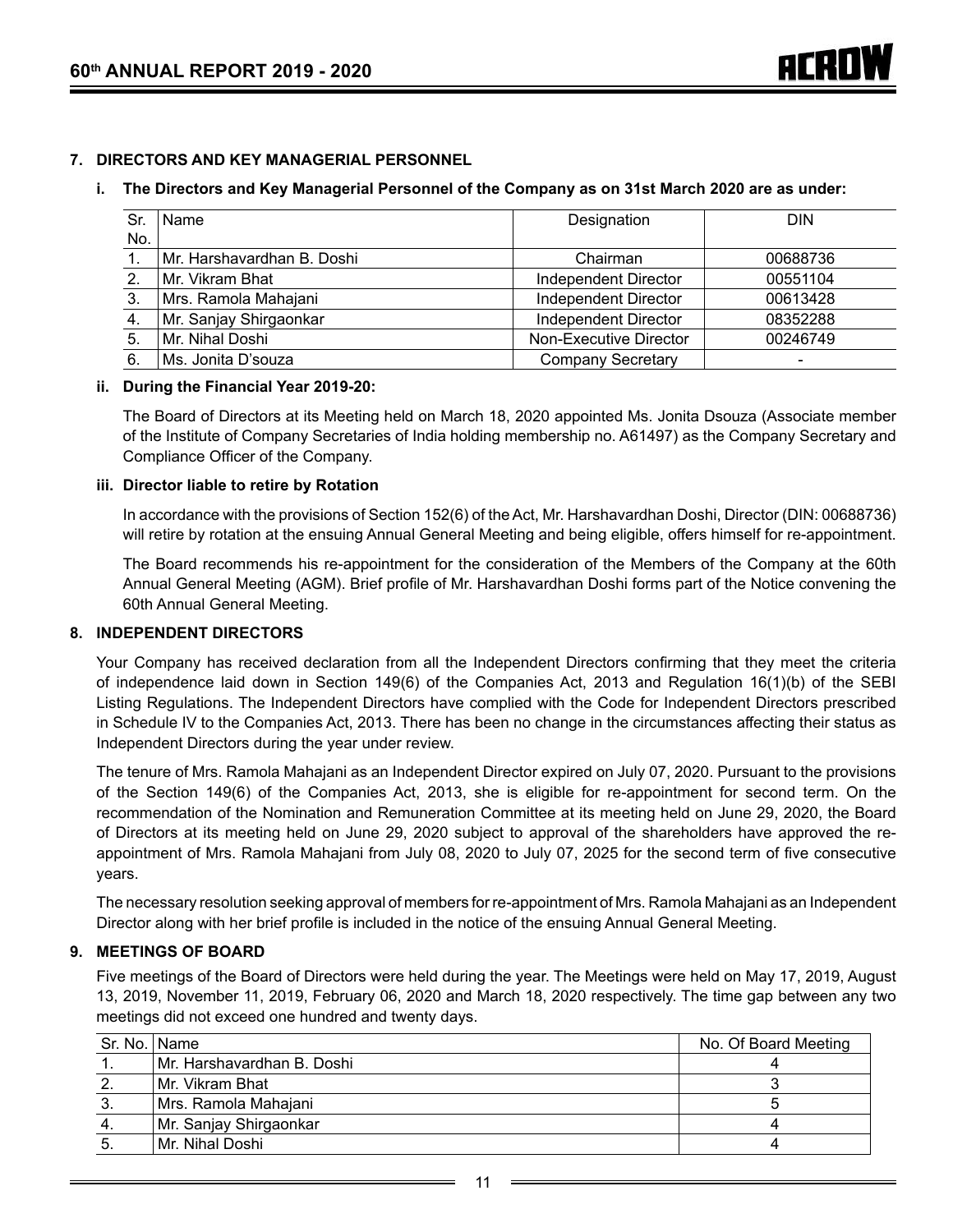

#### **10. COMMITTEES OF THE BOARD:**

As on March 31, 2020, the Board has constituted Three (3) Committees viz; Audit Committee, Nomination and Remuneration Committee and Stakeholder Relationship Committee.

#### **i. AUDIT COMMITTEE:**

Your Company has constituted an Audit Committee as per section 177 of the Companies Act, 2013 and regulation 18 of SEBI (Listing Obligations and Disclosure Requirements) Regulations, 2015.

The composition of the Audit committee is as follows :

| <b>Name</b>            | <b>Designation</b> | <b>Nature of Directorship</b> |
|------------------------|--------------------|-------------------------------|
| Mr. Vikram Bhat        | Chairman           | Independent Director          |
| Mrs. Ramola Mahajani   | Member             | Independent Director          |
| Mr. Sanjay Shirgaonkar | Member             | Independent Director          |
| Mr. Nihal Doshi        | Member             | Non-Executive Director        |

All the members have accounting or related financial management expertise and have the ability to understand and analyze the financial statements. All the recommendations made by the Audit Committee were accepted by the Board. The Company Secretary acts as a Secretary to the Committee.

#### **Meetings & Attendance:**

The details of Meetings held during the year are as follows:

Number of Meetings: Four (4)

Dates of Meetings: May 17, 2019, August 13, 2019, November 11, 2019, February 06, 2020.

#### **ii. NOMINATION AND REMUNERATION COMMITTEE**

The constitution of the Nomination and Remuneration Committee is in compliance with the provisions of Section 178 of the Companies Act, 2013 and Regulation 19 of SEBI (Listing Obligation and Disclosure Requirements) Regulations, 2015.

The Composition of the Nomination and Remuneration Committee is as follows:

| Name                   | <b>Designation</b> | <b>Nature of Directorship</b> |
|------------------------|--------------------|-------------------------------|
| l Mrs. Ramola Mahaiani | Chairman           | Independent Director          |
| ⊺Mr. Vikram Bhat       | Member             | Independent Director          |
| Mr. Sanjay Shirgaonkar | Member             | Independent Director          |

#### **Meetings & Attendance:**

The details of Meetings held during the year are as follows:

Number of Meetings: One (1)

Dates of Meetings: March 18, 2020.

#### **iii. STAKEHOLDER RELATIONSHIP COMMITTEE**

The stakeholder relationship committee is constituted as per the provisions of Section 178(5) of the Companies Act, 2013 and Regulation 20 of SEBI (Listing Obligation and Disclosure Requirements) Regulations, 2015.

The composition of the Stakeholders' Relationship Committee is as follows:

| <b>Name</b>          | <b>Designation</b> | <b>Nature of Directorship</b> |
|----------------------|--------------------|-------------------------------|
| Mrs. Ramola Mahajani | Chairperson        | Independent Director          |
| l Mr. Vikram Bhat    | Member             | Independent Director          |
| l Mr. Nihal Doshi    | Member             | Non-Executive Director        |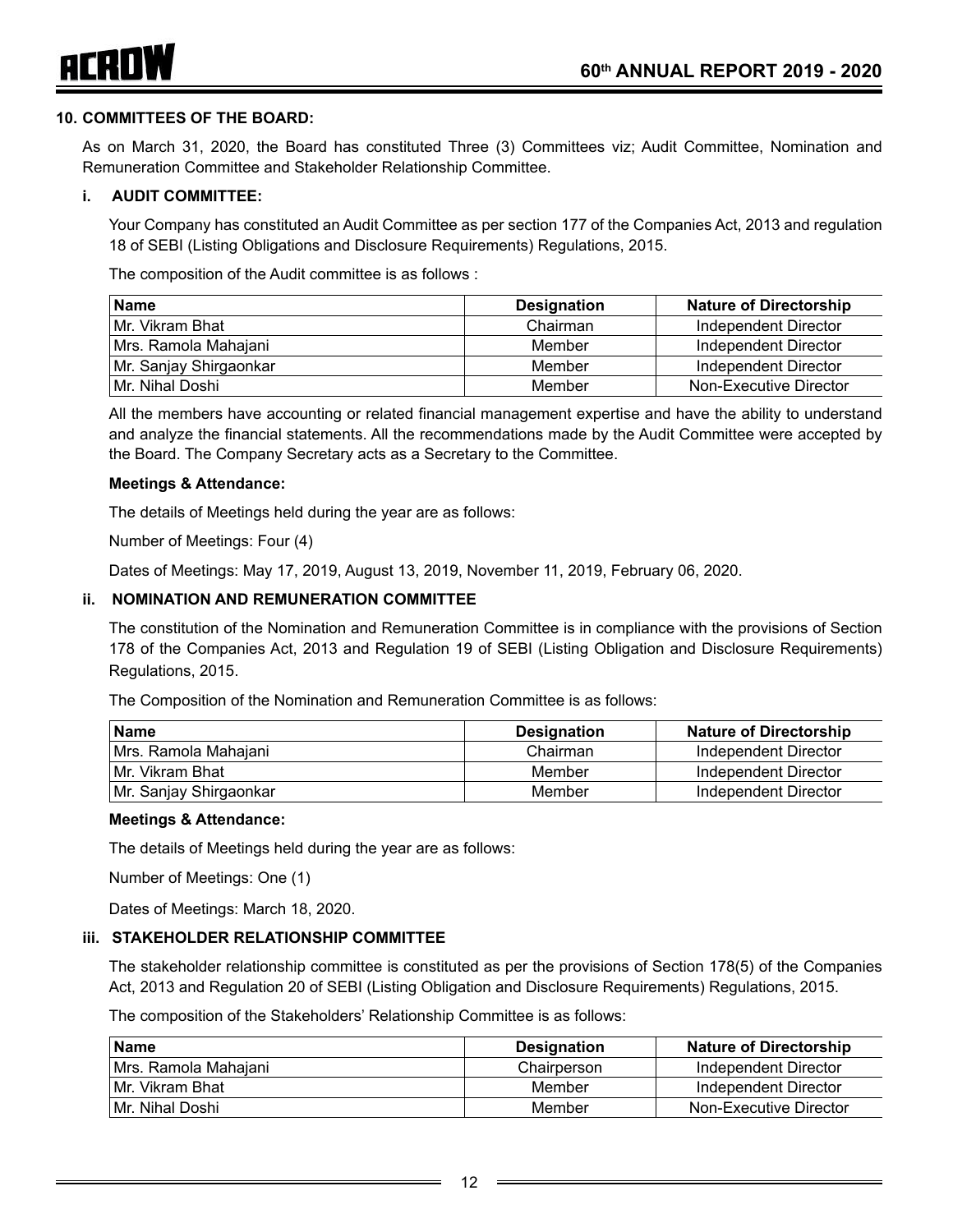#### **Meetings & Attendance:**

The details of Meetings held during the year are as follows:

Number of Meetings: Four (4)

Dates of Meetings: May 17, 2019, August 13, 2019, November 11, 2019, February 06, 2020.

#### **11. DIRECTORS' RESPONSIBILITY STATEMENT:**

 Pursuant to Section 134 (3) (c) of the Companies Act, 2013, the Directors confirm that:

- a. In the preparation of Annual Accounts, the applicable Accounting Standards have been followed and there have been no material departures from the same.
- b. The directors had selected such accounting policies and applied them consistently and made judgments and estimates that are reasonable and prudent so as to give true and fair view of the state of affairs of the Company at the end of the financial year and of the profit and loss account of the Company for that year.
- c. Proper and sufficient care has been taken for maintaining adequate accounting records in accordance with the provisions of the Companies Act, 2013 for safeguarding the assets of the Company and for preventing and detecting fraud and other irregularities.
- d. The Annual Accounts have been prepared on a going concern basis.
- e. The company has followed a proper internal financial control and that such internal financial controls are adequate and were operating effectively.
- f. A system has been devised to ensure compliance with the provisions of all applicable laws and that such systems were adequate and operating effectively.

#### **12. PUBLIC DEPOSITS**

During the year under review, the Company has not accepted or renewed any deposits from public falling within the purview of provisions of Section 73 and 76 of the Companies Act, 2013 ("the Act") and Rules framed thereunder.

#### **13. EXTRACT OF ANNUAL RETURN**

The details forming part of the extract of the Annual Return in Form MGT-9 are annexed as Annexure "1" to this Report and the same is available on the website of the Company at the web-link: www.acrowindia.com

#### **14. CORPORATE GOVERNANCE**

Since the Company's paid up equity share capital and Net worth was within threshold limit of Rs. 10 Crores and Rs. 25 Crores respectively, as on the last day of the previous financial year i.e. as on March 31, 2019, by virtue of Regulation 15 of SEBI (Listing Obligations and Disclosure Requirements) Regulations, 2015, the compliance with the corporate governance provisions as specified in regulations 17 to 27 and clause (b) to (i) of sub-regulation (2) of regulation 46 and para C, D and E of schedule V are not applicable to the Company. Hence Corporate Governance does not form part of this Board's Report.

#### **15. MANAGEMENT DISCUSSION AND ANALYSIS**

Management Discussion and Analysis Report as required under Regulation 34 and Schedule V of SEBI (Listing Obligations and Disclosure Requirements) Regulations, 2015 is furnished as Annexure 2.

#### **16. REPORTING OF FRAUDS BY AUDITOR:**

During the year under review, neither the statutory auditors nor the secretarial auditor has reported to the Audit Committee, under Section 143 (12) of the Companies Act, 2013, any instances of fraud committed against the Company by its officers or employees, the details of which would need to be mentioned in the Board's report.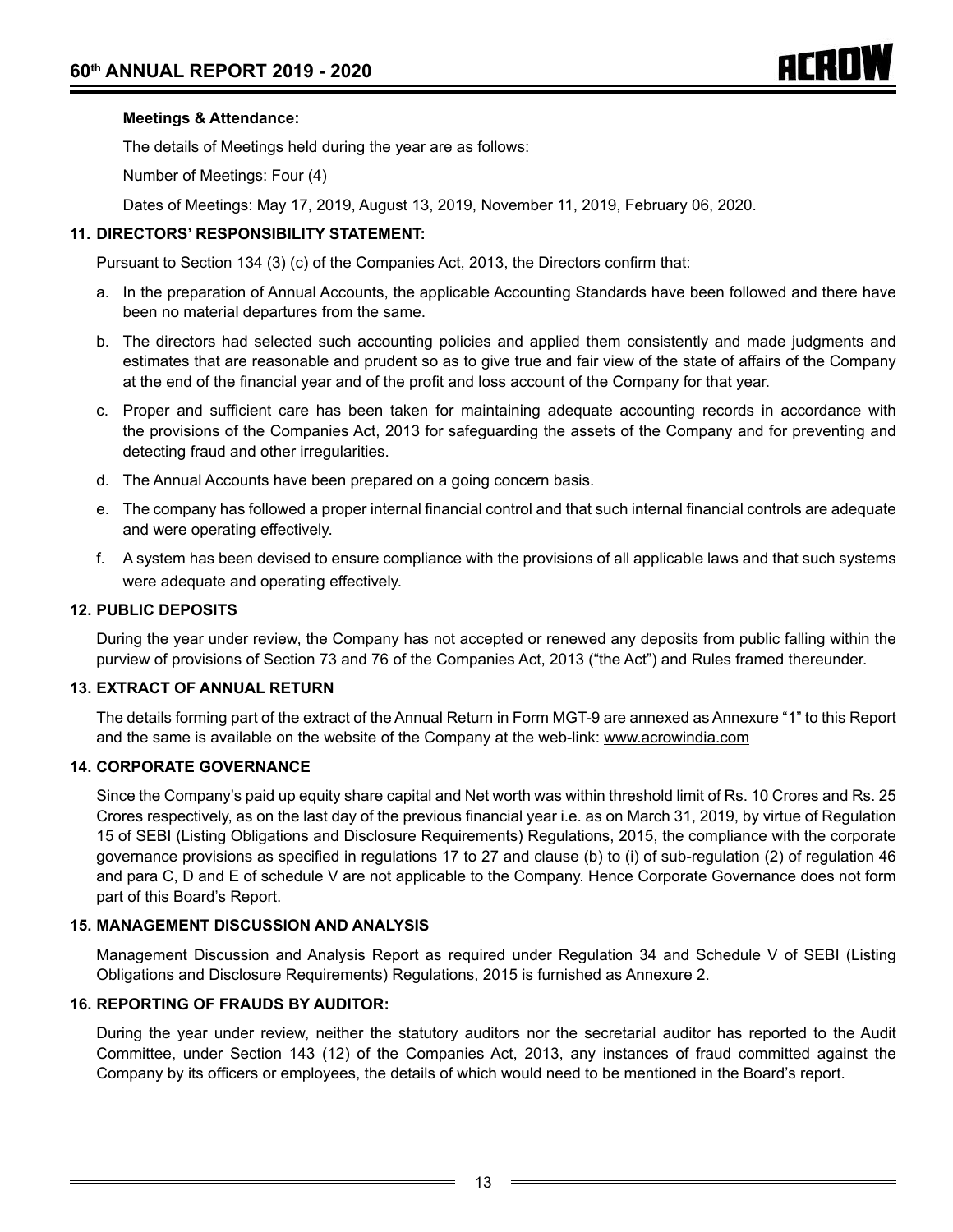

#### **17. PARTICULARS OF LOANS, GUARANTEES OR INVESTMENTS UNDER SECTION 186 OF THE COMPANIES ACT, 2013**

The particulars of Loan, Guarantees and Investments covered under section 186 of the Companies Act, 2013 have been disclosed in Notes to the Financial Statement.

#### **18. RELATED PARTY TRANSACTION**

The Company has entered into transactions with related parties in accordance with the provisions of the Companies Act, 2013 and the particulars of the contracts or arrangements with related parties referred to in Section 188 (1), as prescribed in Form AOC-2 is appended as Annexure 3 to the Report. Your Directors draw attention of the members to Note No. 30 to the financial statement, which sets out related party disclosures.

#### **19. EMPLOYEES PARTICULARS AND RELATED DISCLOSURES**

Disclosures pertaining to remuneration and other details as required under Section 197(12) of the Act read with Rule 5(1) of the Companies (Appointment and Remuneration of Managerial Personnel) Rules, 2014 is annexed as Annexure "4" to this Report.

The details of the employee who was in receipt of the remuneration amounting to the limits stipulated in Section 197(12) of the Act read with Rule 5(2) and 5(3) of the Companies (Appointment and Remuneration of Managerial Personnel) Rules, 2014 is annexed as Annexure "5" to this Report.

#### **20. AUDITORS**

#### **a. STATUTORY AUDITORS**

At the 59th Annual General Meeting of the Company held on September 27, 2019, M/s. Patkar & Pendse, Chartered Accountants (ICAI Firm Registration No. 107824W), were appointed as Statutory Auditors of the Company for a period of 4 years from the conclusion of the 59th Annual General Meeting up to the conclusion of the 63rd Annual General Meeting.

M/s. Patkar & Pendse, Chartered Accountants will continue to hold the office as Statutory Auditors of the Company.

Pursuant to the notification of certain sections of Companies (Amendment) Act, 2017 w.e.f. May 07, 2018, the requirement of annual ratification of Statutory Auditors by the members is no longer required. Hence, the resolution from members seeking ratification of appointment is not sought.

The Auditor's Report to the Members on the Financial Statements of the Company for the year ended March 31, 2020 does not contain any qualifications, reservations or adverse remarks.

#### **b. COST AUDITORS**

With reference to the Companies (Cost Records and Audit) Rules 2014, as prescribed by the Central Government in Section 148 of the Companies Act, 2013, the Company is not covered under the rules of the Companies (Cost Records and Audit) Rules, 2014, for maintenance of Cost records.

#### **c. SECRETARIAL AUDITORS**

Pursuant to the provisions of Section 204 of the Companies Act, 2013 and Companies (Appointment and Remuneration of Managerial Personnel) Rules, 2014, M/s S. R. Padhye & Co., Practicing Company Secretary (CP No. 1559) was appointed to undertake Secretarial Audit for the financial year 2019-20. The Secretarial Auditor's Report is annexed as Annexure "6" to this Report.

The Secretarial Audit Report contains the following qualification, reservation or remarks as follows:

1. The company had not complied with provisions of clauses (ii) and (iii) of sub section (1) of Section 203 of the Companies Act, 2013, till quarter ended December, 2019. In view of this non compliance a fine of Rs. 5,39,260 (inclusive of GST of Rs 82,260) has been levied on the company by The BSE Limited.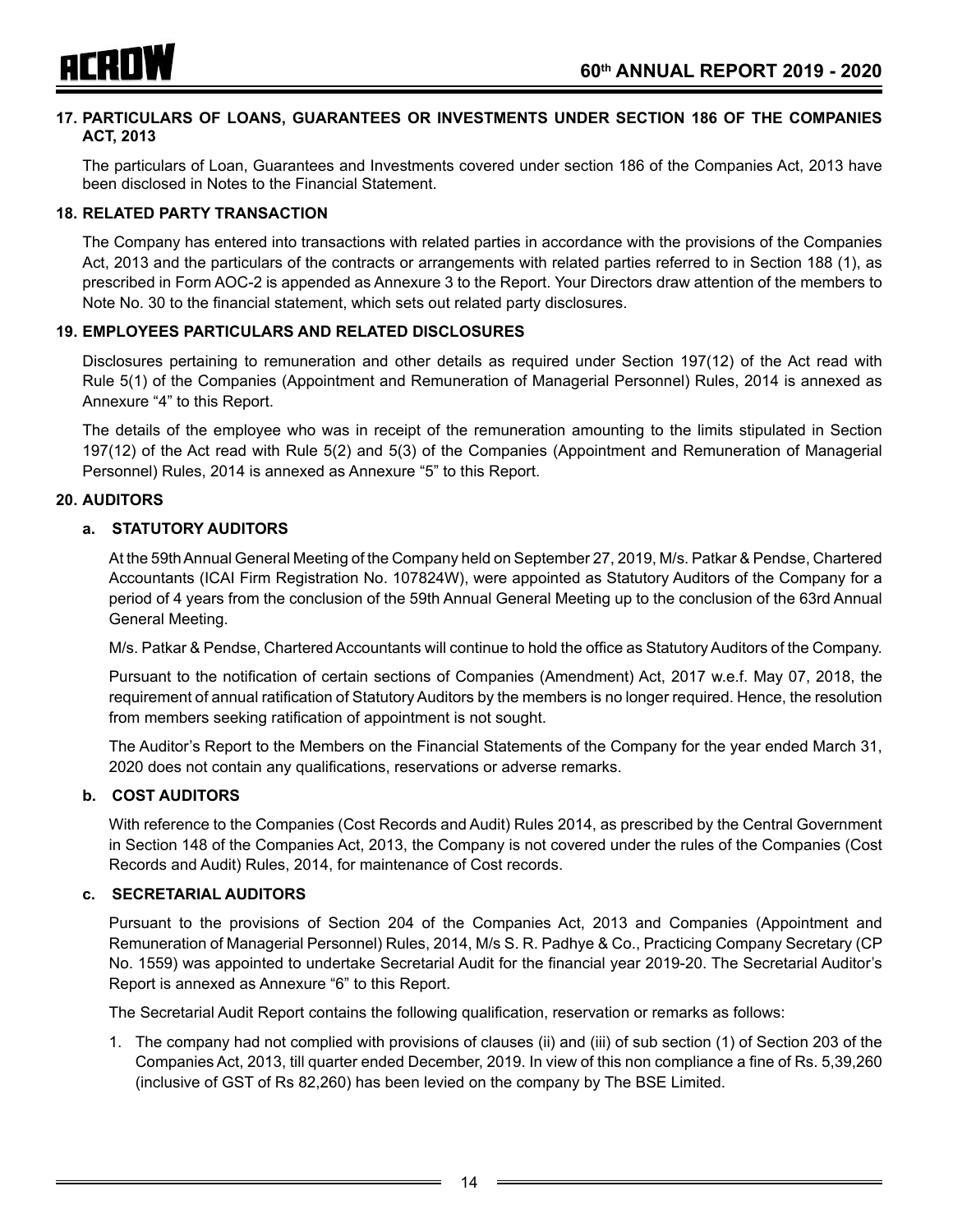- 2. The company has received a show cause notice dated November 29, 2020 bearing number 17/1/2018/IEPFA/ INSP1/206(4)/SCN/1F4NF/WR/MUM/130 from IEPF Authority under section 124(7) of Companies Act, 2013 and rules made thereunder.
- 3. Due to Non-Appointment of a qualified company secretary as compliance officer under Regulation 6(1) of SEBI (LODR) Regulations, 2015 the demat accounts of the Promoters were suspended for debits by NSDL vide its letter dated February 27, 2020.

## **Management's Reply:**

- 1. The company has now complied with provisions of clause (ii) of sub section (1) of Section 203 of the Companies Act, 2013 and Regulation 6(1) of SEBI (LODR) Regulations, 2015 and the company has appointed a qualified company secretary w. e. f. March 18, 2020. The Company has made the payment of Rs. 5,39,260 (inclusive of GST of Rs 82,260) towards fine levied by the BSE Limited.
- 2. The Company vide its letters dated January 03, 2020 and January 29, 2020 has requested for extension of time to comply with the provisions of Section 124(6) of the Companies Act, 2013 and IEPF Authority (Accounting, Audit, Transfer and Refund) Rules, 2016. The company in consultation with its RTA M/s Freedom Registry Ltd. has taken steps to identify the shareholders whose shares need to be transferred to IEPF Authority. The company has put up a notice on its website requesting the shareholders to respond in connection with transfer of their shares to IEPF Authority in order to comply with the provisions of section 124(6) of the Companies Act, 2013.
- 3. Since the company has appointed a qualified company secretary, it had requested NSDL/BSE to defreeze the demat accounts of promoters. BSE vide its email dated June 29, 2020 unfroze the accounts of the promoters.

## **21. SUBSIDIARY COMPANY / ASSOCIATE COMPANY / JOINT VENTURE**

As on 31st March, 2020, the Company does not have any subsidiary or joint venture or associate company.

## **22. CONSERVATION OF ENERGY, TECHNOLOGY ABSORPTION, FOREIGN EXCHANGE EARNINGS AND OUTGO**

There are no particulars to be disclosed relating to the Conservation of Energy, Research and Development and Technology Absorption pursuant to Section 134(3)(m) of the Act, during the year under review. The Foreign Exchange Earnings and Outgo during the year under review and for the previous year were NIL.

## **23. CODE OF CONDUCT**

The Board has laid down a specific code of Conduct for all Board Members and Senior Management of the Company. All the Board Members and Senior Management Personnel have affirmed compliance with the Code on annual basis.

## **24. COMPANY'S POLICY ON DIRECTOR'S APPOINTMENT AND REMUNERATION**

The Company's policy on Directors' appointment including criteria for determining qualifications, positive attributes and independence of a Director as well as policy relating to Remuneration of Key Managerial Personnel and other employees and other matters as provided in Section 178(3) of the Act, is appended as an Annexure 7 to this Report and the same is uploaded on the website of the Company at the web-link: acrowindia.com/assets/policies/Remuneration-Policy.pdf

## **25. COMPLIANCE WITH THE PROVISIONS OF SECRETARIAL STANDARDS**

The Company is in compliance with all the applicable standards issued by the Institute of Company Secretaries of India.

## **26. RISK MANAGEMENT**

The Company is in the process of setting up a system for management of risk associated with the orderly functioning of the Company.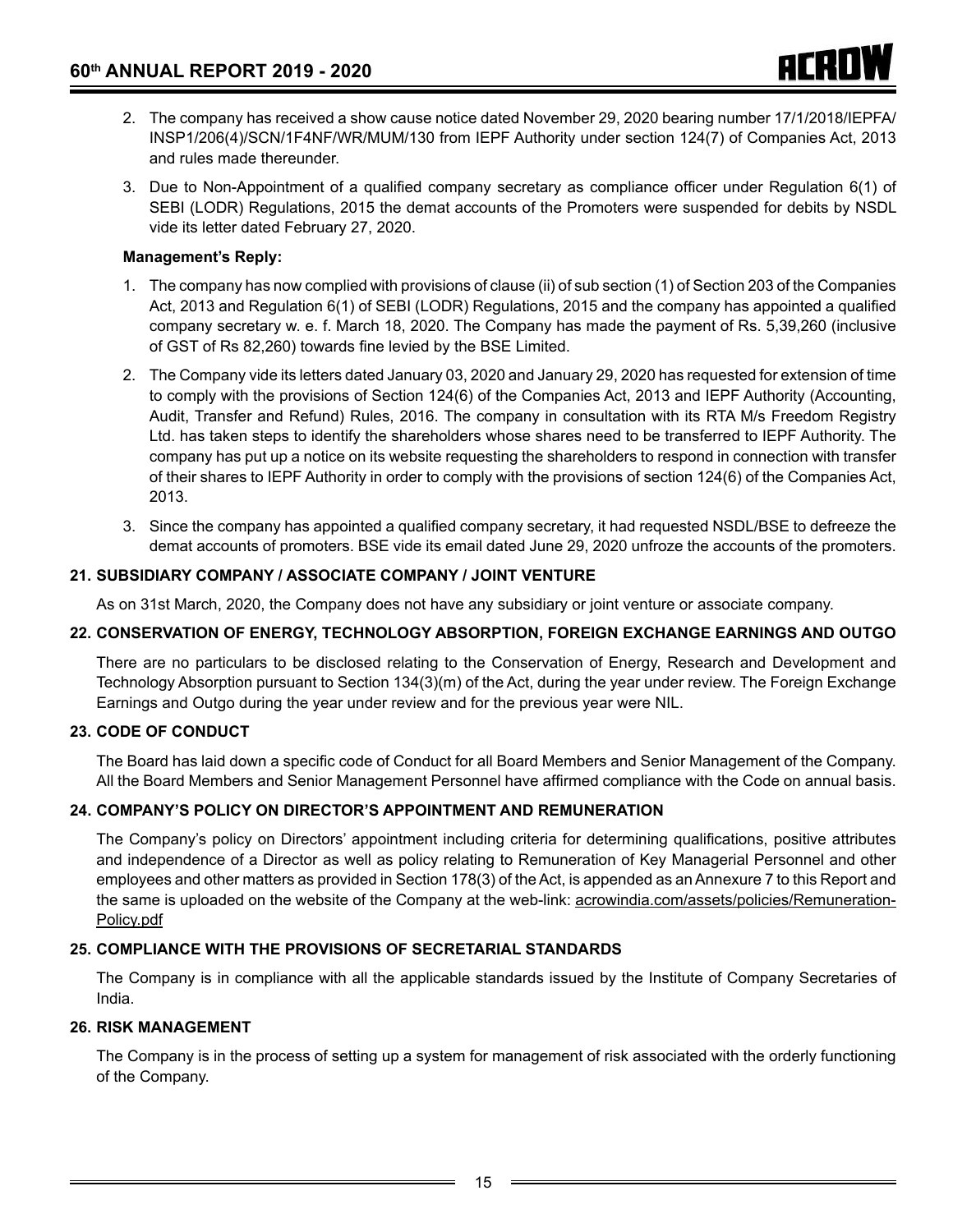

#### **27. INVESTOR EDUCATION AND PROTECTION FUND**

Pursuant to the applicable provisions of the Companies Act, 2013, read with the IEPF Authority (Accounting, Audit**,**  Transfer and Refund) Rules, 2016 ("the IEPF Rules"), all unpaid or unclaimed dividends are required to be transferred by the Company to the IEPF, established by the Government of India, after the completion of seven years.

Further, according to the Rules, the shares on which dividend has not been paid or claimed by the shareholders for seven consecutive years or more shall also be transferred to the demat account of the IEPF Authority.

The Company has transferred the unpaid or unclaimed dividends declared upto financial years 2010-2011, from time to time on due dates, to the IEPF established by the Government of India.

Further, 1400 corresponding shares on which dividend were unclaimed for seven consecutive years are liable to be transferred as per the requirements of the IEPF rules.

#### **28. INTERNAL FINANCIAL CONTROLS**

The Company has in place adequate internal financial controls with reference to financial statements. During the year, such controls were tested and no reportable material weakness in the design or operations was observed.

#### **29. VIGIL MECHANISM**

The Board of Directors had approved a policy on Whistle Blower/ Vigil Mechanism and the same is uploaded on the website of the Company at the web-link: acrowindia.com/assets/policies/WhistleBlower-Policy-Vigil-Mechanism.pdf

The mechanism enables the directors and employees to report their genuine concerns about unethical behaviour, actual or suspected fraud or violation of the Company's code of conduct and assures to provide adequate safeguards against victimization of the concerned director or employee. The employees and other stakeholders have direct access to the Chairperson of the Audit Committee for lodging concerns, if any, for review.

Your Company affirms that no director/ employee has been denied access to the Chairperson of the Audit Committee and that no complaints were received during the year.

#### **30. DISCLOSURE UNDER THE SEXUAL HARASSMENT OF WOMEN AT WORKPLACE (PREVENTION, PROHIBITION AND REDRESSAL) ACT, 2013**

No case of sexual harassment was reported during the year.

#### **31. CORPORATE SOCIAL RESPONSIBILITY (CSR)**

Pursuant to Section 135 of the Companies Act, 2013 the company has established a CSR Committee. However for the Financial Year ended March 2020, CSR Reporting is not applicable to the company.

Your Directors take this opportunity to place on record their sincere appreciation for the timely assistance and cooperation extended by Financial Institutions, Company's Bankers and various Government Agencies / Bodies and look forward to receive their continued support. Your Directors also wish to place on record their appreciation for the cooperation extended / services rendered by the workmen, staff, executives, dealers, customers and all others concerned. Your Directors also express thanks to the shareholders for their support to and confidence reposed in the Company.

#### **For and on behalf of the Board of Directors**

Place: Mumbai **Harshavardhan B. Doshi** Date: June 29, 2020. **Chairman**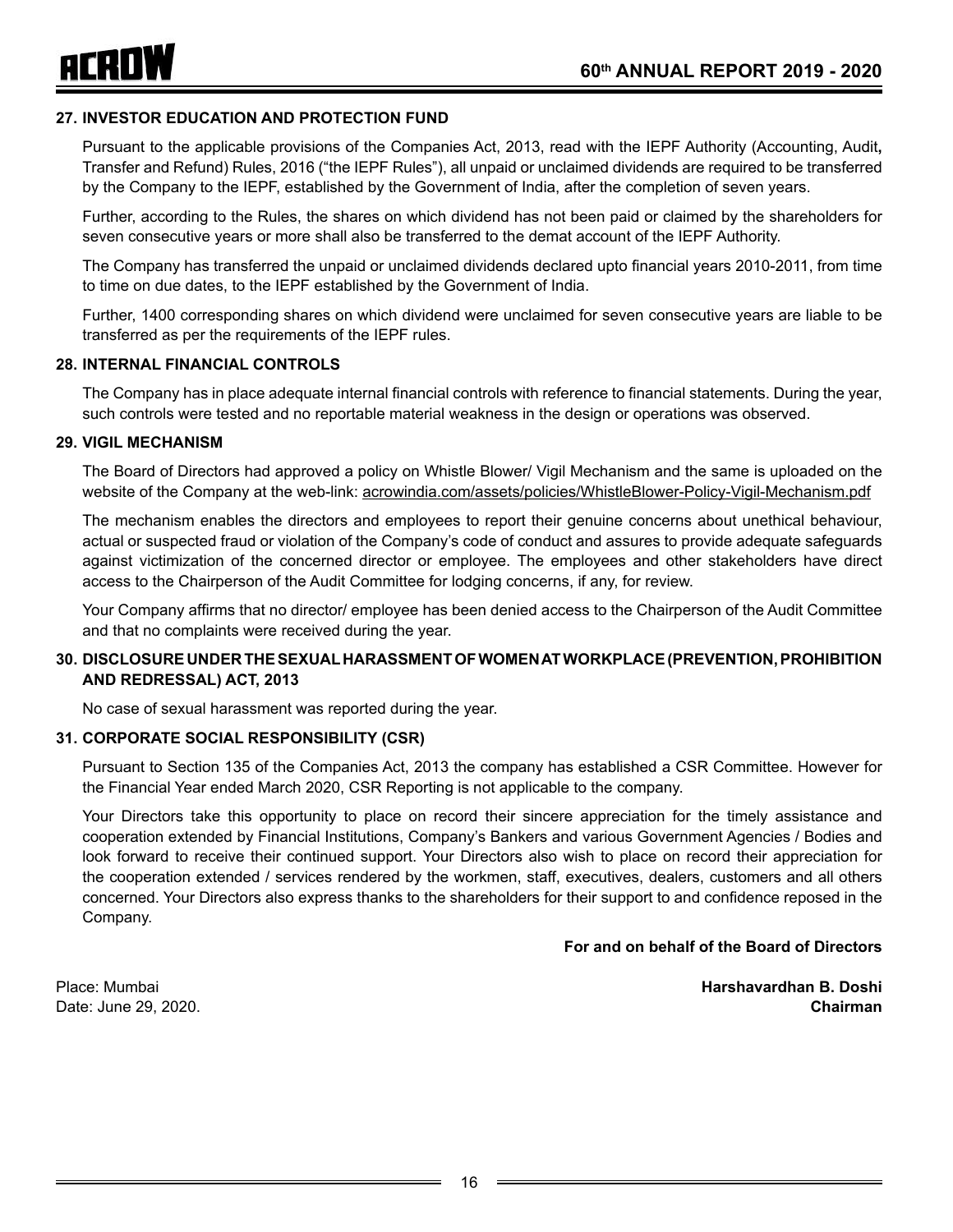# **ANNEXURE 1**

#### **Form No. MGT-9**

#### **EXTRACT OF ANNUAL RETURN**

as on the Financial Year ended on March 31, 2020

[Pursuant to Section 92(3) of the Companies Act, 2013 and rule 12(1) of the Companies (Management and Administration) Rules, 2014]

#### **1. REGISTRATION AND OTHER DETAILS**

| Sr. No       | <b>Particulars</b>                                                           | <b>Details</b>                                                                                                                                              |
|--------------|------------------------------------------------------------------------------|-------------------------------------------------------------------------------------------------------------------------------------------------------------|
| $\mathsf{i}$ | <b>CIN</b>                                                                   | L13100MH1960PLC011601                                                                                                                                       |
| ii)          | <b>Registration Date</b>                                                     | 10/03/1960                                                                                                                                                  |
| iii)         | Name of the Company                                                          | Acrow India Limited                                                                                                                                         |
| iv)          | Category / Sub-Category of the Company                                       | Indian Non-Government Company Limited by Shares                                                                                                             |
| V)           | Address of the Registered office and contact details                         | Plot No 2 & 3, Ravalgaon-423108, Taluka Malegaon,<br>District Nashik, Maharashtra, India.<br>Tel No: (02554) 645913 / 645914<br>Website: www.acrowindia.com |
| vi)          | Whether listed company                                                       | Yes                                                                                                                                                         |
| vii)         | Name, Address and Contact details of Registrar<br>and Transfer Agent, if any | Freedom Registry Ltd., Plot No. 101/102, 19 <sup>th</sup> Street,<br>MIDC Industrial Area, Satpur, Nashik - 422007,<br>Maharashtra, India.                  |

#### **2. PRINCIPAL BUSINESS ACTIVITIES OF THE COMPANY**

All the business activities contributing 10% or more of the total turnover of the company is as under:

|                     | Sr. No   Name & Description of main   NIC Code of the product / service | % of Total Turnover |
|---------------------|-------------------------------------------------------------------------|---------------------|
| products / services |                                                                         |                     |
| l Sugar Machinerv   | 2819                                                                    | $0\%$ *             |

\*The Company has been engaged in the manufacture of engineering items namely equipment for the Sugar industry. However, it has temporarily stopped manufacturing operations to revisit the costing of its products.

#### **3. PARTICULARS OF HOLDING, SUBSIDIARY AND ASSOCIATE COMPANIES**

| Sr. No   Name and Address   CIN/GLN<br>of the Company |                       | Holding / Subsidiary/<br><b>Associate</b> | $\frac{1}{6}$ of shares $\frac{1}{2}$ Applicable<br>held | ∣Section |
|-------------------------------------------------------|-----------------------|-------------------------------------------|----------------------------------------------------------|----------|
| Carina Finvest Ltd.                                   | U67120MH1996PLC101364 | Group Company                             | 49.38                                                    | 2(6)     |

#### **4. SHAREHOLDING PATTERN (Equity Share Capital Breakup as percentage of Total Equity)**

**a. Category-wise Share Holding**

| Category of          | No. of Shares held at the<br>beginning of the year |                 |              |                 | No. of Shares held at the end of<br>the year |                 |              |                 | %<br>Change        |
|----------------------|----------------------------------------------------|-----------------|--------------|-----------------|----------------------------------------------|-----------------|--------------|-----------------|--------------------|
| <b>Shareholders</b>  | Demat                                              | <b>Physical</b> | <b>Total</b> | $%$ of<br>total | Demat                                        | <b>Physical</b> | <b>Total</b> | $%$ of<br>total | during<br>the year |
| A. Promoter          |                                                    |                 |              |                 |                                              |                 |              |                 |                    |
| $(1)$ Indian         |                                                    |                 |              |                 |                                              |                 |              |                 |                    |
| a) Individual/HUF    | 13100                                              | 2200            | 15300        | 2.39            | 13300                                        | 2200            | 15500        | 2.42            | 0.03               |
| b) Central Govt      |                                                    | 0               | 0            | 0.00            | 0                                            |                 | 0            | 0.00            | 0.00               |
| c) State Govt        | 0                                                  | $\Omega$        | $\Omega$     | 0.00            | $\Omega$                                     | $\Omega$        | 0            | 0.00            | 0.00               |
| d) Bodies Corp.      | 333600                                             | 0               | 333600       | 52.13           | 333600                                       | 0               | 333600       | 52.13           | 0.00               |
| e) Banks / Fl        | 0                                                  | 0               | 0            | 0.00            | 0                                            |                 | 0            | 0.00            | 0.00               |
| f) Any Other         | 0                                                  | 0               | 0            | 0.00            | 0                                            | $\Omega$        | 0            | 0.00            | 0.00               |
| Sub-total $(A)(1)$ : | 346700                                             | 2200            | 348900       | 54.52           | 346900                                       | 2200            | 349100       | 54.55           | 0.03               |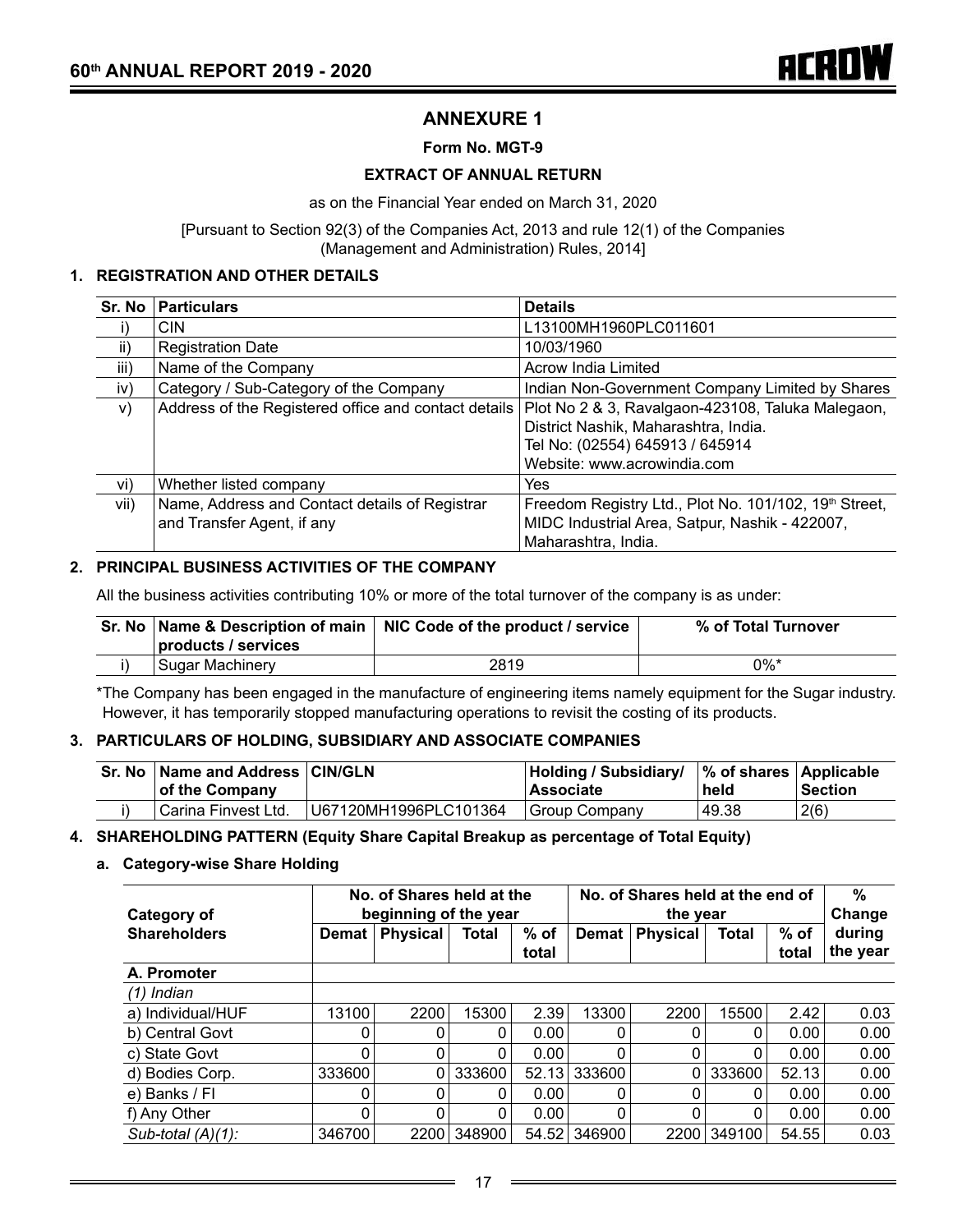|                                           | No. of Shares held at the<br>beginning of the year |                 |              |                 | No. of Shares held at the end of<br>the year |                 |              |                 | $\%$               |
|-------------------------------------------|----------------------------------------------------|-----------------|--------------|-----------------|----------------------------------------------|-----------------|--------------|-----------------|--------------------|
| <b>Category of</b>                        |                                                    |                 |              |                 |                                              |                 |              |                 | Change             |
| <b>Shareholders</b>                       | <b>Demat</b>                                       | <b>Physical</b> | <b>Total</b> | $%$ of<br>total | <b>Demat</b>                                 | <b>Physical</b> | <b>Total</b> | $%$ of<br>total | during<br>the year |
| (2) Foreign                               |                                                    |                 |              |                 |                                              |                 |              |                 |                    |
| a) NRIs-Individuals                       | 0                                                  | 0               | 0            | 0.00            | $\mathbf 0$                                  | 0               | 0            | 0.00            | 0.00               |
| b) Other-Individuals                      | 0                                                  | 0               | 0            | 0.00            | 0                                            | 0               | 0            | 0.00            | 0.00               |
| c) Bodies Corp.                           | 0                                                  | 0               | 0            | 0.00            | $\mathbf 0$                                  | 0               | $\mathbf 0$  | 0.00            | 0.00               |
| d) Banks / Fl                             | 0                                                  | 0               | 0            | 0.00            | $\mathbf 0$                                  | 0               | 0            | 0.00            | 0.00               |
| e) Any Other                              | 0                                                  | 0               | 0            | 0.00            | 0                                            | 0               | $\mathbf 0$  | 0.00            | 0.00               |
| Sub-total $(A)(2)$ :                      | 0                                                  | 0               | 0            | 0.00            | $\mathbf 0$                                  | 0               | $\Omega$     | 0.00            | 0.00               |
| Total shareholding of                     | 346700                                             | 2200            | 348900       | 54.52           | 346900                                       | 2200            | 349100       | 54.55           | 0.03               |
| Promoter $(A)=(A)(1)+(A)$                 |                                                    |                 |              |                 |                                              |                 |              |                 |                    |
| (2)                                       |                                                    |                 |              |                 |                                              |                 |              |                 |                    |
| <b>B. Public Shareholding</b>             |                                                    |                 |              |                 |                                              |                 |              |                 |                    |
| 1. Institutions                           |                                                    |                 |              |                 |                                              |                 |              |                 |                    |
| a) Mutual Funds                           | 0                                                  | $\pmb{0}$       | 0            | 0.00            | $\mathbf 0$                                  | 0               | 0            | 0.00            | 0.00               |
| b) Banks/FI                               | 0                                                  | $\pmb{0}$       | 0            | 0.00            | $\mathbf 0$                                  | 0               | $\mathbf 0$  | 0.00            | 0.00               |
| c) Central Govt.                          | 0                                                  | 0               | $\mathbf 0$  | 0.00            | $\mathbf 0$                                  | 0               | $\mathbf 0$  | 0.00            | 0.00               |
| d) State Govt(s)                          | 0                                                  | 0               | 0            | 0.00            | $\pmb{0}$                                    | 0               | $\mathbf 0$  | 0.00            | 0.00               |
| e) Venture Capital Funds                  | 0                                                  | 0               | 0            | 0.00            | $\mathbf 0$                                  | 0               | 0            | 0.00            | 0.00               |
| f) Insurance Companies                    | 0                                                  | 0               | 0            | 0.00            | $\mathbf 0$                                  | 0               | $\mathbf 0$  | 0.00            | 0.00               |
| g) Fils                                   | 0                                                  | 0               | $\pmb{0}$    | 0.00            | 0                                            | 0               | 0            | 0.00            | 0.00               |
| h) Foreign Venture                        | 0                                                  | 0               | 0            | 0.00            | 0                                            | 0               | 0            | 0.00            | 0.00               |
| <b>Capital Funds</b>                      |                                                    |                 |              |                 |                                              |                 |              |                 |                    |
| i) Others (specify)                       | 0                                                  | 0               | 0            | 0.00            | $\mathbf 0$                                  | 0               | 0            | 0.00            | 0.00               |
| Sub-total (B)(1):                         | 0                                                  | 0               | 0            | 0.00            | 0                                            | 0               | 0            | 0.00            | 0.00               |
| 2. Non-Institutions                       |                                                    |                 |              |                 |                                              |                 |              |                 |                    |
| a) Bodies Corp.                           |                                                    |                 |              |                 |                                              |                 |              |                 |                    |
| i) Indian                                 | 3687                                               | 300             | 3987         | 0.62            | 3661                                         | 300             | 3961         | 0.62            | 0.00               |
| ii) Overseas                              | 0                                                  | 0               | 0            | 0.00            | 0                                            | 0               | $\Omega$     | 0.00            | 0.00               |
| b) Individuals                            |                                                    |                 |              |                 |                                              |                 |              |                 |                    |
| i) Individual shareholders                | 198948                                             | 50575           | 249523       | 38.99           | 202083                                       | 49375           | 251458       | 39.29           | 0.30               |
| holding nominal share                     |                                                    |                 |              |                 |                                              |                 |              |                 |                    |
| capital upto Rs. 1 lakh                   |                                                    |                 |              |                 |                                              |                 |              |                 |                    |
| ii) Individual shareholders               | 30160                                              | $\mathbf 0$     | 30160        | 4.71            | 30290                                        | $\pmb{0}$       | 30290        | 4.73            | 0.02               |
| holding nominal share                     |                                                    |                 |              |                 |                                              |                 |              |                 |                    |
| capital in excess of Rs. 1                |                                                    |                 |              |                 |                                              |                 |              |                 |                    |
| lakh                                      |                                                    |                 |              |                 |                                              |                 |              |                 |                    |
| c) Others (specify)                       |                                                    |                 |              |                 |                                              |                 |              |                 |                    |
| i) NRIs                                   | 1661                                               | 0               | 1661         | 0.26            | 361                                          | 0               | 361          | 0.06            | $-0.20$            |
| ii) Trust                                 | 100                                                | 0               | 100          | 0.02            | 100                                          | 0               | 100          | 0.02            | 0.00               |
| iii) Hindu Undivided                      | 5035                                               | 0               | 5035         | 0.79            | 4729                                         | 0               | 4729         | 0.74            | $-0.05$            |
| Family                                    |                                                    |                 |              |                 |                                              |                 |              |                 |                    |
| iv) Clearing Members                      | 634                                                | 0               | 634          | 0.10            | 1                                            | $\mathbf 0$     | $\mathbf{1}$ | 0.00            | $-0.10$            |
| Sub-total $(B)(2)$ :                      | 240225                                             | 50875           | 291100       |                 | 45.48 241225                                 | 49675           | 290900       | 45.45           | $-0.03$            |
| <b>Total Public Shareholding</b>          | 240225                                             | 50875           | 291100       | 45.48           | 241225                                       | 49675           | 290900       | 45.45           | $-0.03$            |
| $(B)=(B)(1)+(B)(2)$                       |                                                    |                 |              |                 |                                              |                 |              |                 |                    |
| C. Shares held by<br>Custodian for GDRs & | $\mathbf 0$                                        | 0               | 0            | 0.00            | $\boldsymbol{0}$                             | 0               | 0            | 0.00            | 0.00               |
| <b>ADRs</b>                               |                                                    |                 |              |                 |                                              |                 |              |                 |                    |
| Grand Total (A+B+C)                       | 586925                                             |                 | 53075 640000 |                 | 100 588125                                   |                 | 51875 640000 | 100             | 0.00               |
|                                           |                                                    |                 |              |                 |                                              |                 |              |                 |                    |

**ACROW** 

 $\overline{\phantom{a}}$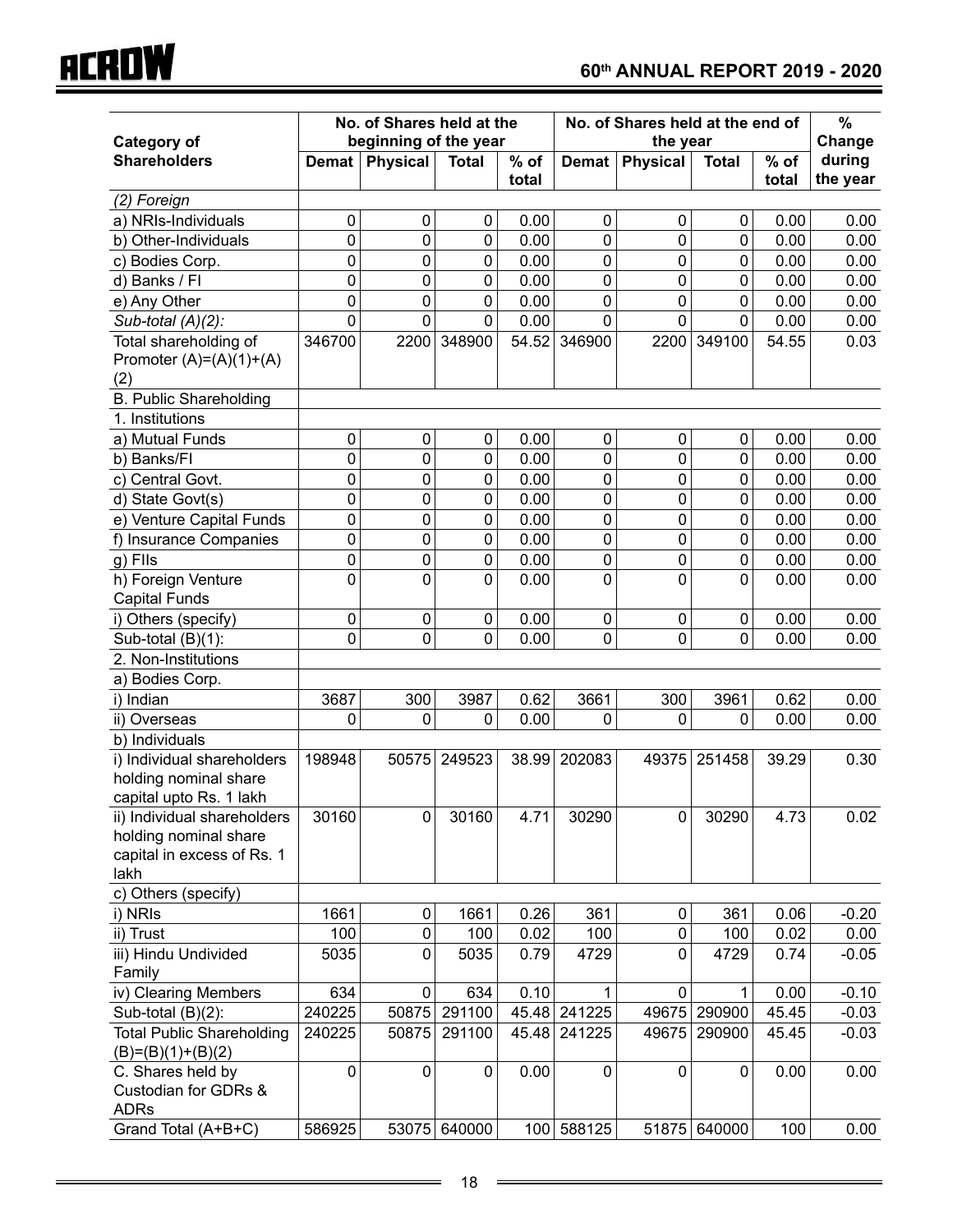# **b. Shareholding of Promoter**

| Sr.<br>No l  | Shareholder's<br><b>Name</b>           | Shareholding at<br>the beginning of the year |                                           |                                                           |                         | Shareholding at<br>the end of the year    |                                                           | % change in<br>shareholding |
|--------------|----------------------------------------|----------------------------------------------|-------------------------------------------|-----------------------------------------------------------|-------------------------|-------------------------------------------|-----------------------------------------------------------|-----------------------------|
|              |                                        | No. of<br><b>Shares</b>                      | % of total<br>shares<br>of the<br>Company | % of shares<br>Pledged /<br>encumbered to<br>total shares | No. of<br><b>Shares</b> | % of total<br>shares<br>of the<br>Company | % of shares<br>Pledged /<br>encumbered to<br>total shares | during the<br>year          |
| $\mathbf{1}$ | <b>Carina Finvest</b><br>Limited       | 316000                                       | 49.38                                     | 0.00                                                      | 316000                  | 49.38                                     | 0.00                                                      | 0.00                        |
| 2            | The Ravalgaon<br>Sugar Farm<br>Limited | 17600                                        | 2.75                                      | 0.00                                                      | 17600                   | 2.75                                      | 0.00                                                      | 0.00                        |
| 3            | Harshavardhan<br>Doshi                 | 11100                                        | 1.73                                      | 0.00                                                      | 11100                   | 1.73                                      | 0.00                                                      | 0.00                        |
| 4            | Lamya H. Doshi                         | 2000                                         | 0.31                                      | 0.00                                                      | 2000                    | 0.31                                      | 0.00                                                      | 0.00                        |
| 5            | Nihal Doshi                            |                                              | 0                                         | 0.00                                                      | 200                     | 0.03                                      | 0.00                                                      | 0.03                        |
| 6            | Lalan Ajay<br>Kapadia                  | 2200                                         | 0.34                                      | 0.00                                                      | 2200                    | 0.34                                      | 0.00                                                      | 0.00                        |

# **c. Change in Promoters' Shareholding (Please specify, if there is no change)**

|                  | $\overline{\text{Sr}}$<br><b>Particulars</b> |               | Shareholding at the   | <b>Cumulative Shareholding</b> | Reason          |           |
|------------------|----------------------------------------------|---------------|-----------------------|--------------------------------|-----------------|-----------|
| No.              |                                              |               | beginning of the year |                                | during the year |           |
|                  |                                              | No. of        | $%$ of total          | No. of                         | $%$ of total    |           |
|                  |                                              | <b>Shares</b> | shares of the         | shares                         | shares of the   |           |
|                  |                                              |               | Company               |                                | Company         |           |
| $\overline{1}$ . | Carina Finvest Limited                       |               |                       |                                |                 |           |
|                  | At the beginning of the year                 | 316000        | 49.38                 | 316000                         | 49.38           |           |
|                  | Date wise Increase / Decrease                |               |                       |                                |                 | <b>No</b> |
|                  | in Share holding during the year             |               |                       |                                |                 | Change    |
|                  | specifying the reasons for increase /        |               |                       |                                |                 |           |
|                  | decrease (e.g. allotment / transfer /        |               |                       |                                |                 |           |
|                  | bonus/ sweat equity etc):                    |               |                       |                                |                 |           |
|                  | At the End of the year                       |               |                       | 316000                         | 49.38           |           |
| $\overline{2}$ . | The Ravalgaon Sugar Farm Limited             |               |                       |                                |                 |           |
|                  | At the beginning of the year                 | 17600         | 2.75                  | 17600                          | 2.75            |           |
|                  | Date wise Increase / Decrease                |               |                       |                                |                 | <b>No</b> |
|                  | in Share holding during the year             |               |                       |                                |                 | Change    |
|                  | specifying the reasons for increase /        |               |                       |                                |                 |           |
|                  | decrease (e.g. allotment / transfer /        |               |                       |                                |                 |           |
|                  | bonus/ sweat equity etc):                    |               |                       |                                |                 |           |
|                  | At the End of the year                       |               |                       | 17600                          | 2.75            |           |
| $\overline{3}$ . | Harshavardhan B. Doshi                       |               |                       |                                |                 |           |
|                  | At the beginning of the year                 | 11100         | 1.73                  | 11100                          | 1.73            |           |
|                  | Date wise Increase / Decrease                |               |                       |                                |                 | <b>No</b> |
|                  | in Share holding during the year             |               |                       |                                |                 | Change    |
|                  | specifying the reasons for increase /        |               |                       |                                |                 |           |
|                  | decrease (e.g. allotment / transfer /        |               |                       |                                |                 |           |
|                  | bonus/ sweat equity etc):                    |               |                       |                                |                 |           |
|                  | At the End of the year                       |               |                       | 11100                          | 1.73            |           |
| $\overline{4}$ . | Lalan Ajay Kapadia                           |               |                       |                                |                 |           |
|                  | At the beginning of the year                 | 2200          | 0.34                  | 2200                           | 0.34            |           |
|                  | Date wise Increase / Decrease                |               |                       |                                |                 | <b>No</b> |
|                  | in Share holding during the year             |               |                       |                                |                 | Change    |
|                  | specifying the reasons for increase /        |               |                       |                                |                 |           |
|                  | decrease (e.g. allotment / transfer /        |               |                       |                                |                 |           |
|                  | bonus/ sweat equity etc):                    |               |                       |                                |                 |           |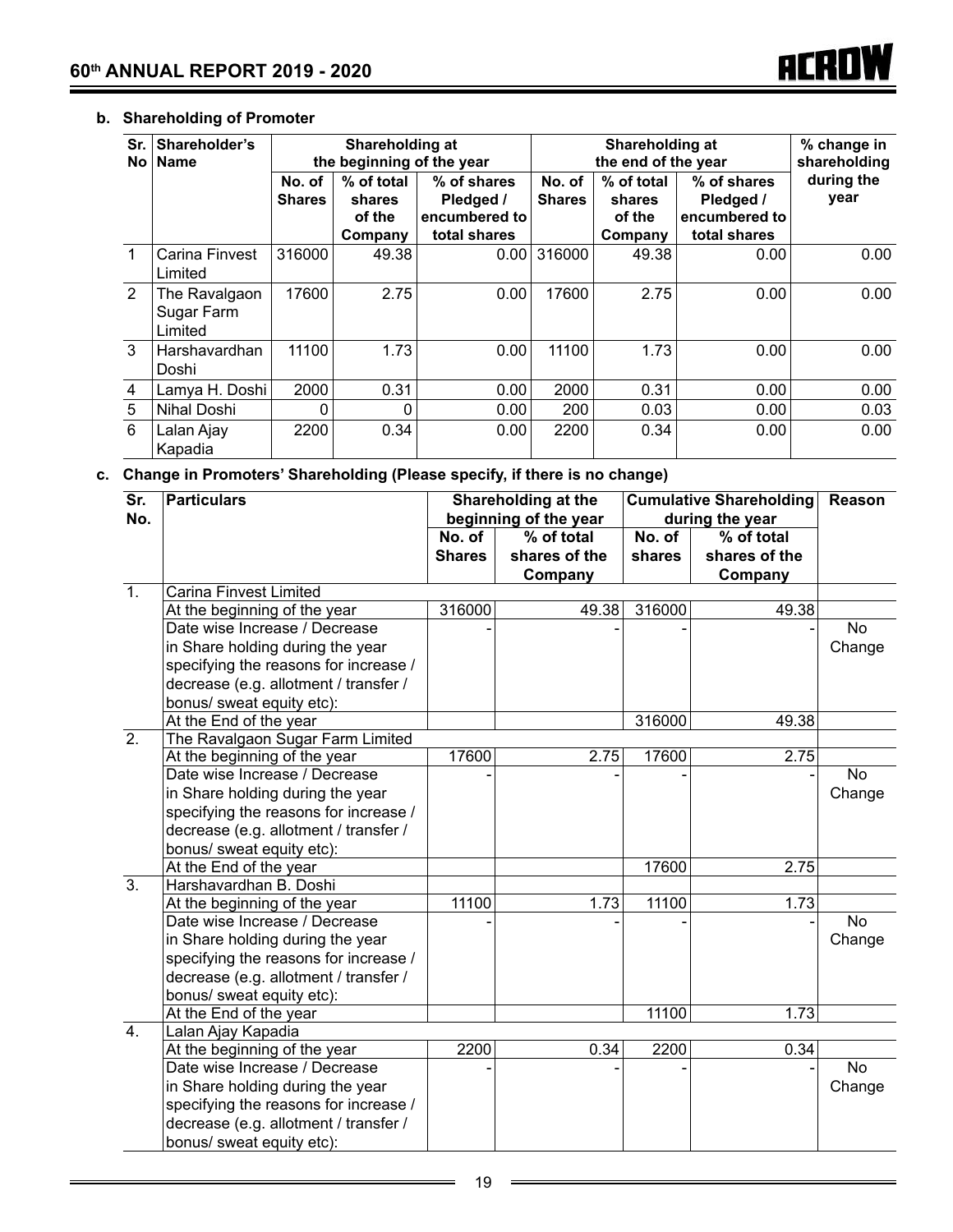

| Sr.<br>No. | <b>Particulars</b>                                                |                  | Shareholding at the<br>beginning of the year |                  | <b>Cumulative Shareholding</b><br>during the year | <b>Reason</b>            |
|------------|-------------------------------------------------------------------|------------------|----------------------------------------------|------------------|---------------------------------------------------|--------------------------|
|            |                                                                   | No. of<br>Shares | % of total<br>shares of the<br>Company       | No. of<br>shares | % of total<br>shares of the<br>Company            |                          |
|            | At the End of the year                                            |                  |                                              | 2200             | 0.34                                              |                          |
| 5.         | Lamya H. Doshi                                                    |                  |                                              |                  |                                                   |                          |
|            | At the beginning of the year                                      | 2000             | 0.31                                         | 2000             | 0.31                                              |                          |
|            | Date wise Increase / Decrease<br>in Share holding during the year |                  |                                              |                  |                                                   | N <sub>o</sub><br>Change |
|            | specifying the reasons for increase /                             |                  |                                              |                  |                                                   |                          |
|            | decrease (e.g. allotment / transfer /                             |                  |                                              |                  |                                                   |                          |
|            | bonus/ sweat equity etc):                                         |                  |                                              |                  |                                                   |                          |
|            | At the End of the year                                            |                  |                                              | 2000             | 0.31                                              |                          |
| 6.         | Nihal Doshi                                                       |                  |                                              |                  |                                                   |                          |
|            | At the beginning of the year                                      | 0                | 0.00                                         | 0                | 0.00                                              |                          |
|            | Date wise Increase / Decrease                                     | 200              | 0.03                                         | 200              |                                                   | 0.03 Purchase            |
|            | in Share holding during the year                                  |                  |                                              |                  |                                                   |                          |
|            | specifying the reasons for increase /                             |                  |                                              |                  |                                                   |                          |
|            | decrease (e.g. allotment / transfer /                             |                  |                                              |                  |                                                   |                          |
|            | bonus/ sweat equity etc): 20-09-2019                              |                  |                                              |                  |                                                   |                          |
|            | At the End of the year                                            |                  |                                              | 200              | 0.03                                              |                          |

#### **d. Shareholding Pattern of top ten Shareholders (other than Directors, Promoters and Holders of GDRs and ADRs):**

| Sr.<br>No.       | <b>Shareholder's Name</b>                                     |                 | Shareholding at the<br>beginning of the year | <b>Cumulative Shareholding</b><br>during the year |               | Reason        |
|------------------|---------------------------------------------------------------|-----------------|----------------------------------------------|---------------------------------------------------|---------------|---------------|
|                  |                                                               | No. of          | % of total                                   | No. of                                            | % of total    |               |
|                  |                                                               | <b>Shares</b>   | shares of the                                | shares                                            | shares of the |               |
|                  |                                                               |                 | Company                                      |                                                   | Company       |               |
| $\overline{1}$ . | MITA DIPAK SHAH                                               |                 |                                              |                                                   |               |               |
|                  | At the beginning of the year                                  | 15175           | 2.37                                         | 15175                                             | 2.37          |               |
|                  | Date wise Increase / Decrease                                 |                 |                                              |                                                   |               |               |
|                  | in Share holding during the year                              |                 |                                              |                                                   |               |               |
|                  | specifying the reasons for increase /                         |                 |                                              |                                                   |               |               |
|                  | decrease (e.g. allotment / transfer /                         |                 |                                              |                                                   |               |               |
|                  | bonus/ sweat equity etc):                                     |                 |                                              |                                                   |               |               |
|                  | 18-10-2019                                                    | $\overline{30}$ | 0.00                                         | 15205                                             | 2.38          | Purchase      |
|                  | 22-11-2019                                                    | 100             | 0.02                                         | 15305                                             |               | 2.39 Purchase |
|                  | At the End of the year                                        |                 |                                              | 15305                                             | 2.39          |               |
| $\overline{2}$ . | PREETI KRISHNAGOPAL                                           |                 |                                              |                                                   |               |               |
|                  | At the beginning of the year                                  | 14985           | 2.34                                         | 14985                                             | 2.34          |               |
|                  | Date wise Increase / Decrease                                 |                 |                                              |                                                   |               | <b>No</b>     |
|                  | in Share holding during the year                              |                 |                                              |                                                   |               | Change        |
|                  | specifying the reasons for increase /                         |                 |                                              |                                                   |               |               |
|                  | decrease (e.g. allotment / transfer /                         |                 |                                              |                                                   |               |               |
|                  | bonus/ sweat equity etc):                                     |                 |                                              |                                                   |               |               |
|                  | At the End of the year                                        |                 |                                              | 14985                                             | 2.34          |               |
| $\overline{3}$ . | RAHUL RAMESH FOFALIA                                          |                 |                                              |                                                   |               |               |
|                  | At the beginning of the year<br>Date wise Increase / Decrease | 7180            | 1.12                                         | 7180                                              | 1.12          |               |
|                  |                                                               |                 |                                              |                                                   |               | <b>No</b>     |
|                  | in Share holding during the year                              |                 |                                              |                                                   |               | Change        |
|                  | specifying the reasons for increase /                         |                 |                                              |                                                   |               |               |
|                  | decrease (e.g. allotment / transfer /                         |                 |                                              |                                                   |               |               |
|                  | bonus/ sweat equity etc):                                     |                 |                                              |                                                   |               |               |
|                  | At the End of the year                                        |                 |                                              | 7180                                              | 1.12          |               |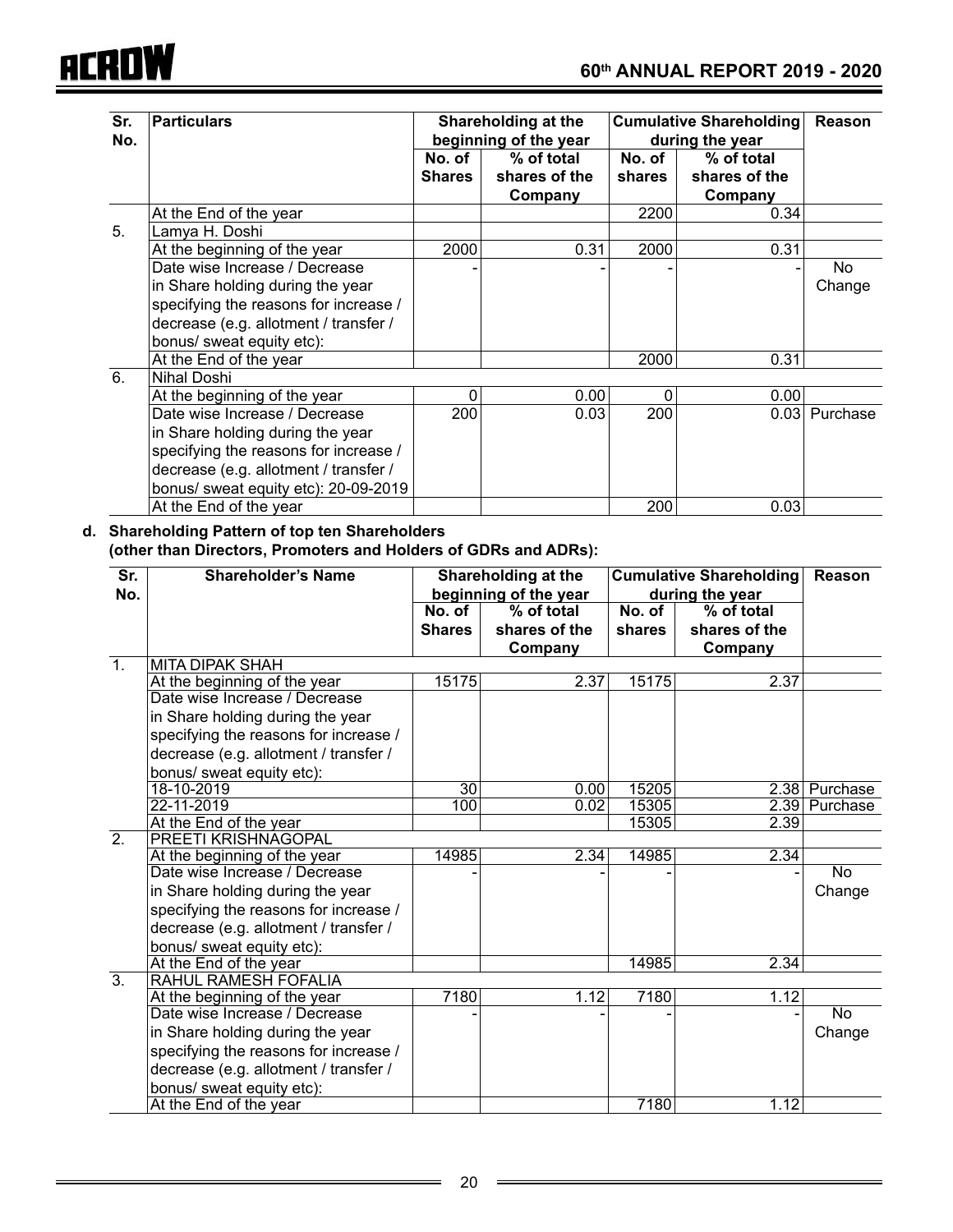

| Sr.<br>No.       | <b>Shareholder's Name</b>                                     |                         | <b>Shareholding at the</b><br>beginning of the year |                                        | <b>Cumulative Shareholding</b><br>during the year | Reason                         |
|------------------|---------------------------------------------------------------|-------------------------|-----------------------------------------------------|----------------------------------------|---------------------------------------------------|--------------------------------|
|                  |                                                               | No. of<br><b>Shares</b> | % of total<br>shares of the<br>Company              | $\overline{\mathsf{No.}}$ of<br>shares | % of total<br>shares of the<br>Company            |                                |
| $\overline{4}$ . | SHARAD KANAYALAL SHAH                                         |                         |                                                     |                                        |                                                   |                                |
|                  | At the beginning of the year                                  | 6903                    | 1.08                                                | 6903                                   | 1.08                                              |                                |
|                  | Date wise Increase / Decrease                                 |                         |                                                     |                                        |                                                   |                                |
|                  | in Share holding during the year                              |                         |                                                     |                                        |                                                   |                                |
|                  | specifying the reasons for increase /                         |                         |                                                     |                                        |                                                   |                                |
|                  | decrease (e.g. allotment / transfer /                         |                         |                                                     |                                        |                                                   |                                |
|                  | bonus/ sweat equity etc):                                     |                         |                                                     |                                        |                                                   |                                |
|                  | 17-05-2019                                                    | $\overline{97}$         | 0.02                                                | 7000                                   |                                                   | 1.09 Purchase                  |
| $\overline{5}$ . | At the End of the year<br><b>KAMALINI BAHUBALI</b>            |                         |                                                     | 7000                                   | 1.09                                              |                                |
|                  | At the beginning of the year                                  | 5675                    | 0.89                                                | 5675                                   | 0.89                                              |                                |
|                  | Date wise Increase / Decrease                                 |                         |                                                     |                                        |                                                   | $\overline{No}$                |
|                  | in Share holding during the year                              |                         |                                                     |                                        |                                                   | Change                         |
|                  | specifying the reasons for increase /                         |                         |                                                     |                                        |                                                   |                                |
|                  | decrease (e.g. allotment / transfer /                         |                         |                                                     |                                        |                                                   |                                |
|                  | bonus/ sweat equity etc):                                     |                         |                                                     |                                        |                                                   |                                |
|                  | At the End of the year                                        |                         |                                                     | 5675                                   | 0.89                                              |                                |
| $\overline{6}$ . | <b>BHAVIN RAMAKANT SARAIYA</b>                                |                         |                                                     |                                        |                                                   |                                |
|                  | At the beginning of the year                                  | 5295                    | 0.83                                                | 5295                                   | 0.83                                              |                                |
|                  | Date wise Increase / Decrease                                 |                         |                                                     |                                        |                                                   |                                |
|                  | in Share holding during the year                              |                         |                                                     |                                        |                                                   |                                |
|                  | specifying the reasons for increase /                         |                         |                                                     |                                        |                                                   |                                |
|                  | decrease (e.g. allotment / transfer /                         |                         |                                                     |                                        |                                                   |                                |
|                  | bonus/ sweat equity etc):                                     |                         |                                                     |                                        |                                                   |                                |
|                  | 19-04-2019                                                    | 286                     | 0.04                                                | 5581                                   |                                                   | 0.87 Purchase                  |
|                  | 10-05-2019                                                    | 186                     | 0.03                                                | 5767                                   |                                                   | 0.90 Purchase                  |
|                  | 17-05-2019                                                    | 1                       | 0.00                                                | 5768                                   |                                                   | 0.90 Purchase                  |
|                  | 24-05-2019                                                    | 605<br>$\overline{200}$ | 0.09<br>0.03                                        | 6373<br>6573                           |                                                   | 1.00 Purchase<br>1.03 Purchase |
|                  | 07-06-2019<br>09-08-2019                                      | 50                      | 0.01                                                | 6623                                   | 1.03                                              | Purchase                       |
|                  | 06-09-2019                                                    | $\overline{20}$         | 0.00                                                | 6643                                   | 1.04                                              | Purchase                       |
|                  | 20-09-2019                                                    | 300                     | 0.05                                                | 6943                                   |                                                   | 1.08 Purchase                  |
|                  | 27-09-2019                                                    | 4                       | 0.00                                                | 6947                                   |                                                   | 1.09 Purchase                  |
|                  | 18-10-2019                                                    | $\overline{20}$         | 0.00                                                | 6967                                   |                                                   | 1.09 Purchase                  |
|                  | 14-02-2020                                                    | $\overline{25}$         | $\overline{0.00}$                                   | 6992                                   |                                                   | 1.09 Purchase                  |
|                  | 21-02-2020                                                    | 300                     | 0.05                                                | 7292                                   |                                                   | 1.14 Purchase                  |
|                  | At the End of the year                                        |                         |                                                     | 7292                                   | 1.14                                              |                                |
| $\overline{7}$ . | RAJASEKHAR GUTTIKONDA                                         | 5040                    | 0.79                                                | 5040                                   | 0.79                                              |                                |
|                  | At the beginning of the year<br>Date wise Increase / Decrease |                         |                                                     |                                        |                                                   | <b>No</b>                      |
|                  | in Share holding during the year                              |                         |                                                     |                                        |                                                   | Change                         |
|                  | specifying the reasons for increase /                         |                         |                                                     |                                        |                                                   |                                |
|                  | decrease (e.g. allotment / transfer /                         |                         |                                                     |                                        |                                                   |                                |
|                  | bonus/ sweat equity etc):                                     |                         |                                                     |                                        |                                                   |                                |
|                  | At the End of the year                                        |                         |                                                     | 5040                                   | 0.79                                              |                                |
| 8.               | BHARAT MADHUKARBHAI SIMPY                                     |                         |                                                     |                                        |                                                   |                                |
|                  | At the beginning of the year                                  | 5000                    | 0.78                                                | 5000                                   | 0.78                                              |                                |
|                  | Date wise Increase / Decrease                                 |                         |                                                     |                                        |                                                   | <b>No</b>                      |
|                  | in Share holding during the year                              |                         |                                                     |                                        |                                                   | Change                         |
|                  | specifying the reasons for increase /                         |                         |                                                     |                                        |                                                   |                                |
|                  | decrease (e.g. allotment / transfer /                         |                         |                                                     |                                        |                                                   |                                |
|                  | bonus/ sweat equity etc):                                     |                         |                                                     |                                        |                                                   |                                |
|                  | At the End of the year                                        |                         |                                                     | 5000                                   | 0.78                                              |                                |

 $\equiv$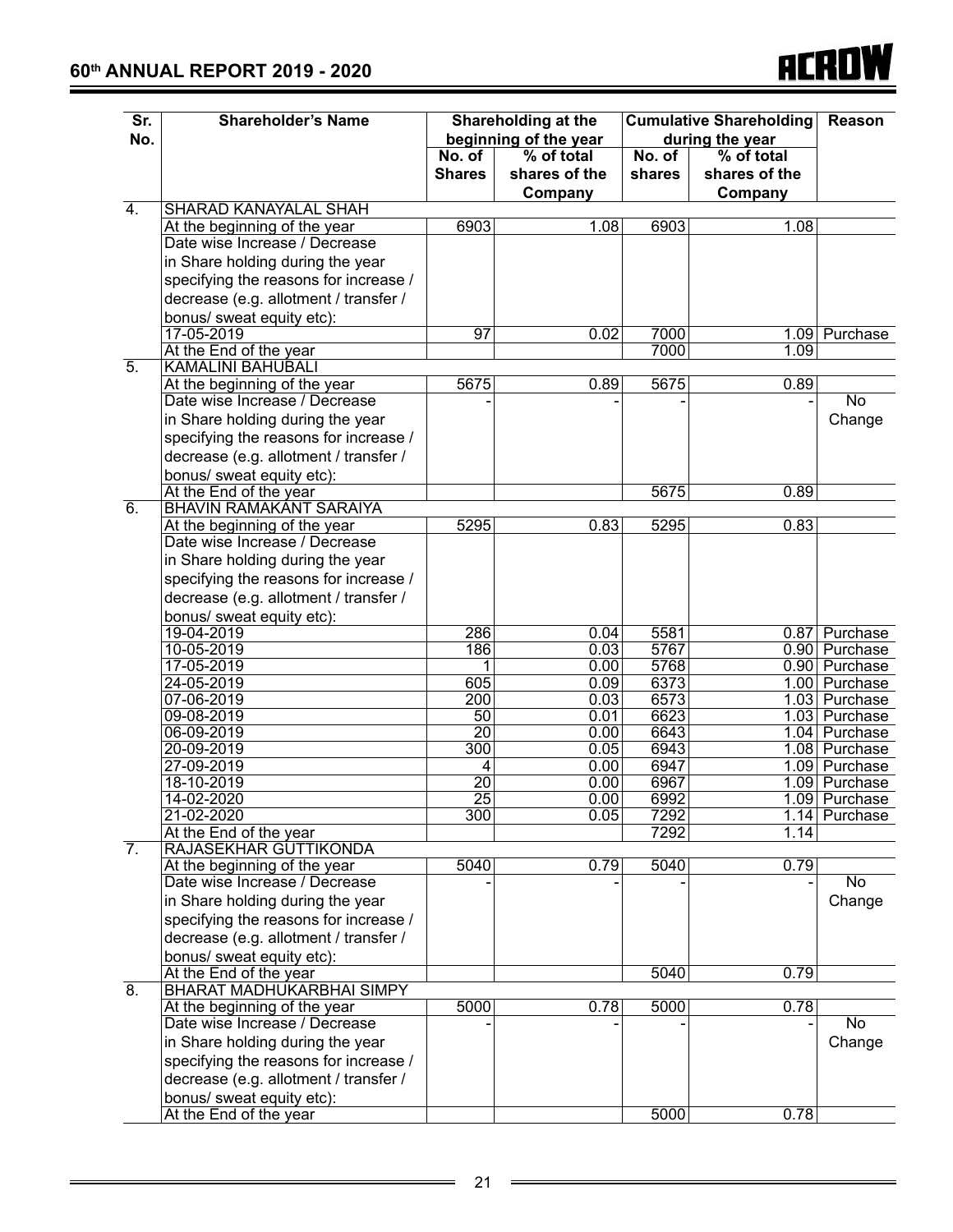

|                   | <b>Shareholder's Name</b>                                                                                                              | Shareholding at the |                          | <b>Cumulative Shareholding</b> |                                |                               |  |
|-------------------|----------------------------------------------------------------------------------------------------------------------------------------|---------------------|--------------------------|--------------------------------|--------------------------------|-------------------------------|--|
| No.               |                                                                                                                                        |                     | beginning of the year    |                                | during the year                |                               |  |
|                   |                                                                                                                                        | No. of              | $%$ of total             | $\overline{\mathsf{No.}}$ of   | % of total                     |                               |  |
|                   |                                                                                                                                        | <b>Shares</b>       | shares of the<br>Company | shares                         | shares of the<br>Company       |                               |  |
| $\overline{9}$ .  | <b>PARESH RAMBILAS JHAWAR</b>                                                                                                          |                     |                          |                                |                                |                               |  |
|                   | At the beginning of the year                                                                                                           | 4158                | 0.65                     | 4158                           | 0.65                           |                               |  |
|                   | Date wise Increase / Decrease                                                                                                          |                     |                          |                                |                                | No                            |  |
|                   | in Share holding during the year                                                                                                       |                     |                          |                                |                                | Change                        |  |
|                   | specifying the reasons for increase /                                                                                                  |                     |                          |                                |                                |                               |  |
|                   | decrease (e.g. allotment / transfer /                                                                                                  |                     |                          |                                |                                |                               |  |
|                   | bonus/ sweat equity etc):                                                                                                              |                     |                          |                                |                                |                               |  |
|                   | At the End of the year                                                                                                                 |                     |                          | 4158                           | 0.65                           |                               |  |
| $\overline{10}$ . | KAUSALYA DEVI RAMVALLABH FOFALIA                                                                                                       |                     |                          |                                |                                |                               |  |
|                   | At the beginning of the year                                                                                                           | 4081                | 0.64                     | 4081                           | 0.64                           |                               |  |
|                   | Date wise Increase / Decrease                                                                                                          |                     |                          |                                |                                | No                            |  |
|                   | in Share holding during the year                                                                                                       |                     |                          |                                |                                | Change                        |  |
|                   | specifying the reasons for increase /                                                                                                  |                     |                          |                                |                                |                               |  |
|                   | decrease (e.g. allotment / transfer /                                                                                                  |                     |                          |                                |                                |                               |  |
|                   | bonus/ sweat equity etc):                                                                                                              |                     |                          |                                |                                |                               |  |
|                   | At the End of the year                                                                                                                 |                     |                          | 4081                           | 0.64                           |                               |  |
|                   | <b>Shareholding of Directors and Key Managerial Personnel</b>                                                                          |                     |                          |                                |                                |                               |  |
| Sr.               | <b>Name of Directors and Key</b>                                                                                                       |                     | Shareholding at the      |                                | <b>Cumulative Shareholding</b> |                               |  |
| No.               | <b>Managerial Personnel</b>                                                                                                            |                     | beginning of the year    | during the year                |                                |                               |  |
|                   |                                                                                                                                        | No. of              | % of total               | No. of                         | % of total                     |                               |  |
|                   |                                                                                                                                        | <b>Shares</b>       | shares of the<br>Company | shares                         | shares of the<br>Company       |                               |  |
| $\mathbf{1}$ .    | Harshavardhan Doshi                                                                                                                    |                     |                          |                                |                                |                               |  |
|                   | At the beginning of the year                                                                                                           | 11100               | 1.73                     | 11100                          |                                |                               |  |
|                   |                                                                                                                                        |                     |                          |                                | 1.73                           |                               |  |
|                   | Date wise Increase / Decrease                                                                                                          |                     |                          |                                |                                | No                            |  |
|                   |                                                                                                                                        |                     |                          |                                |                                | Change                        |  |
|                   | in Share holding during the year                                                                                                       |                     |                          |                                |                                |                               |  |
|                   | specifying the reasons for increase /<br>decrease (e.g. allotment / transfer /                                                         |                     |                          |                                |                                |                               |  |
|                   |                                                                                                                                        |                     |                          |                                |                                |                               |  |
|                   | bonus/ sweat equity etc):                                                                                                              |                     |                          | 11100                          | 1.73                           |                               |  |
| $\overline{2}$ .  | At the End of the year<br><b>Nihal Doshi</b>                                                                                           |                     |                          |                                |                                |                               |  |
|                   |                                                                                                                                        |                     | 0<br>0.00                | 0                              |                                |                               |  |
|                   | At the beginning of the year                                                                                                           |                     |                          |                                | 0.00                           |                               |  |
|                   | Date wise Increase / Decrease                                                                                                          | 200                 | 0.03                     | 200                            |                                |                               |  |
|                   | in Share holding during the year                                                                                                       |                     |                          |                                |                                |                               |  |
|                   | specifying the reasons for increase /                                                                                                  |                     |                          |                                |                                |                               |  |
|                   | decrease (e.g. allotment / transfer /                                                                                                  |                     |                          |                                |                                | 0.03 Purchase                 |  |
|                   | bonus/ sweat equity etc):                                                                                                              |                     |                          |                                |                                |                               |  |
|                   | At the End of the year                                                                                                                 |                     | 0<br>0.00                | 200                            | 0.03                           |                               |  |
|                   | Note: None of the Directors and Key Managerial Personnel hold any shares in the Company except mentioned above.<br><b>INDEBTEDNESS</b> |                     |                          |                                |                                |                               |  |
|                   | Indebtedness of the Company including interest outstanding/accrued but not due for payment                                             |                     |                          |                                |                                |                               |  |
|                   | <b>Particulars</b>                                                                                                                     |                     | <b>Secured Loans</b>     | <b>Unsecured</b>               | <b>Deposits</b>                | (Rs. in lacs)<br><b>Total</b> |  |

| Indebtedness at the beginning of the financial year |      |      |
|-----------------------------------------------------|------|------|
| i) Principal Amount                                 | 9.74 | 9.74 |
| ii) Interest due but not paid                       |      |      |
| iii) Interest accrued but not due                   |      |      |
| Total (i+ii+iii)                                    |      |      |

 $\overline{a}$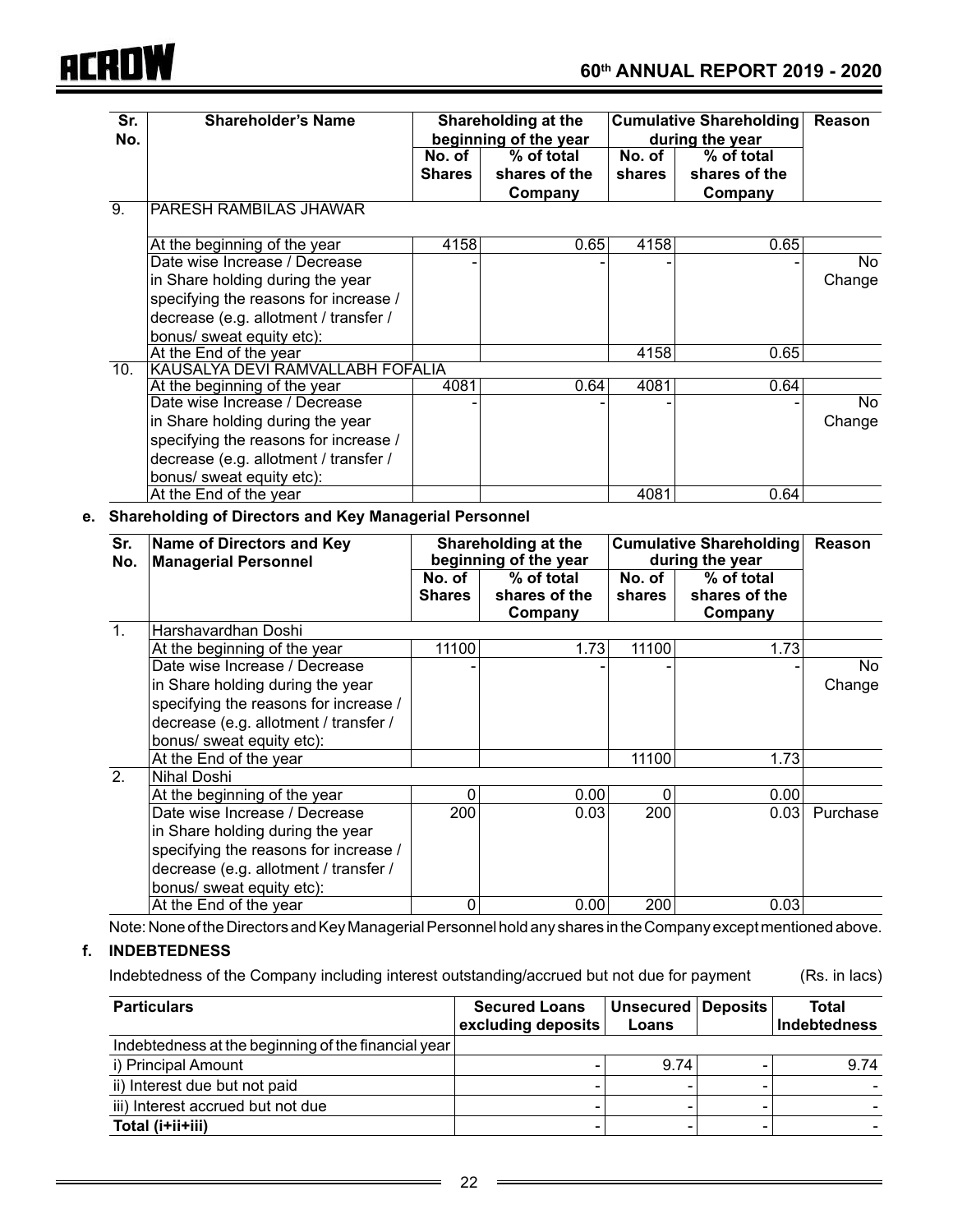| <b>Particulars</b>                               | <b>Secured Loans</b><br>excluding deposits | <b>Unsecured</b><br>Loans | <b>Deposits</b> | Total<br><b>Indebtedness</b> |
|--------------------------------------------------|--------------------------------------------|---------------------------|-----------------|------------------------------|
| Change in Indebtedness during the financial year |                                            |                           |                 |                              |
| Addition                                         |                                            |                           |                 |                              |
| Reduction                                        |                                            | 5.13                      |                 | 5.13                         |
| Net Change                                       |                                            | (5.13)                    |                 | (5.13)                       |
| Indebtedness at the end of the financial year    |                                            |                           |                 |                              |
| i) Principal Amount                              |                                            | 4.61                      |                 | 4.61                         |
| ii) Interest due but not paid                    |                                            | $\overline{\phantom{a}}$  |                 |                              |
| iii) Interest accrued but not due                |                                            | ۰                         |                 |                              |
| Total (i+ii+iii)                                 |                                            | 4.61                      |                 | 4.61                         |

#### **g. REMUNERATION OF DIRECTORS AND KEY MANAGERIAL PERSONNEL**

#### **a. Remuneration to Managing Director, Whole-time Director and/or Manager**

| Sr.            | <b>Particulars of Remuneration</b>                    | Name of MD/WTD/Manager              |            | Total         |
|----------------|-------------------------------------------------------|-------------------------------------|------------|---------------|
| No.            |                                                       | Mr. Harshavardhan   Mr. Nihal Doshi |            | <b>Amount</b> |
|                |                                                       | Doshi (Chairman)                    | (Director) |               |
|                | <b>Gross Salary</b>                                   |                                     |            |               |
| (a)            | Salary as per provisions contained in Section 17(1)   |                                     |            |               |
|                | of the Income Tax Act, 1961                           |                                     |            |               |
| (b)            | Value of perquisites u/s 17(2) of the Income Tax Act, |                                     |            |               |
|                | 1961                                                  |                                     |            |               |
| (c)            | Profits in lieu of salary u/s 17(3) of                |                                     |            |               |
|                | the Income Tax Act, 1961                              |                                     |            |               |
|                | <b>Stock Option</b>                                   |                                     |            |               |
| $\frac{2}{3}$  | <b>Sweat Equity</b>                                   |                                     |            |               |
|                | Commission / Performance Pay                          |                                     |            |               |
|                | - as % of profit                                      |                                     |            |               |
|                | - others, specify                                     |                                     |            |               |
| $\overline{5}$ | Others, please specify                                |                                     |            |               |
|                | Total (A)                                             |                                     |            |               |

#### **Ceiling as per the Act :**

The total managerial remuneration payable in respect of financial year 2019-2020 shall not exceed eleven percent of the net profit of the Company for financial year 2018-2019 or if the same exceeds, it shall be within the limits of Schedule V Part II of the Companies Act, 2013. The remuneration paid to Directors during the year is within the statutory limit as specified above. (None of the Directors draw any remuneration)

#### **b. Remuneration to other Directors:**

|                | Sr. No. Particulars of Remuneration           | <b>Name of the Directors</b> | <b>Total</b>                 |                        |          |
|----------------|-----------------------------------------------|------------------------------|------------------------------|------------------------|----------|
|                |                                               |                              | Mr Vikram   Mrs Ramola       | Mr. Sanjay             |          |
|                |                                               | Bhat                         | Mahajani                     | Shirgaonkar            |          |
|                | Independent Directors                         |                              |                              |                        |          |
|                | Fees for attending Board / Committee meetings | 24500                        | 42500                        | 29500                  | 96500    |
|                | Commission                                    |                              |                              |                        |          |
|                | Others, please specify                        |                              |                              |                        |          |
|                | Total (1)                                     | 24500                        | 42500                        | 29500                  | 96500    |
|                | Sr. No. Particulars of Remuneration           |                              | <b>Name of the Directors</b> |                        | Total    |
|                |                                               | Mr. H.B. Doshi               |                              | <b>Mr. Nihal Doshi</b> |          |
| $\overline{2}$ | <b>Other Non-Executive Directors</b>          |                              |                              |                        |          |
|                | Fees for attending Board/Committee meetings   |                              | 14,000                       | 30,500                 | 44,500   |
|                | Commission                                    |                              |                              |                        |          |
|                | Others, please specify                        |                              |                              |                        |          |
|                | Total (2)                                     |                              | 14,000                       | 30,500                 | 44,500   |
|                | Total (B) = (1+2)                             |                              |                              |                        | 1,41,000 |
|                | <b>Total Managerial Remuneration (A+B)</b>    |                              |                              |                        | 1,41,000 |

 Sitting Fees paid is within the limits specified under the Companies Act, 2013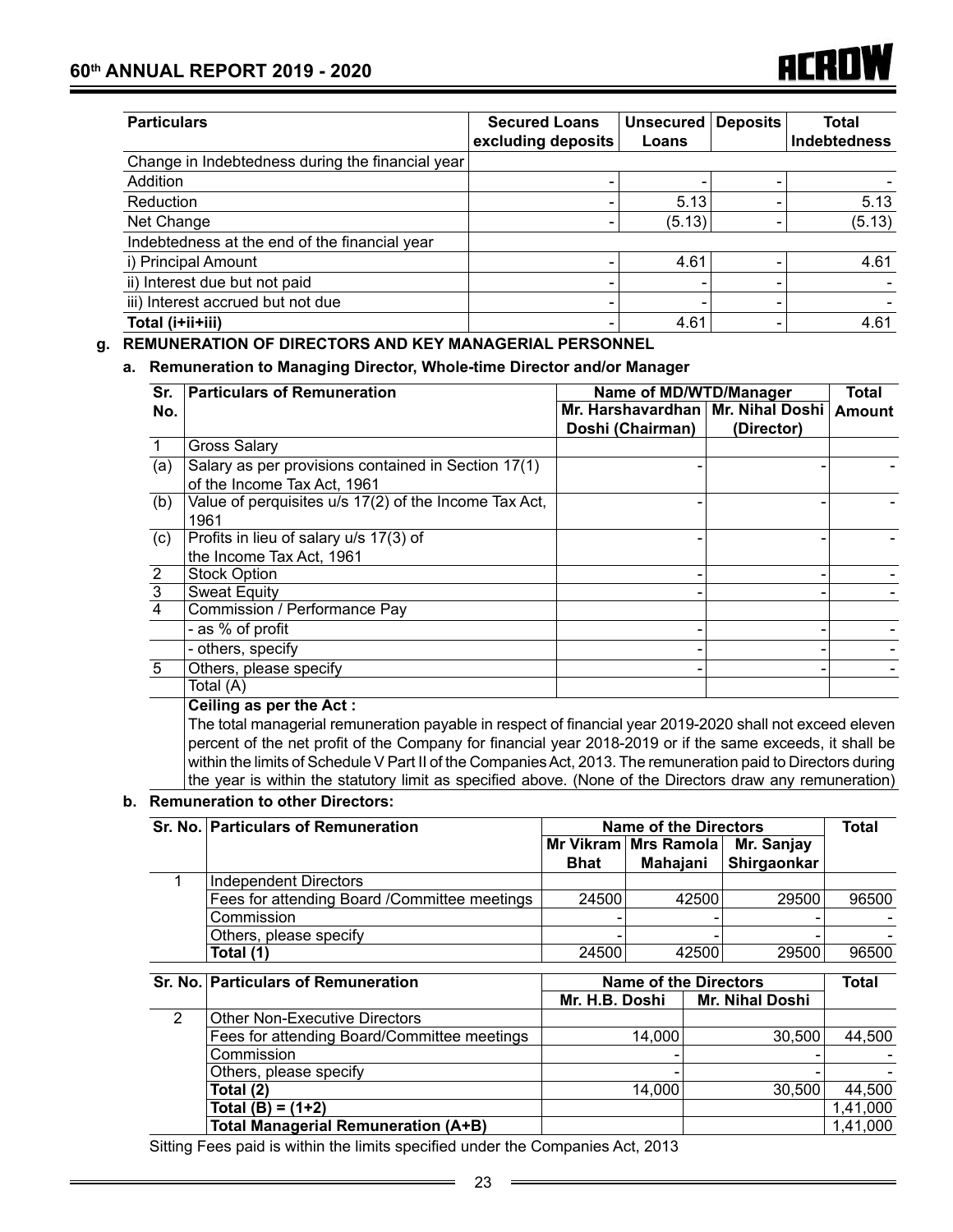

#### **c. Remuneration to Key Managerial Personnel Other than MD/Manager/WTD**

| Sr. | Particulars of Remuneration                                       |            | Key Managerial Personnel |            |       |
|-----|-------------------------------------------------------------------|------------|--------------------------|------------|-------|
| No. |                                                                   | <b>CEO</b> | Company                  | <b>CFO</b> | Total |
|     |                                                                   |            | Secretary                |            |       |
| 1.  | Gross Salary                                                      |            |                          |            |       |
| (a) | Salary as per provisions contained in section 17(1) of the Income |            | 16,600                   |            |       |
|     | Tax Act, 1961 (w.e.f. 18.03.2020)                                 |            |                          |            |       |
| (b) | Value of perquisites u/s 17(2) of Income Tax Act, 1961            |            |                          |            |       |
| (c) | Profits in lieu of salary u/s 17(3) of Income Tax Act, 1961       |            |                          |            |       |
| 2   | <b>Stock Option</b>                                               |            |                          |            |       |
| 3   | <b>Sweat Equity</b>                                               |            |                          |            |       |
| 4   | Commission / Performance Pay                                      |            |                          |            |       |
|     | - as % of profit                                                  |            |                          |            |       |
|     | - others, specify                                                 |            |                          |            |       |
| 5   | Others, please specify                                            |            |                          |            |       |
|     | Total                                                             |            |                          |            |       |

Note: The post of CFO is vacant.

#### **7. PENALTIES/PUNISHMENT/COMPOUNDING OF OFFENCES:**

a) A fine of Rs. 5,39, 260 was levied by BSE Limited on the Company for Non- appointment of Company Secretary as compliance officer under Regulation 6(1) of SEBI (Listing Obligations and Disclosure Requirements) Regulations 2015, for the quarters ended, March 2019, June 2019, September 2019 and December 2019.

 The company has complied with Regulation 6(1) of SEBI (LODR) Regulations, 2015 by appointing a qualified Company Secretary on March 18, 2020 and paid the penalty levied on the Company.

b) The Company received a Show cause notice under section 124(7) of Companies Act, 2013 and Rule (6) of IEPF Authority, Rules 2016 made there under. The Company has requested for extension of time to comply with the provisions of the said section and rules of IEPF Authority.

## **ANNEXURE 2**

#### **Management Discussion and Analysis**

#### **1. Industry Structure and Development:**

The Company is engaged in the manufacture of engineering items, primarily for the Sugar Industry. The Sugar Industry is the second largest agro-based industry in India, after textiles. The prospects of this industry depend on the availability of sugarcane, which is subject to vagaries of the monsoon and the policies of the Central and State Governments, and the demand for sugar. The Central and State Governments have taken an active role in supporting the industry and its stakeholders in the past few years.

#### **2. Opportunities and Risks:**

Better monsoon and a stable policy regime may result in structural improvements in the sugar industry, which in turn will restart the capital expenditure cycle, resulting in an increased demand for the Company's products. Subdued economic activity and the overhang of the COVID-19 pandemic may result in a poor sugar crushing season or unfavourable economics for sugar manufacturers, which, in turn, will delay the capital expenditures that create demand for the Company's products.

#### **3. Segment-Wise Performance:**

The Company operates in a single segment i.e. Manufacturing and Sale of Engineering Goods.

#### **4. Business Outlook:**

The Sugar industry in India comes under The Essential Commodities Act, 1955 and therefore is regulated by the Government. Being an agro based industry, performance is largely dependent on rainfall and crop. However, the economics of producing sugar have been unfavourable in recent years. A favourable increase in the selling price of sugar may lead to a new capital expenditure cycle and an increase in demand for the machinery used in sugar plants. However, in recent years, the economic pressure on sugar manufacturers has had an adverse effect on demand for the Company's products.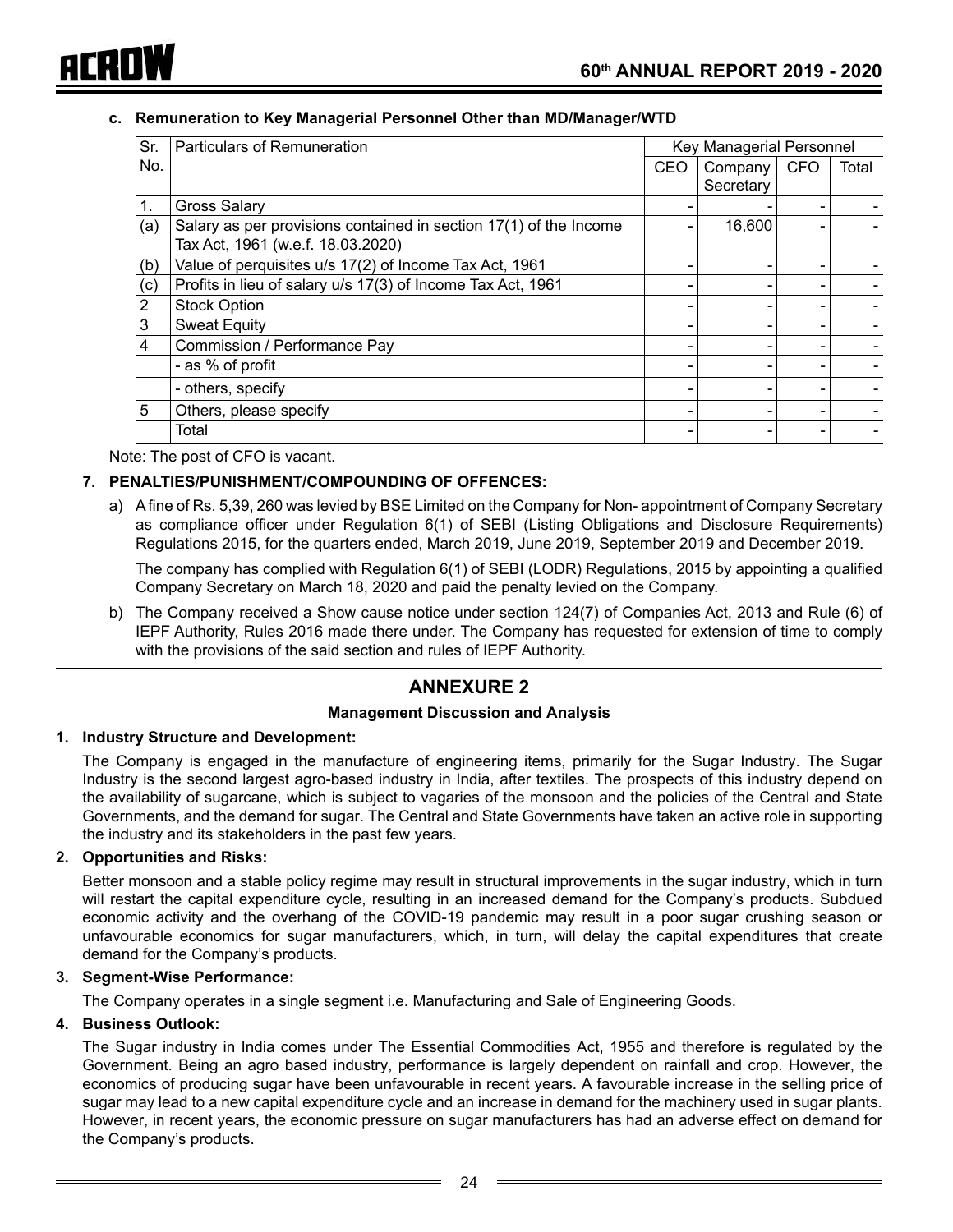- Seasonal uncertainties that impact the production and price of Sugar
- Unfavourable shifts in Government policies and regulations
- Increased cost of raw materials and fuel
- • Work Stoppage owing to availability of human capital, union strikes, and other reasons
- • Increased interest rates affecting the ability of customers to fund capital expenditures

#### **6. Internal Control Systems and their Adequacy:**

The Company has in place adequate internal financial controls with reference to financial statements. During the year, such controls were tested and no reportable material weakness in the design or operations was observed.

ACRI

#### **7. Operational Performance and Financial Performance:**

The Total Income for the year ended 31st March 2020 is Rs. 93.04 Lakhs as against Rs. 112.52 Lakhs for the previous year. The Net loss is Rs. 30.15 Lakhs for the year ended 31st March 2020 as against profit of Rs. 20.50 Lakhs for the previous year.

#### 8. **Human / Industrial Relations:**

The Company believes that manpower is the most valuable resource for its growth. Industrial relations have been very cordial.

#### 9. **Cautionary Statement:**

Statements made in Management Discussion and Analysis describing the Company's objectives, projections, estimates, expectations or predictions may be forward looking statements within the meaning of applicable security laws or regulations. These statements are based on certain assumptions and expectations of future events. Actual results could however differ materially from those expressed or implied. Important factors that could make a difference to the Company's operations include global and domestic demand-supply conditions, finished goods prices, raw material availability and costs thereof, change in Government regulations, tax structure, economic developments within India.

The company assumes no responsibility in respect of forward-looking statements, which may be amended or modified in future on the basis of subsequent developments, information or events.

# **ANNEXURE 3**

## **Form AOC 2**

[Pursuant to Clause (h) of sub-section (3) of Section 134 of the Companies Act, 2013 and Rule 8(2) of the Companies (Accounts) Rules, 2014]

Form for disclosure of particulars of contracts / arrangements entered into by the company with related parties referred to in sub-section (1) of Section 188 of the Companies Act, 2013 including certain arms length transactions under third proviso thereto:

- 1. Details of contracts or arrangements or transactions not at arm's length basis: Company has not entered into any contract/arrangement/transaction with its related parties which are not in ordinary course of business or at arm's length during FY 2019-2020:
	- a. Name(s) of the related party and nature of relationship: Not applicable
	- b. Nature of contracts/arrangements/transactions: Not applicable
	- c. Duration of the contracts/arrangements/transactions: Not applicable
	- d. Salient terms of the contracts or arrangements or transactions including the value, if any: Not applicable
	- e. Justification for entering into such contracts or arrangements or transactions: Not applicable
	- f. Date(s) of approval by the Board: Not applicable
	- g. Amount paid as advances, if any: Not applicable
	- h. Date on which the special resolution was passed in general meeting as required under first proviso to section 188 : Not applicable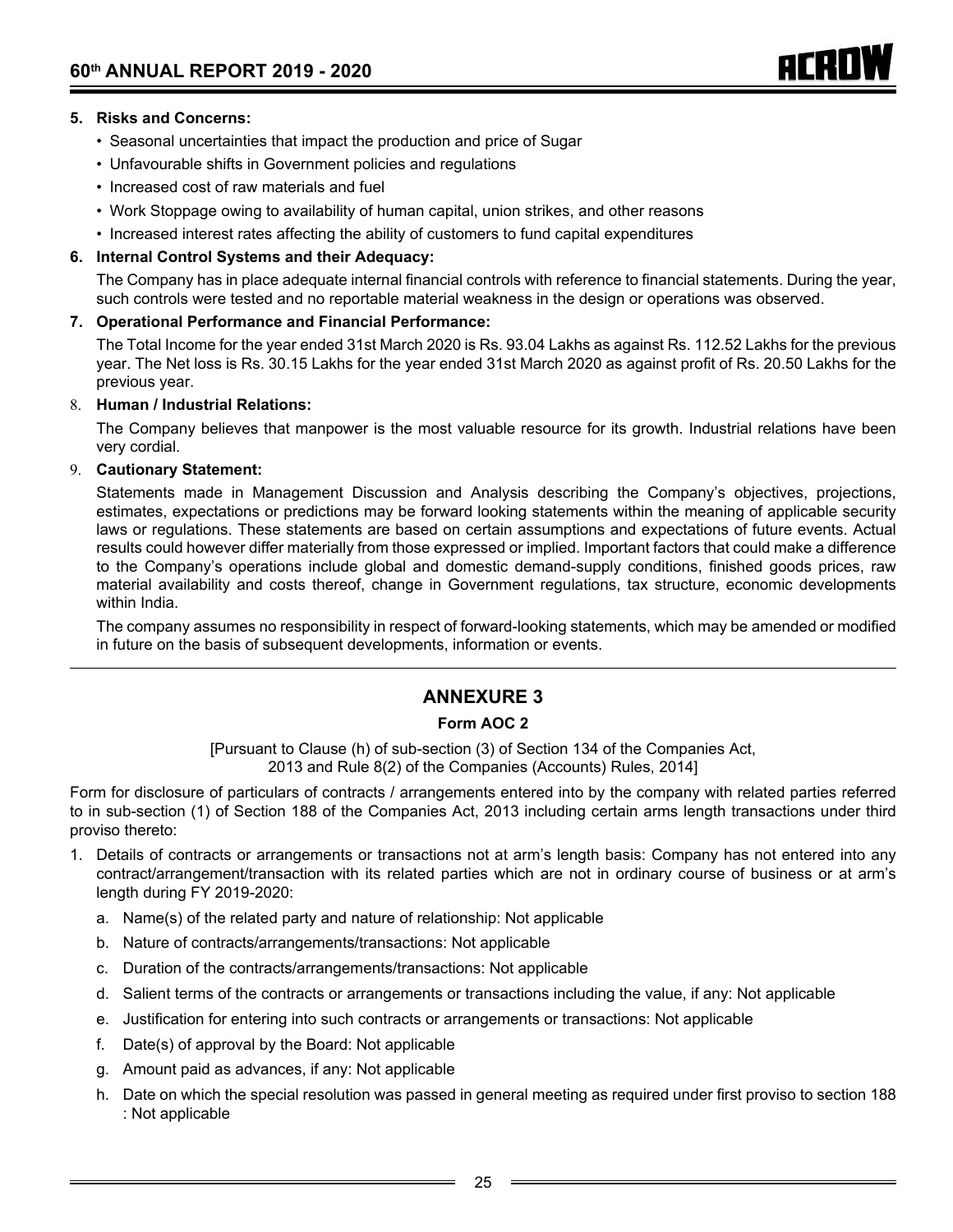# arRNW

- 2. Details of material contracts or arrangement or transactions at arm's length basis:
- a. Name(s) of the related party and nature of relationship: Not applicable
- b. Nature of contracts/arrangements/transactions: Not applicable
- c. Duration of the contracts/arrangements/transactions: Not applicable
- d. Salient terms of the contracts or arrangements or transactions including the value, if any: Not applicable
- e. Date(s) of approval by the Board, if any: Not applicable
- f. Amount paid as advances, if any: None

Note: The above disclosures on material transactions are based on the principle that transactions with wholly owned subsidiaries are exempt for purpose of section 188(1) of the Act.

#### **For and on behalf of the Board of Directors**

Place: Mumbai **H. B. Doshi** Date: June 29, 2020 Chairman Chairman Chairman Chairman Chairman Chairman Chairman Chairman Chairman Chairman

# **ANNEXURE 4**

#### **Disclosures pertaining to remuneration and other details as required under Section 197(12) of the Companies Act, 2013 read with Rule 5(1) of the Companies (Appointment and Remuneration of Managerial Personnel) Rules, 2014:**

1. The percentage increase / (decrease) in remuneration of each Director, Chief Financial Officer (CFO) and Company Secretary (CS) during the financial year 2019-2020 and ratio of the remuneration of each Director to the median remuneration of the employees of the Company for the financial year 2019-2020 are as under:

|                  | Sr.   Name of the Director / Key | Remuneration of Director /                                                      | % increase/ (decrease)                                      | Ratio of remuneration of |  |  |  |  |  |
|------------------|----------------------------------|---------------------------------------------------------------------------------|-------------------------------------------------------------|--------------------------|--|--|--|--|--|
|                  | No.   Managerial Person (KMP)    | KMP for the financial year<br>in remuneration in the<br>each Director to median |                                                             |                          |  |  |  |  |  |
|                  | and Designation                  | financial year 2019-20<br>remuneration of employees<br>2019-20                  |                                                             |                          |  |  |  |  |  |
|                  | Mr. Harshavardhan Doshi          |                                                                                 |                                                             |                          |  |  |  |  |  |
| 2.               | Mr. Nihal Doshi                  | Being Non-Executive Directors,                                                  |                                                             |                          |  |  |  |  |  |
| 3.               | Mr. Vikram Bhat                  |                                                                                 | they did not draw any remuneration apart from sitting fees. |                          |  |  |  |  |  |
| $\overline{4}$ . | Mr. Sanjay Shirgaonkar           |                                                                                 |                                                             |                          |  |  |  |  |  |
| 5.               | Mrs. Ramola Mahajani             |                                                                                 |                                                             |                          |  |  |  |  |  |
| 6.               | ∣CFO                             |                                                                                 |                                                             |                          |  |  |  |  |  |
|                  | Ms. Jonita D'souza               | 16,600 (w.e.f. 18.03.2020)                                                      | NA                                                          |                          |  |  |  |  |  |

- 2. The median remuneration of the employees of the Company during the financial year was Rs. 1.73 Lacs.
- 3. The percentage increase in the median remuneration of employees in the financial year.

In the financial year, the median remuneration of employees in comparison to the previous year increased by 17.95%.

- 4. There were 3 permanent employees on the rolls of the Company as on March 31, 2020.
- 5. Average percentile increase made in the salaries of employees other than the managerial personnel in the financial year 2019-2020 was 143.58 % and there is no increase in the managerial remuneration for the same financial year.
- 6**.** Affirmation that the remuneration is as per the remuneration policy of the Company.

It is hereby affirmed that the remuneration paid is as per the Remuneration Policy for Directors, Key Managerial Personnel and other Employees.

Particulars of employees as required under Section 197(12) of Companies Act, 2013 read with Rule 5(2) and 5(3) of Companies (Appointment and Remuneration of Managerial Personnel) Rules, 2014 is attached as Annexure "5" to this Report.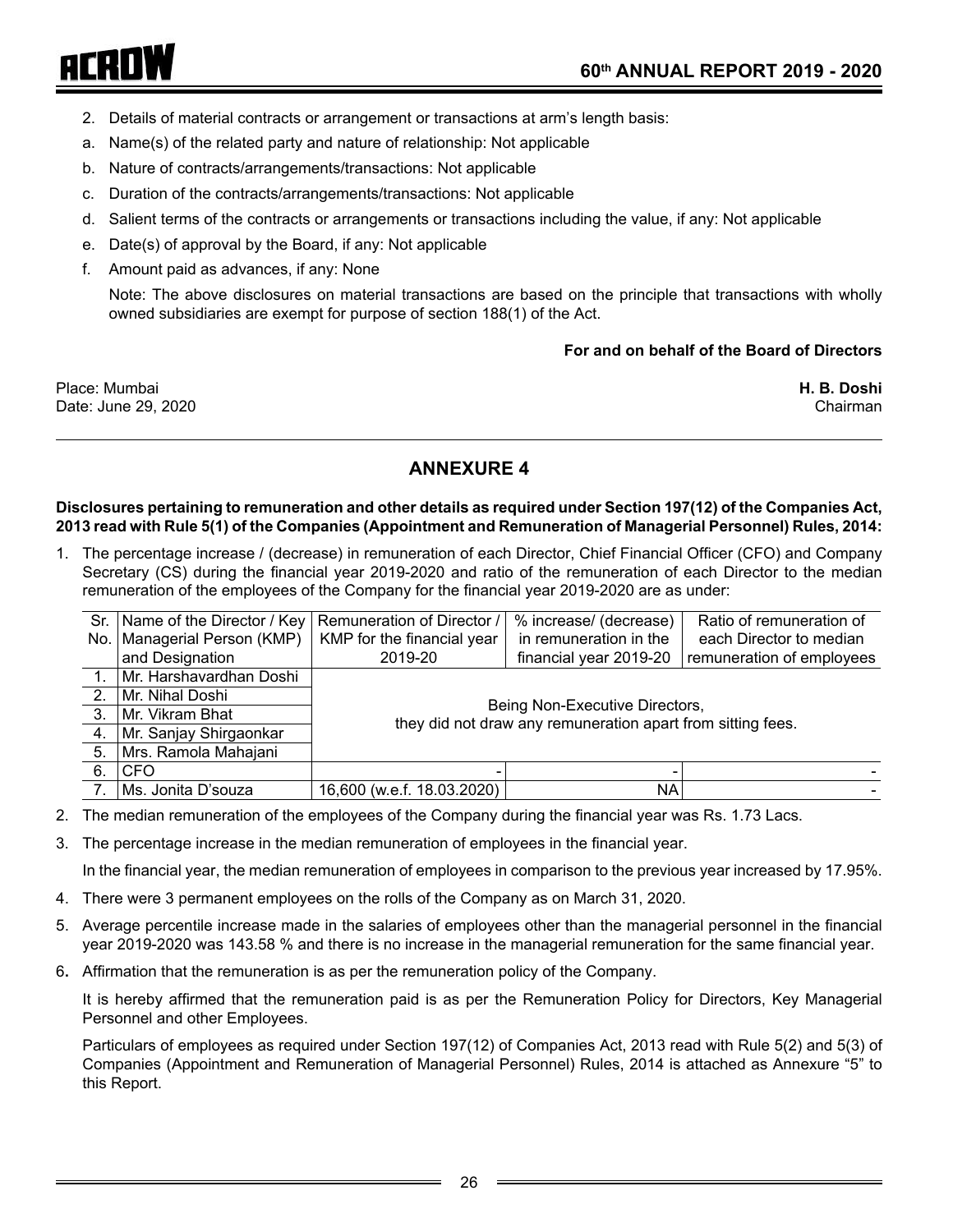# **ANNEXURE 5**

**Particulars of employees as required under Section 197(12) of Companies Act, 2013 read with Rule 5(2) and 5(3) of Companies (Appointment and Remuneration of Managerial Personnel) Rules, 2014.**

**A. Particulars of employees drawing salary of Rs. 102 Lakhs or above per annum as required under Section 197(12) of Companies Act, 2013 read with Rule 5(2) (i) of Companies (Appointment and Remuneration of Managerial Personnel) Rules, 2014.**

| Name   Age | <b>Designation</b> | Gross                     | Nature of | Qualifications | Total        | Date of        | Last employment held,        |
|------------|--------------------|---------------------------|-----------|----------------|--------------|----------------|------------------------------|
|            |                    | Remuneration   Employment |           |                | Experience I | l Commencement | Designation-period for which |
|            |                    | (Rs. in Lakhs)            |           |                |              | of employment  | post held                    |
|            |                    |                           |           | -              |              | -              |                              |

**B. Particulars of the employees employed for a part of a year drawing salary of not less than Rs. 8.50 Lakhs per month in aggregate.**

| Name $ $ | Age | Designation | Gross          | Nature of  | Qualifications | Total        | Date of       | Last employment held,        |
|----------|-----|-------------|----------------|------------|----------------|--------------|---------------|------------------------------|
|          |     |             | Remuneration   | Employment |                | Experience I | Commencement  | Designation-period for which |
|          |     |             | (Rs. in Lakhs) |            |                |              | of employment | post held                    |
|          |     |             |                |            |                |              |               |                              |

**C. Particulars of the employee employed throughout the year or a part of the year who was in receipt of remuneration which is in excess of that drawn by the Managing Director and who holds himself or along with his spouse and dependent children, not less than 2% of the equity shares of the Company.**

| Name   | . Aae | Designation | Gross          | Nature of  | Qualifications | Total      | Date of       | Last employment held,        |
|--------|-------|-------------|----------------|------------|----------------|------------|---------------|------------------------------|
|        |       |             | Remuneration   | Employment |                | Experience | Commencement  | Designation-period for which |
|        |       |             | (Rs. in Lakhs) |            |                |            | of employment | post held                    |
| $\sim$ |       | -           | -              | -          | -              | -          |               |                              |

# **ANNEXURE 6**

#### **FORM NO. MR-3**

#### **SECRETARIAL AUDIT REPORT**

#### FOR THE FINANCIAL YEAR ENDED 31<sup>ST</sup> MARCH, 2020

*[Pursuant to section 204(1) of the Companies Act, 2013 and rule No.9 of the Companies (Appointment and Remuneration of Managerial Personnel) Rules, 2014]*

To, The Members, **ACROW INDIA LIMITED CIN:** L13100MH1960PLC011601

I, Shrirang Padhye, **Company Secretary in Practice,** have conducted the secretarial audit of the compliance of applicable statutory provisions and the adherence to good corporate practices by **ACROW INDIA LIMITED** (hereinafter called the "Company"). Secretarial Audit was conducted in a manner that provided me a reasonable basis of evaluating the corporate conducts/statutory compliances and expressing my opinion thereon.

Based on my verification of the **ACROW INDIA LIMITED'S** books, papers, minute books, forms and returns filed and other records maintained by the company and also the information provided by the Company, its officers, agents and authorized representatives during the conduct of secretarial audit, I hereby report that in my opinion, the company has, during the audit period covering the financial year ended on **31st March, 2020** complied with the statutory provisions listed hereunder and also that the Company has proper Board-processes and compliance-mechanism in place to the extent, in the manner and subject to the reporting made hereinafter: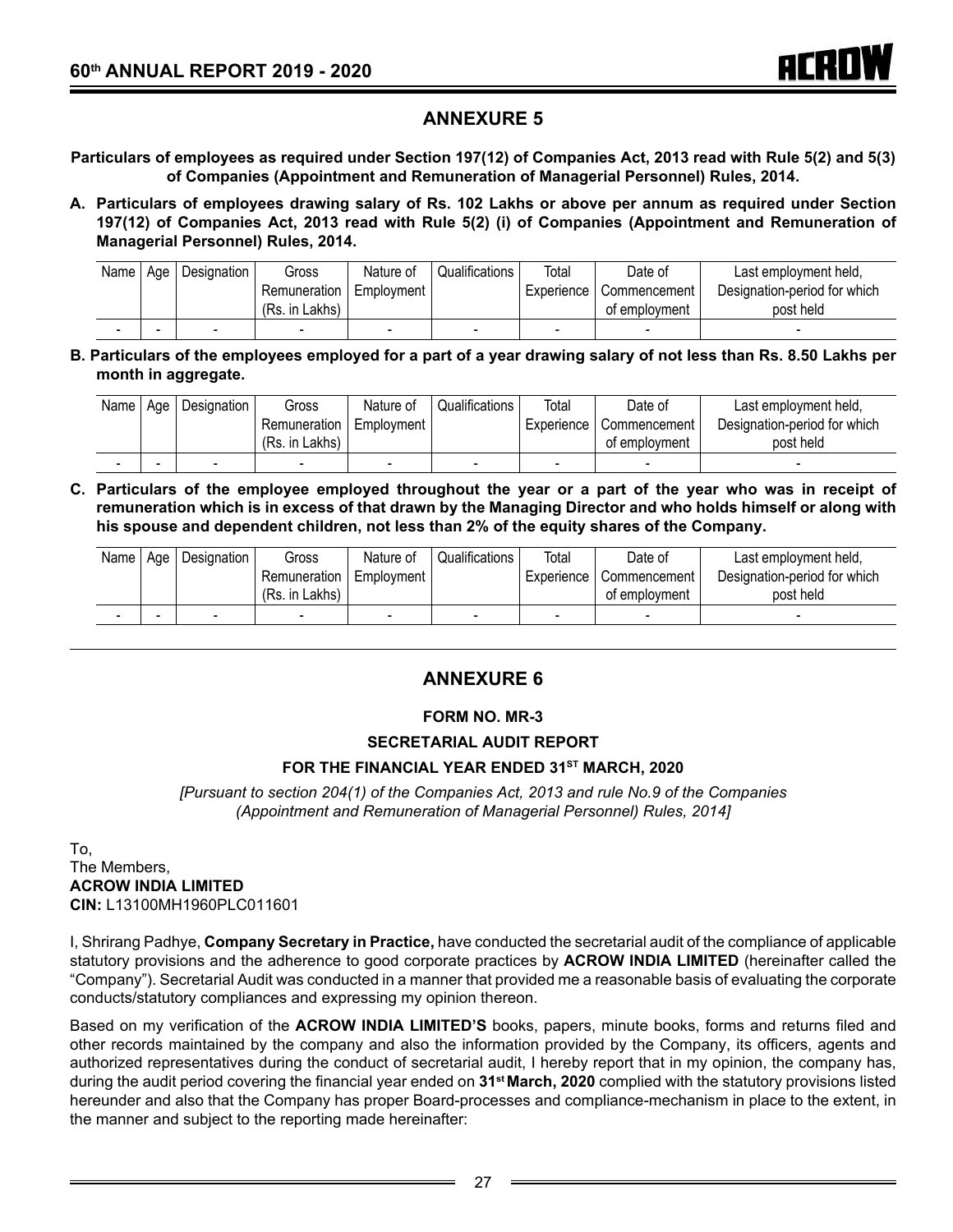# ACADW

I have examined the books, papers, minute books, forms and returns filed and other records maintained by **ACROW INDIA LIMITED** for the financial year ended on 31<sup>st</sup> March, 2020 according to the provisions of:

- (i) The Companies Act, 2013 (the Act) and the rules made thereunder;
- (ii) The Securities Contracts (Regulation) Act, 1956 ('SCRA') and the rules made thereunder;
- (iii) The Depositories Act, 1996 and the Regulations and Bye-laws framed thereunder;
- (iv) Foreign Exchange Management Act, 1999 and the rules and regulations made thereunder to the extent of Foreign Direct Investment, Overseas Direct Investment and External Commercial Borrowings;
- (v) The following Regulations and Guidelines prescribed under the Securities and Exchange Board of India Act, 1992 ('SEBI Act'):-
	- (a) The Securities and Exchange Board of India (Substantial Acquisition of Shares and Takeovers) Regulations, 2011;
	- (b) The Securities and Exchange Board of India (Prohibition of Insider Trading) Regulations, 2015;
	- (c) The Securities and Exchange Board of India (Issue of Capital and Disclosure Requirements) Regulations, 2018; **(Not applicable to the Company during the Audit period)**
	- (d) The Securities and Exchange Board of India (Share Based Employee Benefits) Regulations, 2014; **(Not applicable to the Company during the Audit period)**
	- (e) The Securities and Exchange Board of India (Issue and Listing of Debt Securities) Regulations, 2008; **(Not applicable to the Company during the Audit period)**
	- (f) The Securities and Exchange Board of India (Registrars to an Issue and Share Transfer Agents) Regulation, 1993 regarding the Companies Act and dealing with the client; **(Not applicable as the Company is not registered as a Registrars to an Issue or Share Transfer Agent during the financial year under review)**
	- (g) The Securities and Exchange Board of India (Delisting of Equity Shares) Regulations, 2009; and **(Not applicable to the Company during the Audit period)**
	- (h) The Securities and Exchange Board of India (Buyback of Securities) Regulations, 2018; **(Not applicable to the Company during the Audit period)**
	- (i) The Securities and Exchange Board of India (Listing Obligations and Disclosure Requirements) Regulations, 2015.

I have also examined compliance with the applicable clauses of the following

- i. Secretarial Standards issued by The Institute of Company Secretaries of India with respect to board meetings and general meetings.
- ii. The Listing Agreements entered into by the Company with BSE Limited read with the Securities and Exchange Board of India (Listing Obligations and Disclosure Requirements) Regulations, 2015.

During the period under review the Company has complied with the provisions of the Act, Rules, Regulations, Guidelines, Standards, etc. mentioned above, wherever applicable subject to the following observations:

1. The company had not complied with provisions of clauses (ii) and (iii) of sub section (1) of Section 203 of the Companies Act, 2013, till quarter ended December, 2019. The company has now complied with provisions of clause (ii) of sub section (1) of Section 203 of the Companies Act, 2013 and Regulation 6(1) of SEBI (LODR) Regulations, 2015 and the company has appointed a qualified company secretary w. e. f. 18.03.2020.

In view of this non compliance a fine of Rs. 5,39,260 (inclusive of GST of Rs 82,260) has been levied and the company has paid the said fine to the Bombay Stock Exchange.

2. The company has received a show cause notice dated 29.11.2019 bearing number 17/1/2018/IEPFA/INSP1/206(4)/ SCN/1F4NF/WR/MUM/130 from IEPF Authority under section 124(7) of Companies Act, 2013 and rules made thereunder.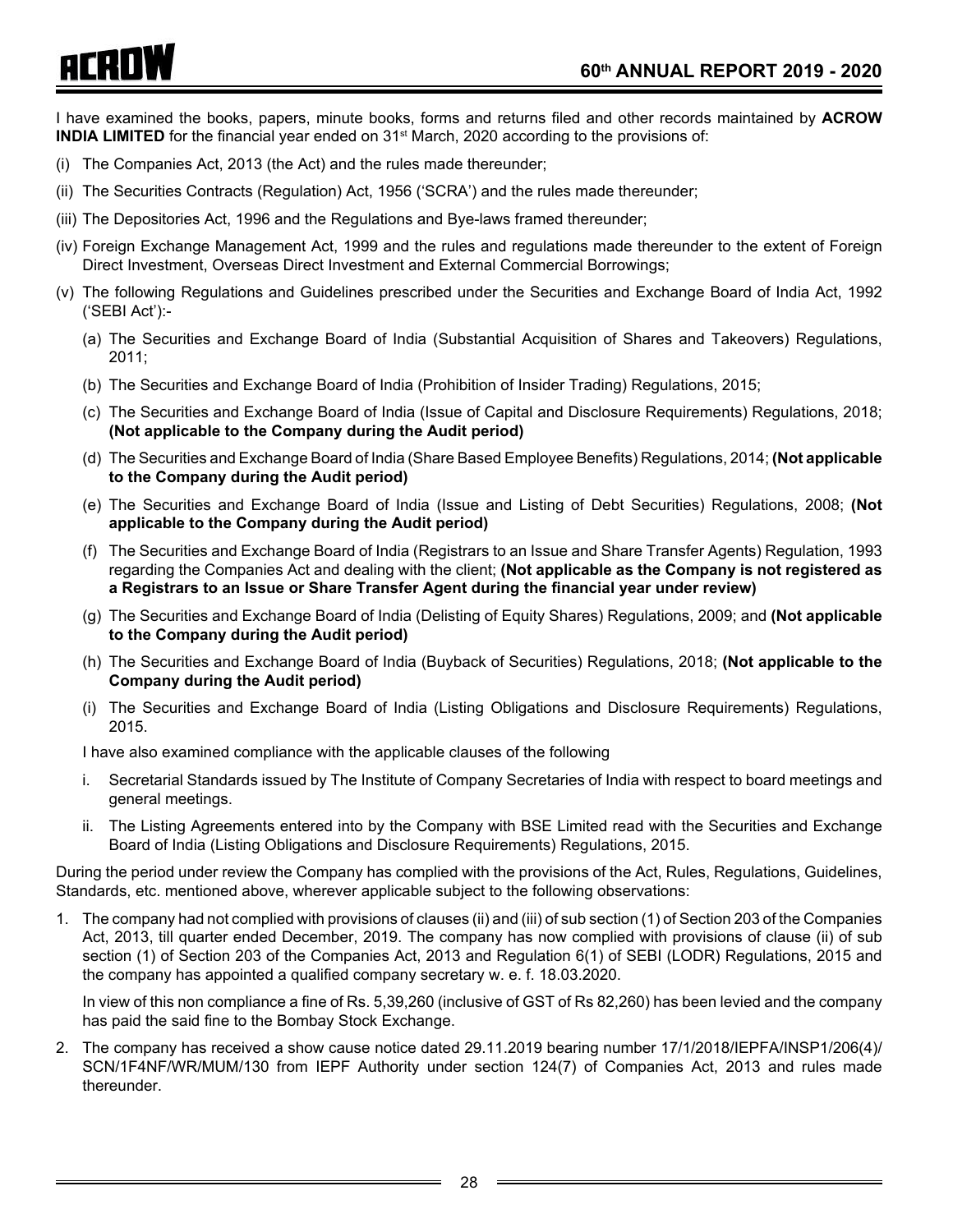The Company has requested vide its letters dated 03.01.2020 and 29.01.2020 for extension of time to comply with the provisions of the said section and rules of IEPF Authority. The company in consultation with its RTA M/s Freedom Registry Ltd. has taken steps to identify the shareholders whose shares need to be transferred to IEPF Authority. The company has put up a notice on its website requesting the shareholders to respond in connection with transfer of their shares to IEPF Authority in order to comply with the provisions of section 124(6) of the Companies Act, 2013.

3. Due to Non-Appointment of a qualified company secretary as compliance officer under Regulation 6(1) of SEBI (LODR) Regulations, 2015 the demat accounts of the Promoters were suspended for debits by NSDL vide its letter dated 27.02.2020.

Since the company has appointed a qualified company secretary, it had requested NSDL/BSE Authority to defreeze the demat accounts of promoters. BSE vide its email dt. 29.06.2020 unfroze the accounts of the promoters.

#### **I further report that:**

The Board of Directors of the Company is duly constituted with proper balance of Executive Directors, Non-Executive Directors and Independent Directors. The changes in the composition of the Board of Directors that took place during the period under review were carried out in compliance with the provisions of the Act.

Adequate notice is given to all directors to schedule the Board Meetings, agenda and detailed notes on agenda were sent at least seven days in advance and a system exists for seeking and obtaining further information and clarifications on the agenda items before the meeting and for meaningful participation at the meeting.

Majority decision is carried through while the dissenting members' views are captured and recorded as part of the minutes.

**I further report that,** there are adequate systems and processes in the company commensurate with the size and operations of the company to monitor and ensure compliance with applicable laws, rules, regulations and guidelines.

**I further report that** during the audit period, the Company has no major / specific events, actions having a major bearing on the Company's affairs in pursuance of the above referred laws, rules, regulations, guidelines, standards, etc. referred to above viz.

- (i) Public/Right/Preferential issue of shares / debentures/sweat equity etc.
- (ii) Redemption / buy-back of securities
- (iii) Decision by the members of the Company pursuant to section 180 of the Companies Act, 2013.
- (iv) Merger/ amalgamation / reconstruction etc.
- (v) Foreign technical collaborations.

**Note: This report is to be read with my letter of even date which is annexed as Annexure- A and forms an integral part of this report.**

For **S. R. Padhye & Co.**

**Place:** Mumbai (Proprietor) **Date:** 29th June, 2020 **FCS:** 4270 **UDIN: F004270B000405693** 

**S. R. Padhye**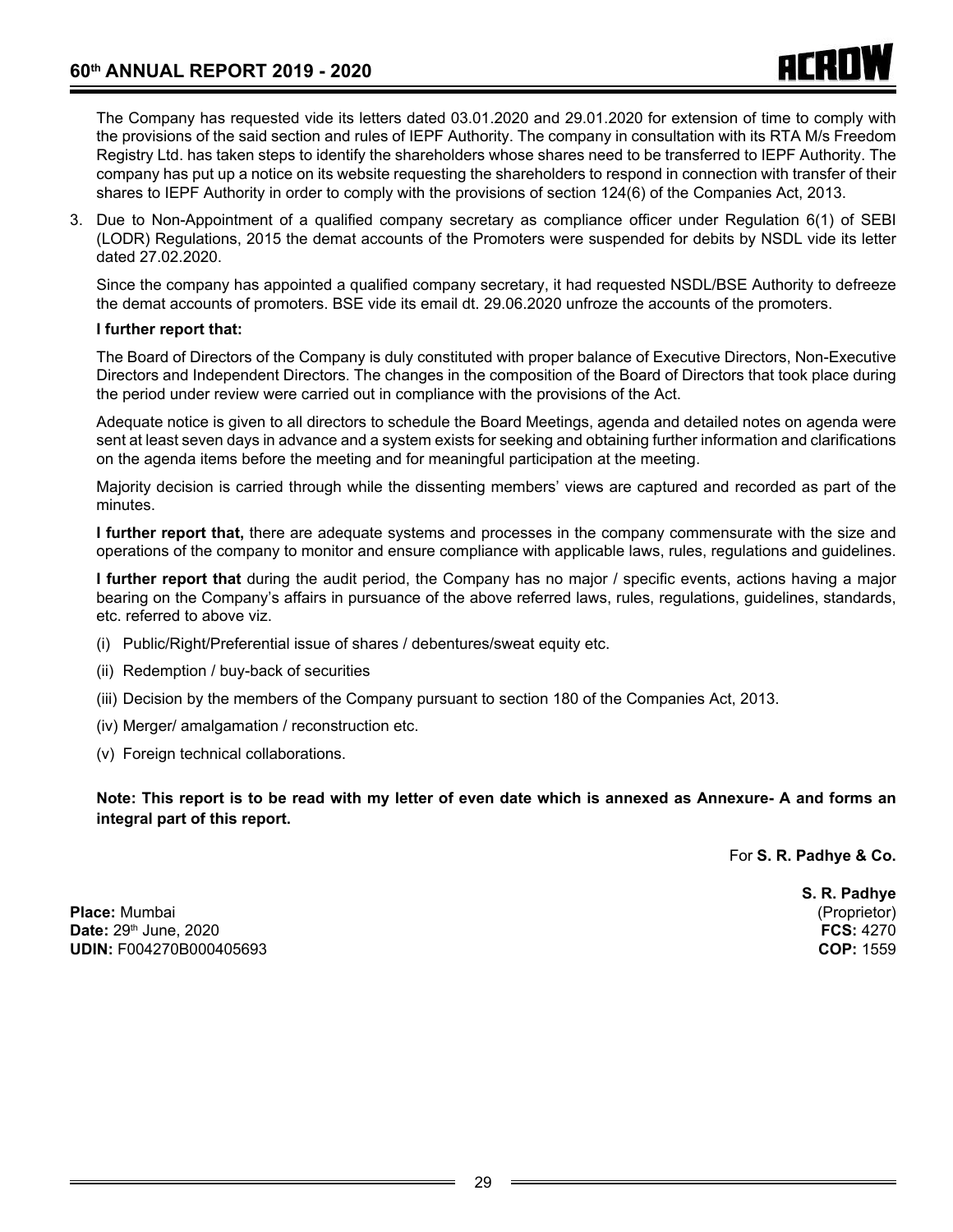

# **ANNEXURE-A OF SECRETARIAL AUDIT REPORT**

To, The Members, **ACROW INDIA LIMITED CIN:**L13100MH1960PLC011601

My report regarding secretarial audit is to be read along with this letter.

#### **1. Management's responsibility:**

It is the responsibility of the management of the company to maintain secretarial records, devise proper systems, to ensure compliance with the provisions of all applicable laws and regulations and to ensure that the systems are adequate and operate effectively.

#### **2. Auditor's responsibility:**

**In the wake of COVID 19 pandemic situation and prevailing nation-wide lockdown were not able to verify documents and registers maintained by the company physically as required under Companies Act, 2013 and Secretarial Standards issued by the ICSI. We have relied on Management Declaration for the same.**

My responsibility is to express an opinion on these secretarial records, standards and procedures followed by the company with respect to secretarial compliances.

I believe that audit evidence and information obtained from the company's management is adequate and appropriate for us to provide a basis of my opinion.

Wherever required, I have obtained the management representation about the compliance of laws, rules, and regulations and happening of events etc.

#### **Disclaimer:**

The secretarial audit report is neither an assurance as to the future viability of the company nor the efficiency or effectiveness with which the management has conducted the affairs of the company.

For **S. R. Padhye & Co.**

**Place:** Mumbai (Proprietor) **Date:** 29th June, 2020 **FCS:** 4270 **UDIN:** F004270B000405693 **COP:** 1559

**S. R. Padhye**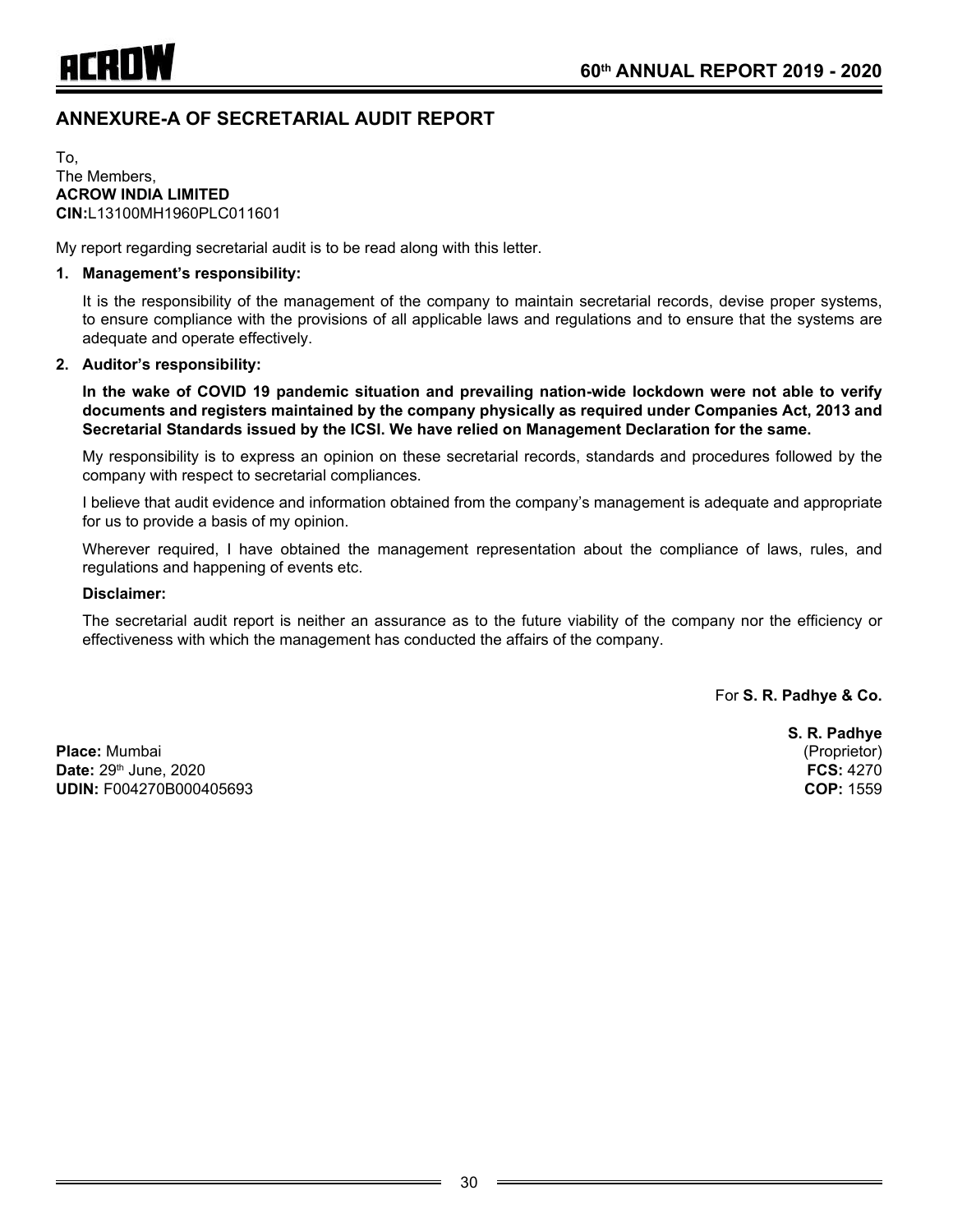# **ANNEXURE 7**

#### **REMUNERATION POLICY**

#### **1. Objective**

The objective of the remuneration policy of Acrow India Limited is to attract, motivate and retain qualified and expert individuals that the company needs in order to achieve its strategic and operational objectives, whilst acknowledging the societal context around remuneration and recognizing the interests of the stakeholders of Acrow India Limited.

#### **2. Definitions**

- i. **"Act"** means the Companies Act 2013
- ii. **"Board of Directors" or "Board"** means the collective body of the Directors of the Company.
- iii. **"Chief Executive Officer" (CEO)** means Chief Executive Officer as defined under Section 2(18) of the Act.
- iv. **"Chief Financial Officer" (CFO)** means Chief Financial Officer as defined under Section 2(19) of the Act.
- v. **"Company Secretary" (CS)** means a Company Secretary as defined in Section 2(24) of the Act.
- vi. **"Managing Director"** means a Managing Director as defined in Section 2(54) of the Act.
- vii. **"Manager"** means a Manager as defined in Section 2(53) of the Act.
- viii. **"Key Managerial Personnel**" (KMP) means:
	- a. Managing Director, or Chief Executive Officer or Manager;
	- b. Company Secretary;
	- c. Whole Time Director;
	- d. Chief Financial Officer;
	- e. Such other officer, not more than one level below the directors who is in whole-time employment, designated as key managerial personnel by the Board and
	- f. Such other officer as may be prescribed.
- ix. **"Remuneration"** means any money or its equivalent given or passed to any person for services rendered by him and includes perquisites as defined under the Income-tax Act, 1961;
- x. **"Senior Management"** means Officers/Personnel of the Company who are members of its core management team excluding Board of Directors, but comprising of all members of management one level below the chief executive officer/managing director/whole time director/manager (including chief executive officer/manager, in case they are not part of the board) and shall specifically include company secretary and chief financial officer.
- xi. **"Whole-time Director" or "Executive Director"** means Whole-time Director as defined in Section 2(94) of the Act.
- All capitalised terms used in this Policy but not defined herein shall have the meaning ascribed to such term in the Act and the Rules framed there under or in the SEBI (Listing Obligations and Disclosure Requirements) Regulations, 2015 ("SEBI Listing Regulations"), as amended from time to time.

#### **3. The Nomination & Remuneration Committee**

The Nomination & Remuneration Committee ("Committee") is responsible for formulating and making the necessary amendments to the Remuneration Policy for the Directors, KMP and Senior Management of Acrow India Limited from time to time.

#### **4. Role of the Committee:**

- **I.** The Committee shall be formally empowered to ;
	- a. identify persons who are qualified to become Directors and who may be appointed in the Senior Management as per criteria laid down by the Company and recommend to the Board their appointment or removal;
	- b. provide the terms of engagement for independent directors, non-executive directors, Chief Executive Officer, whole time directors and senior management
- **II.** Role of the Committee shall *inter- alia* include the following:
	- a. Formulation of the criteria for determining qualifications, positive attributes and independence of a director and recommend to the Board a policy, relating to the remuneration of the directors, key managerial personnel and other employees;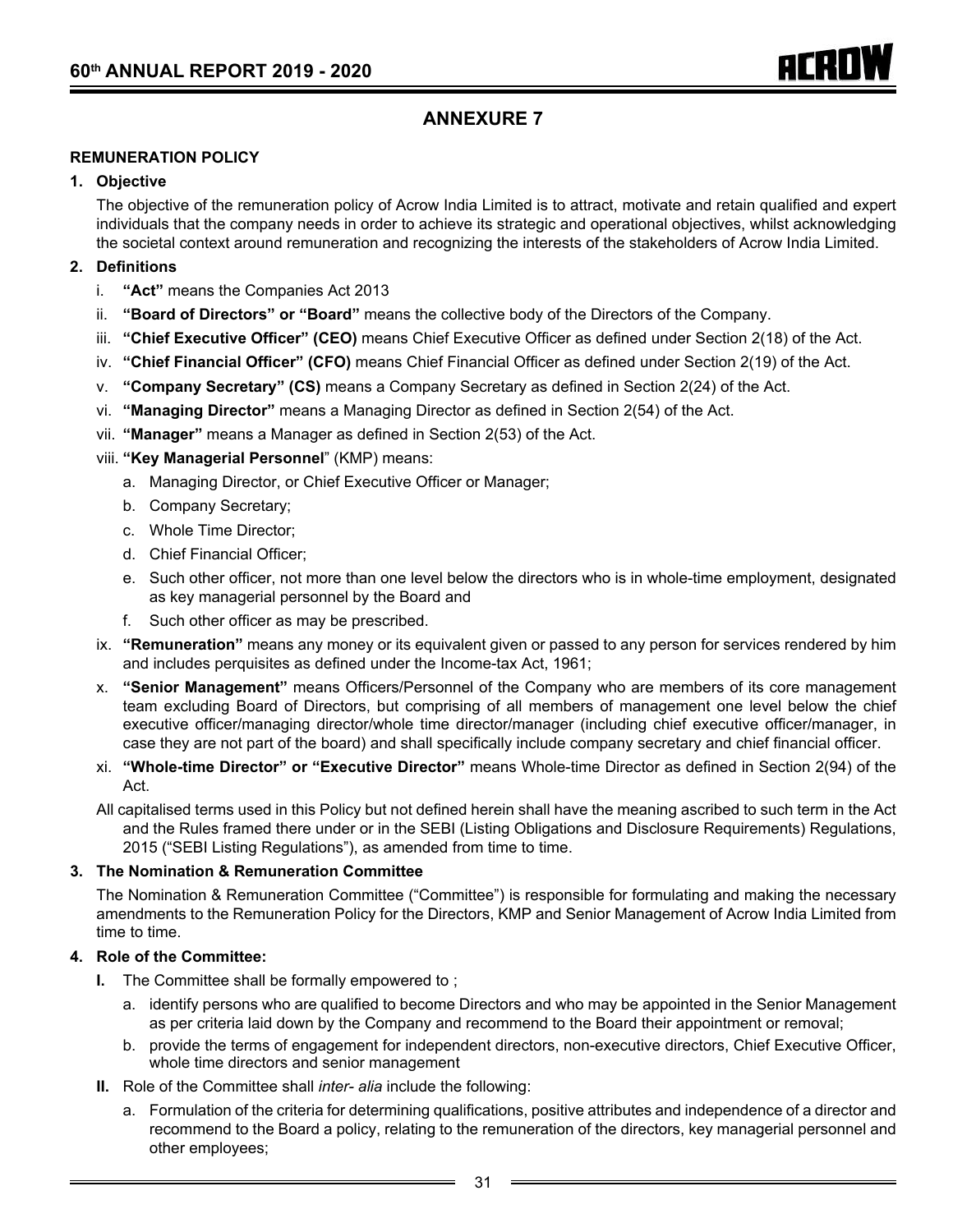- b. Formulation of criteria for evaluation of performance of Independent Directors and the Board;
- c. Devising a policy on Board diversity and succession planning for Board/Senior Management;
- d. Identifying persons who are qualified to become directors and who may be appointed in senior management in accordance with the criteria laid down, and recommend to the Board their appointment, remuneration and removal. The company shall disclose the remuneration policy and the evaluation criteria in its Annual Report.
- e. To ensure that the level and composition of remuneration is reasonable and sufficient to attract, retain and motivate directors of the quality required to run the company successfully;
- f. To ensure that the relationship of remuneration to performance is clear and meets appropriate performance benchmarks; and
- g. To ensure remuneration to directors, key managerial personnel and senior management involves a balance between fixed and incentive pay reflecting short and long-term performance objectives appropriate to the working of the company and its goals.
- **III.** The Committee shall:

ACROW

a. Establish the KRAs and clear metrics of performance for Chief Executive Officer and whole-time directors against which their performance shall be appraised at the end of the year.

Review and approve KRAs and performance metrics for senior management proposed by the Chief Executive Officer.

Document the expectations and the actual achievements for a full Board review as may be taken as an audit.

b. Have the responsibility for a) setting the remuneration for the Chief Executive Officer and whole-time directors and, b) review and approval of senior management (one level below MD) remuneration proposed by Chief Executive Officer. Remuneration in this context will include salary; performance based variable component and any compensation payments, such as retiral benefits or stock options.

#### **5. Remuneration for Non-Executive Directors**

Non-Executive Directors ("NED") are remunerated by way of sitting fee for each meeting of the Board/ Committees of the Board attended by them.

#### **6. Remuneration for Executive Directors, Key Managerial Personnel (KMP) and Senior Management**

The following elements are taken into consideration for determining the Remuneration of Executive Directors, KMP and Senior Management:

- The remuneration policy reflects a balance between the interests of the Company's main stakeholders as well as a balance between the Company's short-term and long-term strategy. As a result, the structure of the remuneration package for the Executive Directors, KMP and Senior Management is designed to balance short-term operational performance with the medium and long-term objective of creating sustainable value within the company, while taking into account the interests of its stakeholders. Acrow India Limited strives for a high performance in the field of sustainability and aims to maintain a good balance between economic gain, respect for people and concern for the environment.
- To ensure that highly skilled and qualified Executive Directors / KMP / Senior Management Personnel can be attracted and retained, Acrow India Limited aims for a total remuneration level that is comparable to levels provided by other companies that are similar to Acrow India Limited in terms of size and complexity.
- In designing and setting the levels of remuneration for the Executive Directors, KMP and Senior Management, the Committee also takes into account the relevant statutory provisions and provisions of the corporate governance regulations, societal and market trends and the interests of stakeholders.
- The Company's policy is to offer the Executive Directors, KMP and Senior Management a total compensation comparable to the peer group.

#### **Total Compensation (TC)**

Total compensation of the Executive Directors, KMP and Senior Management consists of the following components:

- 1. Base salary
- 2. Variable income
	- Annual Performance Pay (APP)
	- Performance-related Long-Term Incentive Plan (LTIP)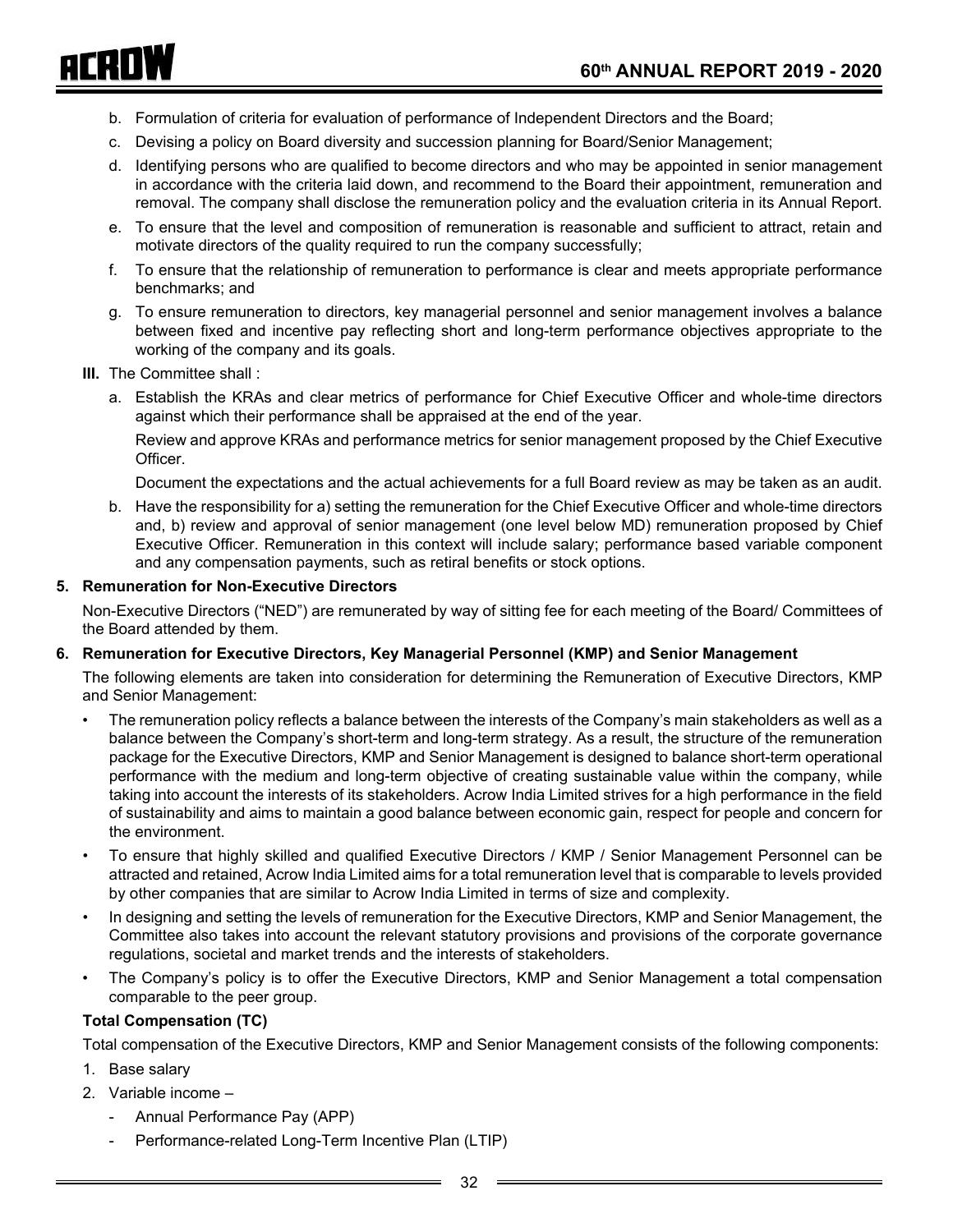#### **Base salary**

On joining the Company, the Executive Directors, KMP and Senior Management Personnel receive a base salary comparable to the peer group. Every year, base salary levels are reviewed by the Committee.

#### **Variable income**

The variable income part of remuneration consists of APP and LTIP. The distribution between APP and LTIP for (on target) performance aims to achieve a proper balance between short-term result and long-term value creation. The parameters relating to the various elements of the variable income part of the remuneration are established and where necessary adjusted by and at the discretion of the Committee, taking into account the general rules and principles of the remuneration policy itself.

The targets are determined each year by the Committee in consultation with the respective Executive Director/ KMP/ Senior Management Personnel, based on historical performance, the operational and strategic outlook of the Company in the short term and expectations of the Company's management and stakeholders, among other things. The targets contribute to the realization of the objective of long-term value creation.

#### **7. Remuneration for other Employees.**

Remuneration of middle and lower level employees of the Company consists of fixed pay, and may include variable pay as needed, which is reviewed on an annual basis. Increase in the remuneration of employees is effected based on an annual review taking into account performance of the employee and the performance of the Company also.

#### **8. Remuneration for Workmen.**

Remuneration of workmen employed in the factories of the Company consists of fixed pay and performance incentives, which is negotiated and agreed upon on periodical basis. Increase in the remuneration of workmen is effected based on a review of performance of the Company and increase in the general price levels / cost of living index, etc.

#### **9. Evaluation of Performance of Board, its Committees and Individual Directors.**

The evaluation of performance of Board of Directors, its Committees and individual directors shall be carried out either by the Board, by the Committee or by an independent external agency and Committee shall review its implementation and compliance.

#### **10. Term of Appointment**

The term of appointment of the Managing Director and other Executive Directors is generally for a period of 3 years and renewed for similar periods from time to time, whereas the term of the other employees, generally is upto the age of superannuation. However the Company may also appoint consultants for shorter periods on need basis.

#### **11. Post Retirement Benefits**

All the Executive Directors and employees are entitled to retirement benefits such as provident fund and gratuity.

#### **12. Loans**

There is no system of granting of loans to Directors, KMP and employees of the Company.

#### **13. Amendments to this Policy**

The Nomination and Remuneration Committee of the Company shall review and may amend this policy from time to time, subject to the approval of the Board of Directors of the Company. In the event of any conflict between the provisions of this Policy and of Act / SEBI Listing Regulations or any other statutory enactments, rules, the provisions of such Act or statutory enactments, rules shall prevail over this Policy.

The Policy was adopted by the Board of Directors on June 29, 2020 and is effective from June 29, 2020.

#### **For and on behalf of the Board of Directors**

Place: Mumbai **Harshavardhan B. Doshi** Date: June 29, 2020. **Chairman**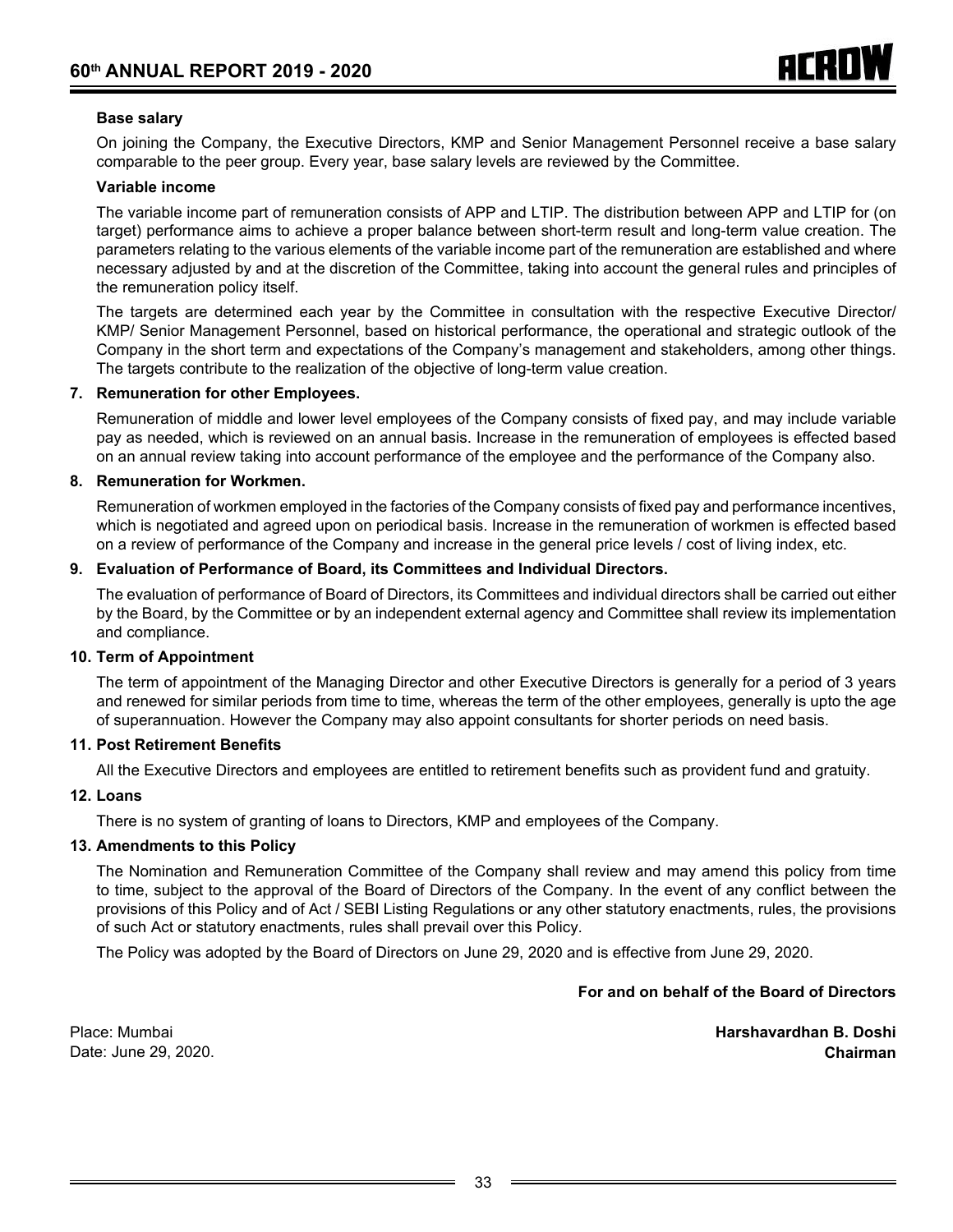# **INDEPENDENT AUDITORS' REPORT**

To the Members of

#### **ACROW INDIA LIMITED**. **REPORT ON THE AUDIT OF THE FINANCIAL STATEMENTS**

#### **OPINION**

We have audited the accompanying financial statements of **ACROW INDIA LIMITED** ("the Company"), which comprise the Balance Sheet as at March 31, 2020, the Statement of Profit and Loss including (Other Comprehensive Income), Cash Flow Statement and Statement of Changes in Equity for the year then ended and notes to the financial statements including a summary of significant accounting policies and other explanatory information (hereinafter referred to as 'financial statements.')

In our opinion and to the best of our information and according to the explanations given to us, the aforesaid financial statements give the information required by the Companies Act, 2013 ('the Act') in the manner so required and give a true and fair view in conformity with the Indian Accounting Standards prescribed under section 133 of the Act read with the Companies (Indian Accounting Standards) Rules, 2015, as amended, ("Ind AS") and other accounting principles generally accepted in India, of the state of affairs of the Company as at March 31, 2020, the loss and total comprehensive income, changes in equity and its cash flows for the year ended on that date.

#### **BASIS FOR OPINION**

We conducted our audit of the financial statements in accordance with the Standards on Auditing specified under section 143(10) of the Act (SAs). Our responsibilities under those Standards are further described in the Auditor's Responsibilities for the Audit of the Financial Statements section of our report. We are independent of the Company in accordance with the Code of Ethics issued by the Institute of Chartered Accountants of India (ICAI) together with the independence requirements that are relevant to our audit of the financial statements under the provisions of the Act and the Rules made there under, and we have fulfilled our other ethical responsibilities in accordance with these requirements and the ICAI's Code of Ethics. We believe that the audit evidence we have obtained is sufficient and appropriate to provide a basis for our audit opinion on the financial statements.

#### **KEY AUDIT MATTERS**

Key audit matters are those matters that, in our professional judgment, were of most significance in our audit of the financial statements of the current year. These matters were addressed in the context of our audit of the financial statements and in forming our opinion thereon, and we do not provide a separate opinion on these matters.

We have determined that there are no key audit matters to communicate in our report.

#### **INFORMATION OTHER THAN THE FINANCIAL STATEMENTS AND AUDITOR'S REPORT THEREON**

The Company's Board of Directors is responsible for the preparation of the other information. The other information comprises the information included in the Management Discussion and Analysis, Board's Report including Annexures to Board's Report, Business Responsibility Report, Corporate Governance and Shareholder's Information, but does not include the financial statements and our auditor's report thereon.

Our opinion on the financial statements does not cover the other information and we do not express any form of assurance conclusion thereon.

In connection with our audit of the financial statements, our responsibility is to read the other information and, in doing so, consider whether the other information is materially inconsistent with the financial statements or our knowledge obtained during the course of our audit or otherwise appears to be materially misstated. If, based on the work we have performed, we conclude that there is a material misstatement of this other information, we are required to report that fact. We have nothing to report in this regard.

#### **MANAGEMENT'S RESPONSIBILITY FOR THE FINANCIAL STATEMENTS**

The Company's management and Board of Directors is responsible for the matters stated in section 134(5) of the Companies Act, 2013 with respect to the preparation of these financial statements that give a true and fair view of the state of affairs, profits/losses and other comprehensive income, cash flows and changes in equity of the Company in accordance with the accounting principles generally accepted in India, including the Accounting Standards (Ind AS) specified under section 133 of the Act.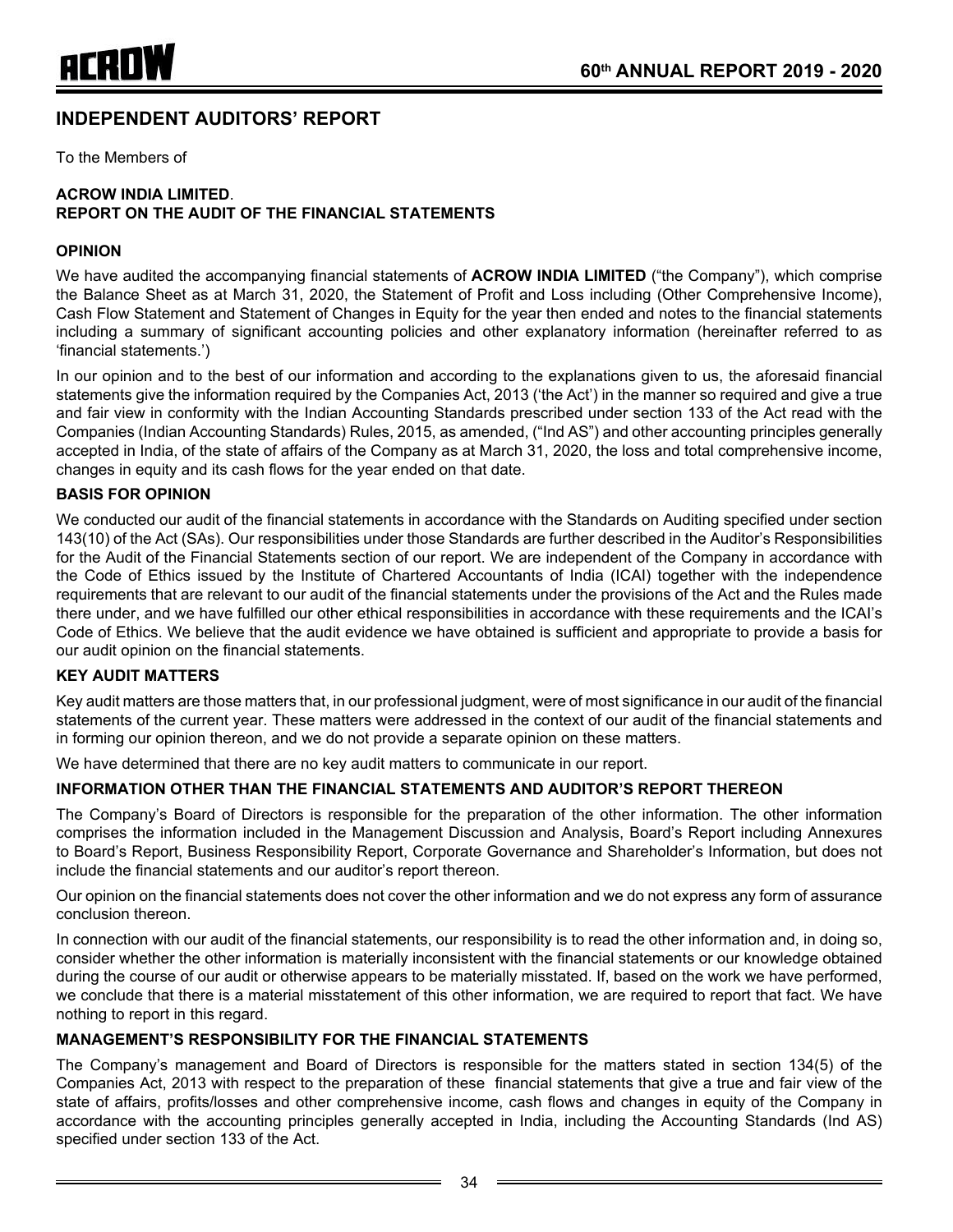This responsibility also includes maintenance of adequate accounting records in accordance with the provisions of the Act for safeguarding the assets of the company and for preventing and detecting frauds and other irregularities; selection and application of appropriate accounting policies; making judgments and estimates that are reasonable and prudent; and design, implementation and maintenance of adequate internal financial controls, that were operating effectively for ensuring the accuracy and completeness of the accounting records, relevant to the preparation and presentation of the financial statements that give a true and fair view and are free from material misstatement, whether due to fraud or error.

In preparation the financial statements, management and Board of Directors are responsible for assessing the Company's ability to continue as a going concern, disclosing as applicable, matters related to going concern and using the going concern basis of accounting unless management either intends to liquidate the Company or to cease operations, or has no realistic alternative but to do so.

The Board of Directors is also responsible for overseeing the Company's reporting process.

#### **AUDITOR'S RESPONSIBILITIES FOR THE AUDIT OF THE FINANCIAL STATEMENTS**

Our objectives are to obtain reasonable assurance about whether the financial statements as a whole are free from material misstatement, whether due to fraud or error, and to issue an auditor's report that includes our opinion. Reasonable assurance is a high level of assurance, but is not a guarantee that an audit conducted in accordance with SAs will always detect a material misstatement when it exists. Misstatements can arise from fraud or error and are considered material if, individually or in the aggregate, they could reasonably be expected to influence the economic decisions of users taken on the basis of these financial statements.

As part of an audit in accordance with SAs, we exercise professional judgment and maintain professional skepticism throughout the audit. We also:

- Identify and assess the risks of material misstatement of the financial statements, whether due to fraud or error, design and perform audit procedures responsive to those risks, and obtain audit evidence that is sufficient and appropriate to provide a basis for our opinion. The risk of not detecting a material misstatement resulting from fraud is higher than for one resulting from error, as fraud may involve collusion, forgery, intentional omissions, misrepresentations, or the override of internal control.
- • Obtain an understanding of internal financial controls relevant to the audit in order to design audit procedures that are appropriate in the circumstances. Under section 143(3)(i) of the Act, we are also responsible for expressing our opinion on whether the Company has adequate internal financial controls with reference to financial statements in place and the operating effectiveness of such controls.
- • Evaluate the appropriateness of accounting policies used and the reasonableness of accounting estimates and related disclosures made by management.
- Conclude on the appropriateness of management's use of the going concern basis of accounting and, based on the audit evidence obtained, whether a material uncertainty exists related to events or conditions that may cast significant doubt on the Company's ability to continue as a going concern. If we conclude that a material uncertainty exists, we are required to draw attention in our auditor's report to the related disclosures in the financial statements or, if such disclosures are inadequate, to modify our opinion. Our conclusions are based on the audit evidence obtained up to the date of our auditor's report. However, future events or conditions may cause the Company to cease to continue as a going concern.
- Evaluate the overall presentation, structure and content of the financial statements, including the disclosures, and whether the financial statements represent the underlying transactions and events in a manner that achieves fair presentation.

Materiality is the magnitude of misstatements in the financial statements that, individually or in aggregate, makes it probable that the economic decisions of a reasonably knowledgeable user of the financial statements may be influenced. We consider quantitative materiality and qualitative factors in (i) planning the scope of our audit work and in evaluating the results of our work; and (ii) to evaluate the effect of any identified misstatements in the financial statements.

We communicate with those charged with governance regarding, among other matters, the planned scope and timing of the audit and significant audit findings, including any significant deficiencies in internal control that we identify during our audit.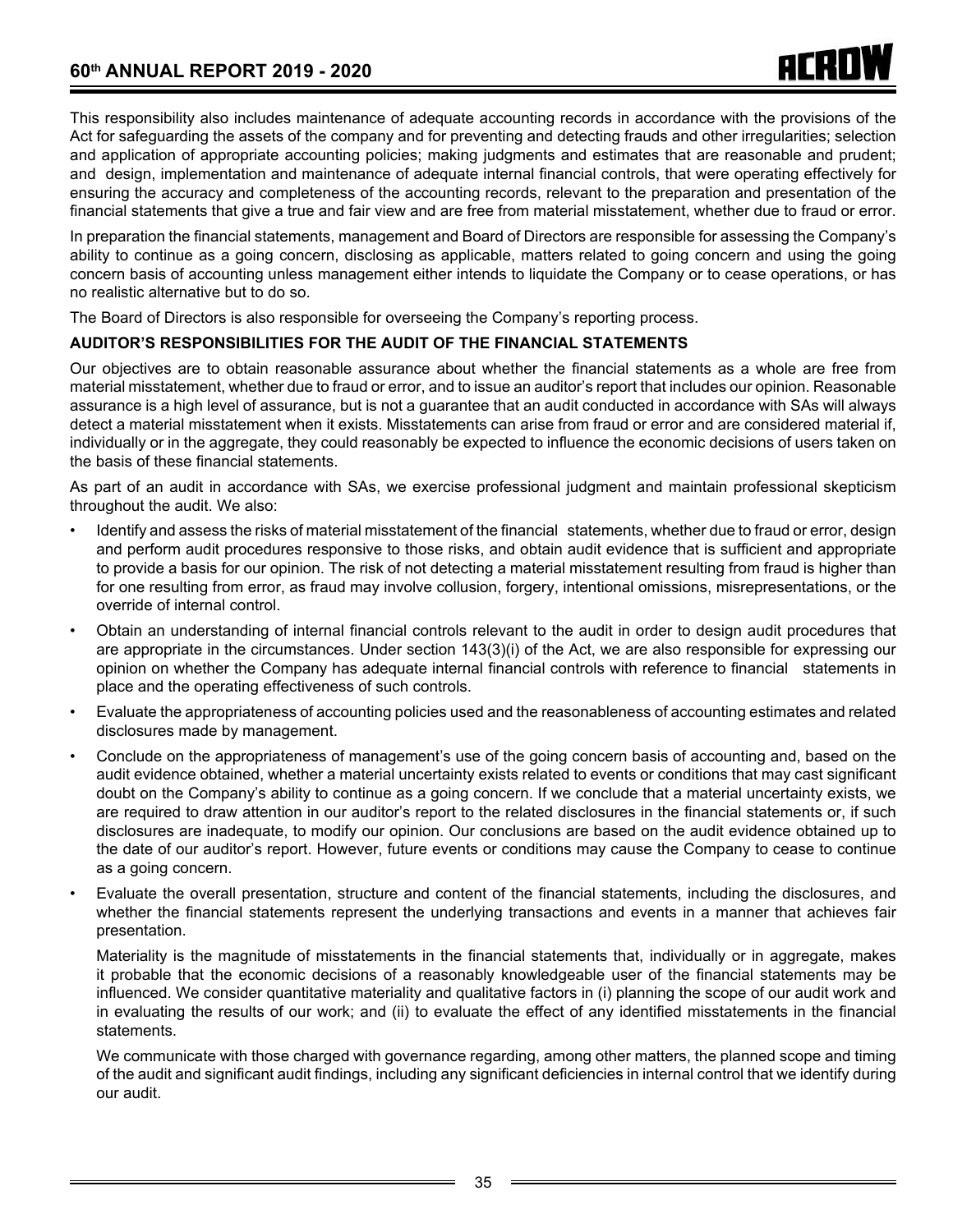

We also provide those charged with governance with a statement that we have complied with relevant ethical requirements regarding independence, and to communicate with them all relationships and other matters that may reasonably be thought to bear on our independence, and where applicable, related safeguards.

From the matters communicated with those charged with governance, we determine those matters that were of most significance in the audit of the financial statements of the current period and are therefore the key audit matters. We describe these matters in our auditor's report unless law or regulation precludes public disclosure about the matter or when, in extremely rare circumstances, we determine that a matter should not be communicated in our report because the adverse consequences of doing so would reasonably be expected to outweigh the public interest benefits of such communication.

## **REPORT ON OTHER LEGAL AND REGULATORY REQUIREMENTS**

- 1. As required by the Companies (Auditor's Report) Order, 2016 ("the Order") issued by the Central Government of India in terms of sub-section (11) of section 143 of the Act, we give in the Annexure A, a statement on the matters specified in paragraphs 3 and 4 of the Order, to the extent applicable.
- 2. As required by section 143(3) of the Act, we report that:
	- a) we have sought and obtained all the information and explanations which to the best of our knowledge and belief were necessary for the purposes of our audit;
	- b) in our opinion proper books of account as required by law have been kept by the Company so far as appears from our examination of those books.
	- c) the Balance Sheet, the Statement of Profit and Loss, the Cash Flow Statement and Statement of Changes in Equity dealt with by this Report are in agreement with the books of account.
	- d) in our opinion, the aforesaid financial statements comply with the Accounting Standards specified under section 133 of the Act read with Rule 7 of the Companies(Accounts) Rules, 2014;
	- e) on the basis of written representations received from the directors as on March 31, 2020 and taken on record by the Board of Directors, none of the directors is disqualified as on March 31, 2020, from being appointed as a director in terms of section 164(2) of the Act;
	- f) with respect to the adequacy of the internal financial controls over financial reporting of the Company and the operating effectiveness of such controls, refer to our separate report in "Annexure B";
- 3. With respect to the other matters to be included in the Auditor's Report in accordance with Rule 11 of the Companies (Audit and Auditors) Rules, 2014, in our opinion and to the best of our information and according to the explanations given to us:
	- i) the company has disclosed the impact of pending litigations on its financial position in its financial statements,
	- ii) the company did not have any long-term contracts including derivative contracts for which there were any material foreseeable losses.
	- iii) there has been no delay in transferring amounts, required to be transferred, to the Investor, Education and Protection Fund by the company.

For **Patkar & Pendse** Chartered Accountants F. R. No. 107824W

Place: Mumbai Partner. Date: 29th June, 2020. M. No. 32625

**B. M. Pendse**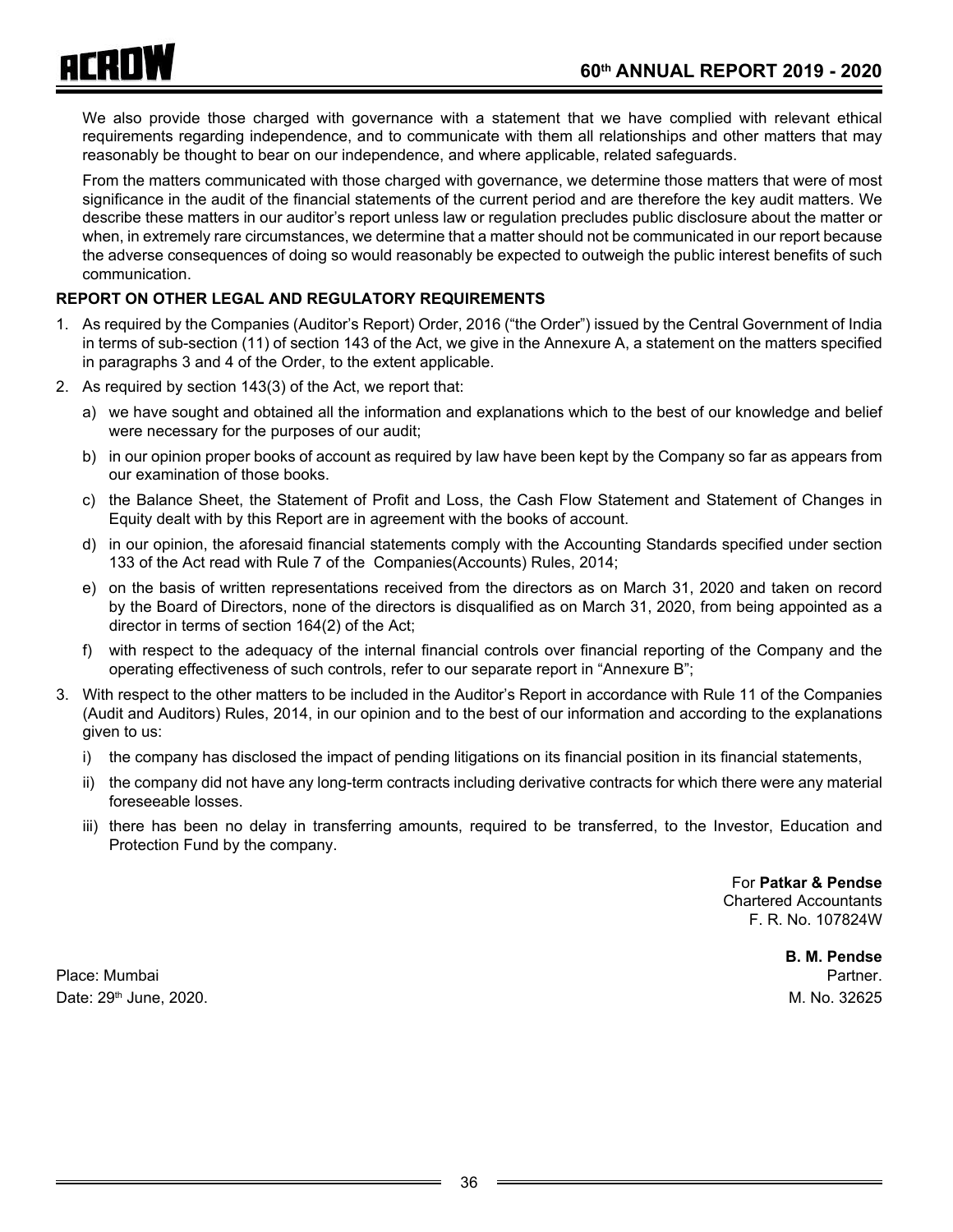# **ANNEXURE - A TO INDEPENDENT AUDITORS' REPORT**

As per the Annexure - A referred to in our Independent Auditors' Report to the members of The Acrow India Limited on the financial statements for the year ended  $31<sup>st</sup>$  March 2020, we report that:

- 1. (a) The Company had maintained proper records showing full particulars, including quantitative details and situation of the fixed assets.
	- (b) As explained to us all fixed assets had been physically verified by the management during the year in a phased periodical manner, which in our opinion is reasonable, having regard to the size of the Company and the nature of its assets. No material discrepancies were noticed on such verification.
	- (c) According to the information and explanations given to us and on the basis of our examination of the records of the Company, the title deeds of immovable properties are held in the name of the Company.
- 2. As explained to us, inventories have been physically verified by the management at reasonable intervals and in our opinion and as explained to us, there were no material discrepancies noticed on physical verification of inventories as compared with the books of account.
- 3. The Company has granted one loan to a company listed in the register maintained under section 189 of Companies Act, 2013.
	- (a) In our opinion, the rate of interest and other terms and conditions on which the said loan has been granted to the company listed in the register maintained under Section 189 of the Act is not, prima facie, prejudicial to the interest of the Company.
	- (b) In the case of loan to the company listed in the register maintained under section 189 of Companies Act, 2013, the borrower has been regular in payment of principal and interest.
	- (c) There is no overdue amount in respect of the loan granted by the company.
- 4. In our opinion and according to the information and explanations given to us, sections 185 and 186 of the Companies Act, 2013 and in respect of loans to directors including entities in which they are interested and in respect of loans and advances given, investments made and guarantees and securities given have been complied with by the company.
- 5. In our opinion and according to the information and explanations given to us, the company has not accepted any deposits within the meaning of Section 73 to 76 of the Act during the year and the Companies (Acceptance of Deposits) Rules, 2014 (as amended) and accordingly paragraph 3 (v) of the order is not applicable.
- 6. The Central Government has not prescribed maintenance of the Cost Records under Section 148(1)(d) of the Companies Act, 2013.
- 7. (a) According to the information and explanation given to us and on the basis of our examination of the records of the Company, amounts deducted/ accrued in the books of account in respect of undisputed statutory dues including Provident Fund, Employees State Insurance, Income tax, Sales tax, Service tax, Custom duty, Excise duty, Value Added tax, Cess and any other material statutory dues have been regularly deposited during the year with the appropriate authorities. According to the information and explanations given to us, no undisputed amounts payable in respect of the aforesaid dues were in arrears as at March 31, 2020 for a period of more than six months from the date they became payable.
	- (b) According to the information and explanation given to us the disputed statutory dues that have not been deposited on account of matters pending before appropriate authorities are as under:

| Name of the                      | <b>Nature of dues</b> | <b>Amount</b> | Period to which the       | <b>Forum where</b>                                     |
|----------------------------------|-----------------------|---------------|---------------------------|--------------------------------------------------------|
| statute                          |                       | (Rs. In lacs) | amount relates            | dispute is pending                                     |
| Wealth Tax                       | Wealth Tax            | 15.43         | 1999-2000                 | <b>Commissioner of Wealth Tax</b><br>(Appeals), Mumbai |
| Employee State<br>Insurance Fund | <b>ESIC</b>           | 5.08          | 1986-88                   | Divisional Industry Court, Mumbai                      |
| Service Tax                      | Service Tax           | 0.98          | Aug 2012 to March<br>2014 | Appellate Commissioner, Nagpur                         |

8. In our opinion and according to the information and explanations given to us, the Company had not defaulted in repayment of dues to a financial institution, bank or debenture holder.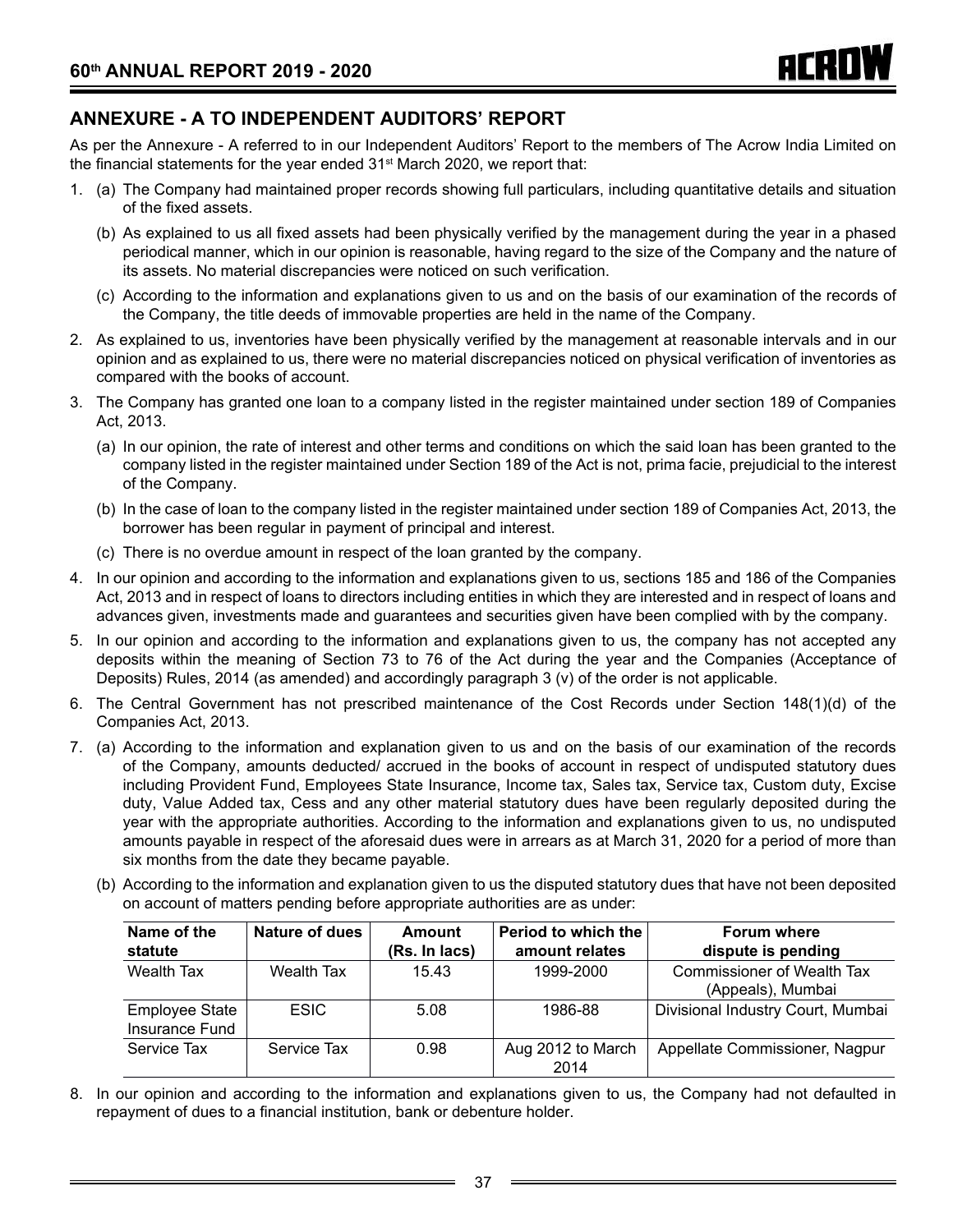# ACROW

- 9. The Company did not raise any money by way of initial public offer or further public offer (including debt instruments) and term loans during the year. Accordingly, the provisions of clause 3 (ix) of the Order is not applicable.
- 10. To the best of our knowledge and according to the information and explanations given to us, no fraud by the Company or no material fraud on the Company by its officers or employees has been noticed or reported during the year.
- 11. According to the information and explanations give to us and based on our examination of the records of the Company, the Company has paid/provided for managerial remuneration in accordance with the requisite approvals mandated by the provisions of section 197 read with Schedule V to the Act.
- 12. In our opinion and according to the information and explanations given to us, the Company is not a nidhi company. Accordingly, paragraph 3(xii) of the Order is not applicable.
- 13. According to the information and explanations given to us and based on our examination of the records of the Company, transactions with the related parties are in compliance with sections 177 and 188 of the Act where applicable and details of such transactions have been disclosed in the financial statements as required by the applicable accounting standards.
- 14. According to the information and explanations give to us and based on our examination of the records of the Company, the Company has not made any preferential allotment or private placement of shares or fully or partly convertible debentures during the year.
- 15. According to the information and explanations given to us and based on our examination of the records of the Company, the Company has not entered into non-cash transactions with directors or persons connected with them. Accordingly, paragraph 3(xv) of the Order is not applicable.
- 16. The Company is not required to be registered under section 45-IA of the Reserve Bank of India Act 1934.

For **Patkar & Pendse** Chartered Accountants F. R. No. 107824W

Place: Mumbai Partner. And Partner. And Partner. And Partner. And Partner. And Partner. And Partner. Date: 29th June, 2020. M. No. 32625

**B. M. Pendse**

# **ANNEXURE - B TO INDEPENDENT AUDITORS' REPORT**

Report on the Internal Financial Controls with reference to financial statements under Clause (i) of Sub-section 3 of Section 143 of the Companies Act, 2013 ("the Act")

We have audited the internal financial controls with reference to financial statements of ACROW INDIA LIMITED ("the Company") as of 31 March 2020 in conjunction with our audit of the financial statements of the Company for the year ended on that date.

## **Management's Responsibility for Internal Financial Controls**

The Board of Directors of the Company and management are responsible for establishing and maintaining internal financial controls based on the internal control over financial reporting criteria established by the Company considering the essential components of internal control stated in the Guidance Note on Audit of Internal Financial Controls over Financial Reporting issued by the Institute of Chartered Accountants of India ('ICAI'). These responsibilities include the design, implementation and maintenance of adequate internal financial controls that were operating effectively for ensuring the orderly and efficient conduct of its business, including adherence to company's policies, the safeguarding of its assets, the prevention and detection of frauds and errors, the accuracy and completeness of the accounting records, and the timely preparation of reliable financial information, as required under the Companies Act, 2013.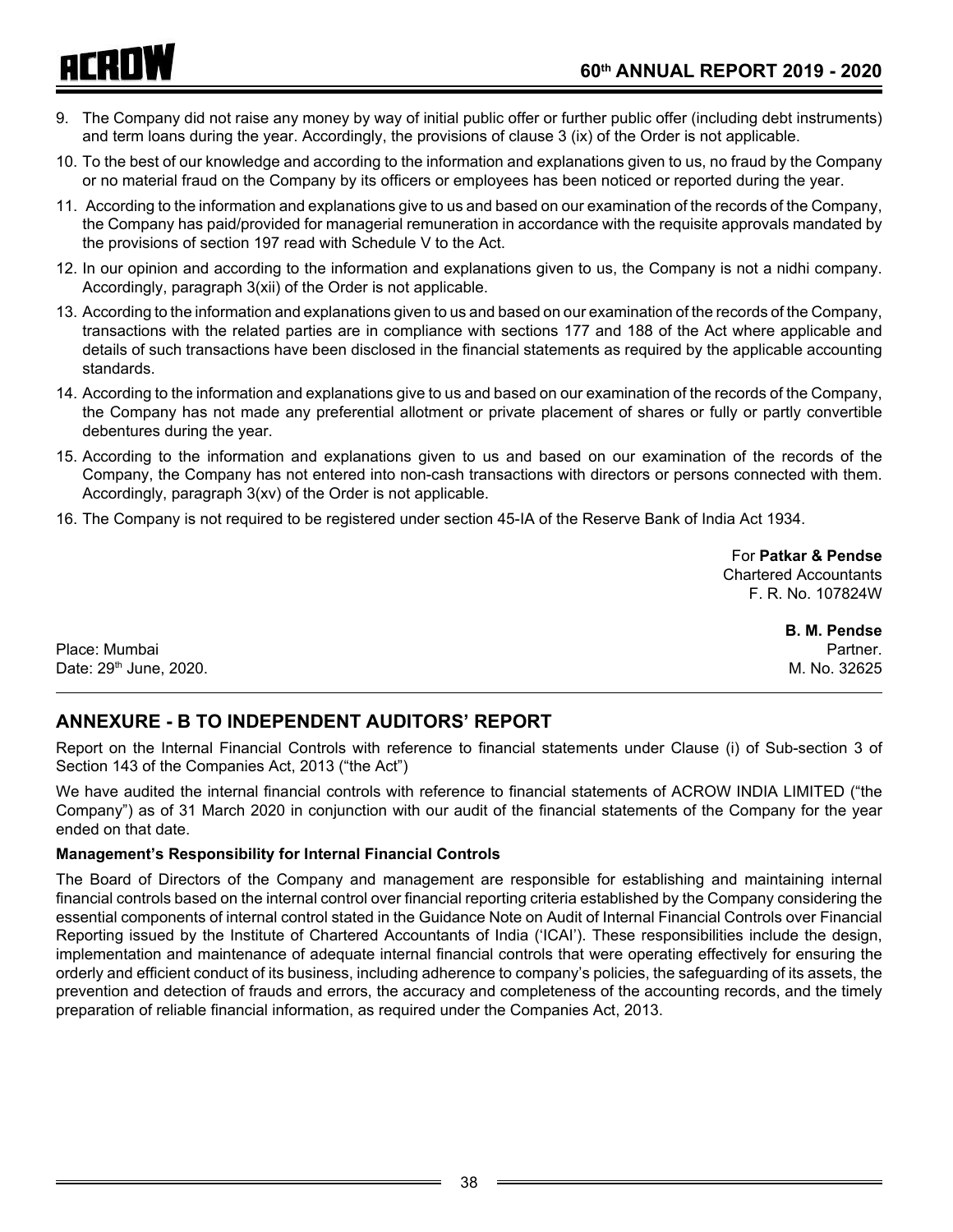#### **Auditors' Responsibility**

Our responsibility is to express an opinion on the Company's internal financial controls over financial reporting based on our audit. We conducted our audit in accordance with the Guidance Note on Audit of Internal Financial Controls over Financial Reporting (the "Guidance Note") and the Standards on Auditing, issued by ICAI and prescribed under section 143(10) of the Companies Act, 2013, to the extent applicable to an audit of internal financial controls, both applicable to an audit of Internal Financial Controls and, both issued by the Institute of Chartered Accountants of India. Those Standards and the Guidance Note require that we comply with ethical requirements and plan and perform the audit to obtain reasonable assurance about whether adequate internal financial controls over financial reporting was established and maintained and if such controls operated effectively in all material respects.

Our audit involves performing procedures to obtain audit evidence about the adequacy of the internal financial controls system over financial reporting and their operating effectiveness. Our audit of internal financial controls over financial reporting included obtaining an understanding of internal financial controls over financial reporting, assessing the risk that a material weakness exists, and testing and evaluating the design and operating effectiveness of internal control based on the assessed risk. The procedures selected depend on the auditor's judgment, including the assessment of the risks of material misstatement of the financial statements, whether due to fraud or error.

We believe that the audit evidence we have obtained is sufficient and appropriate to provide a basis for our audit opinion on the Company's internal financial controls system over financial reporting.

#### **Meaning of Internal Financial Controls over Financial Reporting**

A company's internal financial control over financial reporting is a process designed to provide reasonable assurance regarding the reliability of financial reporting and the preparation of financial statements for external purposes in accordance with generally accepted accounting principles. A company's internal financial control over financial reporting includes those policies and procedures that (1) pertain to the maintenance of records that, in reasonable detail, accurately and fairly reflect the transactions and dispositions of the assets of the company; (2) provide reasonable assurance that transactions are recorded as necessary to permit preparation of financial statements in accordance with generally accepted accounting principles, and that receipts and expenditures of the company are being made only in accordance with authorisations of management and directors of the company; and (3) provide reasonable assurance regarding prevention or timely detection of unauthorised acquisition, use, or disposition of the company's assets that could have a material effect on the financial statements.

#### **Inherent Limitations of Internal Financial Controls over Financial Reporting**

Because of the inherent limitations of internal financial controls over financial reporting, including the possibility of collusion or improper management override of controls, material misstatements due to error or fraud may occur and not be detected. Also, projections of any evaluation of the internal financial controls over financial reporting to future periods are subject to the risk that the internal financial control over financial reporting may become inadequate because of changes in conditions, or that the degree of compliance with the policies or procedures may deteriorate.

#### **Opinion**

In our opinion, the Company has, in all material respects, an adequate internal financial controls system over financial reporting and such internal financial controls over financial reporting were operating effectively as at 31 March 2020, based on the internal controls over financial reporting criteria established by the Company considering the essential components of internal controls stated in the Guidance Note on Audit of Internal Financial Controls Over Financial Reporting issued by the Institute of Chartered Accountants of India.

> For **Patkar & Pendse** Chartered Accountants F. R. No. 107824W

Place: Mumbai Partner. And Partner. And Partner. And Partner. And Partner. And Partner. And Partner. Date: 29th June, 2020. M. No. 32625

**B. M. Pendse**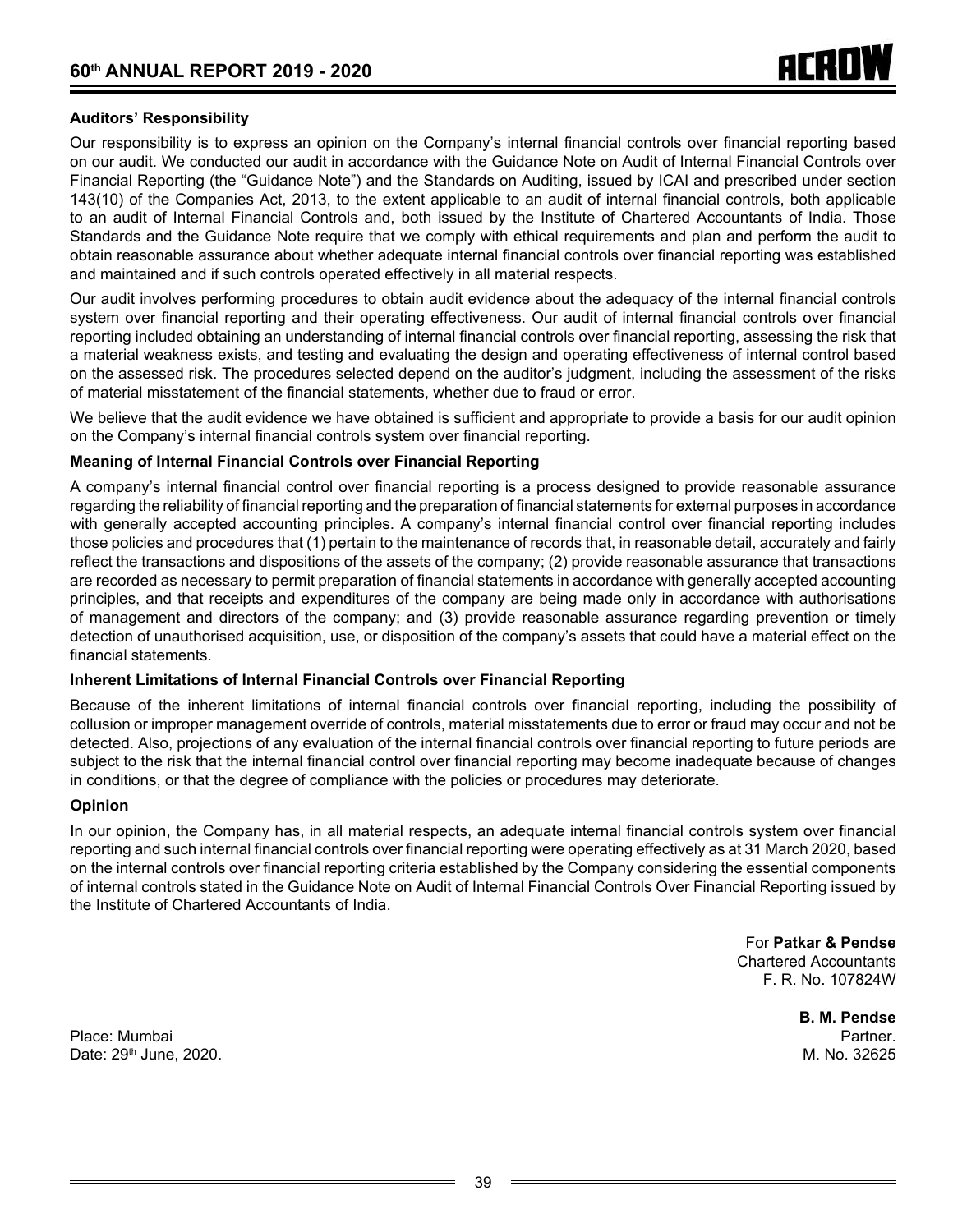# **BALANCE SHEET AS AT 31ST MARCH, 2020**

|                                      |                   |            | (Rs. In Lakhs) |
|--------------------------------------|-------------------|------------|----------------|
| <b>Particulars</b>                   | <b>Note</b>       | As at      | As at          |
|                                      |                   | 31.03.2020 | 31.03.2019     |
| <b>ASSETS</b>                        |                   |            |                |
| 1) Non-Current Assets                |                   |            |                |
| (a) Property, Plant & Equipment      | 3                 | 425.57     | 451.43         |
| (b) Financial Assets                 |                   |            |                |
| (i) Investments                      | 4                 | 9.23       | 13.29          |
| (ii) Loans                           | 5                 | 3.67       | 3.67           |
| (c) Deferred Tax Asset (net)         | 6                 | 17.72      | 16.26          |
| <b>Total Non-Current Assets</b>      |                   | 456.18     | 484.64         |
|                                      |                   |            |                |
| 2) Current assets                    |                   |            |                |
| (a) Inventories                      | 7                 | 66.28      | 66.28          |
| (b) Financial Assets                 |                   |            |                |
| (i) Investments                      | 8                 | 916.08     | 936.43         |
| (ii) Trade receivables               | 9                 | 3.71       |                |
| (iii) Cash and Cash equivalents      | 10                | 598.48     | 589.03         |
| (iv) Loans                           | 11                | 100.63     | 78.22          |
| (c) Current Tax Assets (Net)         | 12                | 20.54      | 42.43          |
| (d) Other current assets             | 13                | 0.93       | 3.56           |
| <b>Total Current Assets</b>          |                   | 1,706.65   | 1,715.95       |
| <b>TOTAL ASSETS</b>                  |                   | 2,162.83   | 2,200.60       |
| <b>EQUITY AND LIABILITIES</b>        |                   |            |                |
| 1) Equity                            |                   |            |                |
| (a) Equity Share capital             | 14                | 64.00      | 64.00          |
| (b) Other Equity                     | 15                | 2,087.40   | 2,117.54       |
| <b>Total Equity</b>                  |                   | 2,151.40   | 2,181.54       |
| <b>Liabilities</b>                   |                   |            |                |
| 2) Non-current liabilities           |                   |            |                |
| (a) Financial Liabilities            |                   |            |                |
| (i) Borrowings                       | 16                |            | 4.61           |
| (b) Provisions                       | 17                |            |                |
| <b>Total Non-Current Liabilities</b> |                   |            | 4.61           |
|                                      |                   |            |                |
| 3) Current liabilities               |                   |            |                |
| (a) Financial Liabilities            |                   |            |                |
| (i) Trade payables                   | 18                | 2.85       | 1.54           |
| (b) Other current liabilities        | 19                | 8.59       | 12.83          |
| (c) Provisions                       | 20                |            | 0.07           |
| <b>Total Current Liabilities</b>     |                   | 11.44      | 14.44          |
| <b>Total Liabilities</b>             |                   | 11.44      | 19.05          |
| <b>TOTAL EQUITY AND LIABILITIES</b>  |                   | 2,162.83   | 2,200.60       |
| Notes Forming Parts of Accounts      | Note 1 and Note 2 |            |                |

As per our Report of even date For and on behalf of the Board of Directors

For **Patkar & Pendse H. B. Doshi Nihal Doshi Chartered Accountants**<br> **Chairman Chairman** Director<br> **Chairman** Director<br>
DIR: 00688736 DIR: 00246749

**Membership No.:** 032625 Mumbai, Dated: 29<sup>th</sup> June, 2020

FRN 107824W **DIN:** 00688736 **DIN:** 00246749

**DIN:** 00551104

**B. M. PENDSE V. M. Bhat Jonita D'souza** Company Secretary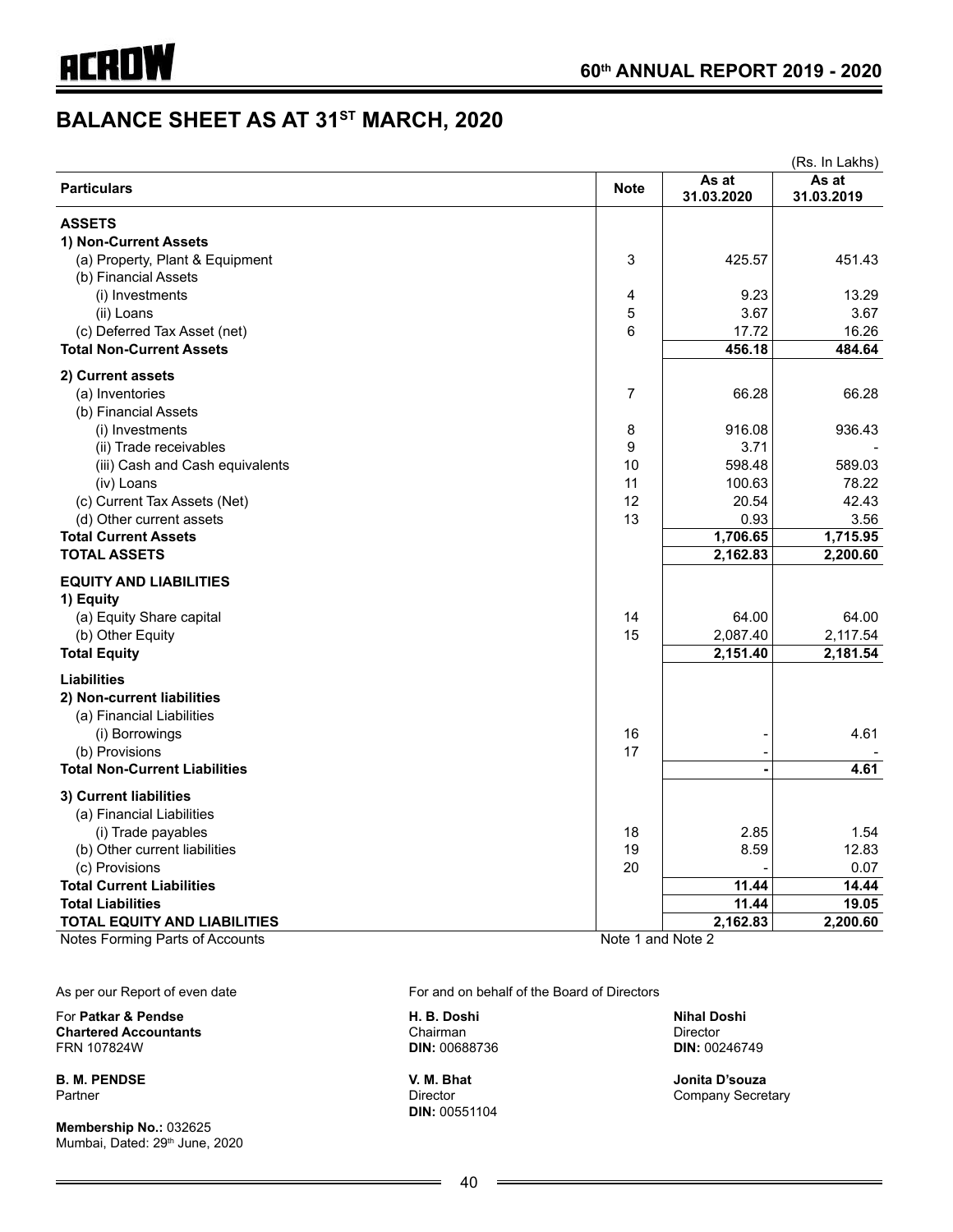# **PROFIT AND LOSS ACCOUNT FOR THE YEAR ENDED 31ST MARCH, 2020**

|                                                                               |             |                          | (Rs. in Lakhs)           |
|-------------------------------------------------------------------------------|-------------|--------------------------|--------------------------|
| <b>Particulars</b>                                                            | <b>Note</b> | Year ended<br>31.03.2020 | Year ended<br>31.03.2019 |
| <b>INCOME</b>                                                                 |             |                          |                          |
| (i) Revenue from operations                                                   |             |                          |                          |
| (ii) Other income                                                             | 21          | 93.04                    | 112.52                   |
| <b>Total Income</b>                                                           |             | 93.04                    | 112.52                   |
| <b>EXPENSES</b>                                                               |             |                          |                          |
| Cost of Raw Materials Consumption                                             | 22          |                          |                          |
| Changes in Inventories of Finished Goods, Work-in-progress and Stock in trade | 23          |                          |                          |
| Employee benefits expense                                                     | 24          | 6.96                     | 6.32                     |
| Finance costs                                                                 | 25          | 0.30                     | 0.58                     |
| Depreciation and amortization expense                                         | 3           | 27.44                    | 33.10                    |
| Other expenses                                                                | 26          | 84.19                    | 63.93                    |
| <b>Total expenses</b>                                                         |             | 118.88                   | 103.94                   |
| Profit/ (loss) before tax                                                     |             | $-25.84$                 | 8.58                     |
| Tax expense:                                                                  |             |                          |                          |
| (1) Current tax                                                               |             |                          |                          |
| (2) Tax for earlier years                                                     |             | 5.76                     |                          |
| (3) Defferred Tax                                                             |             | $-1.46$                  | $-11.91$                 |
| Total Comprehensive Income for the period                                     |             | $-30.15$                 | 20.50                    |
| Earnings per equity share (for continuing operation):                         |             |                          |                          |
| Basic & Diluted                                                               |             | $-4.71$                  | 3.20                     |
| Notes Forming Parts of Accounts                                               |             | Note 1 and Note 2        |                          |

For **Patkar & Pendse H. B. Doshi Nihal Doshi Chartered Accountants** Chairman Director

**B. M. PENDSE V. M. Bhat Jonita D'souza**

**Membership No.:** 032625 Mumbai, Dated: 29<sup>th</sup> June, 2020

As per our Report of even date For and on behalf of the Board of Directors

**DIN: 00688736** 

**DIN:** 00551104

Company Secretary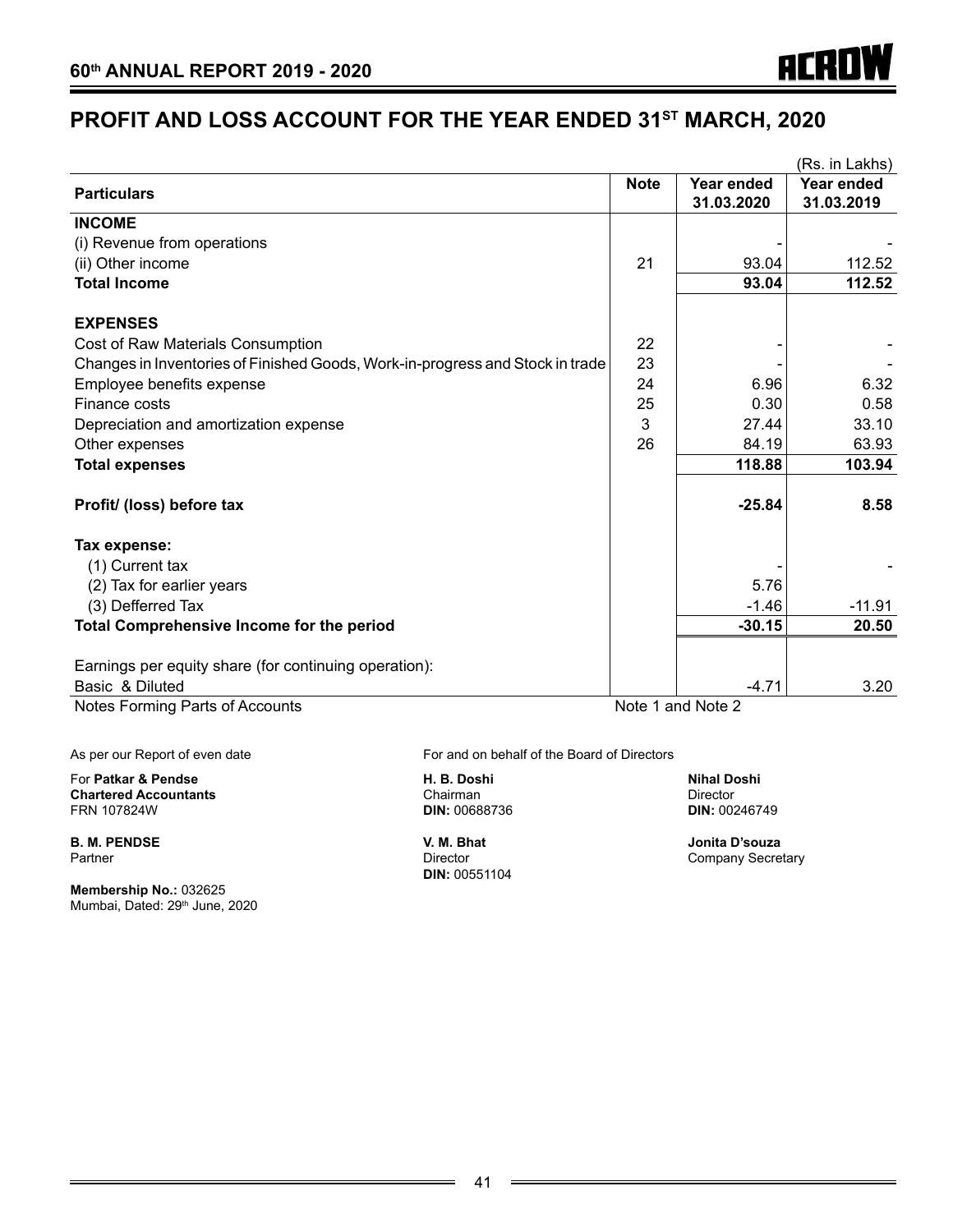# **CASH FLOW STATEMENT FOR THE YEAR ENDED 31ST MARCH, 2020**

| <b>Particular</b>                                                | As at 31 March, 2020 |          | As at 31 March, 2019 |          |
|------------------------------------------------------------------|----------------------|----------|----------------------|----------|
|                                                                  | Rs.                  | Rs.      | Rs.                  | Rs.      |
| A. Cash Flow From Operating Activities                           |                      |          |                      |          |
| Net Profit / (Loss) Before Extraordinary Items and Tax           |                      | $-25.84$ |                      | 8.58     |
| <b>Adjustments For:</b>                                          |                      |          |                      |          |
| Depreciation                                                     | 27.44                |          | 33.10                |          |
| Diminution in investment value                                   | 1.93                 |          | 9.34                 |          |
| Provision for doubtful advances                                  |                      |          | 3.30                 |          |
| (Profit) / loss on sale / write off of Investments               | 9.56                 |          | 2.53                 |          |
| <b>Finance Costs</b>                                             | 0.30                 |          | 0.58                 |          |
| Interest Income                                                  | $-9.46$              |          | -1.26                |          |
| GST/VAT input written off                                        | 10.06                |          |                      |          |
| Provision No Longer Required                                     |                      |          | $-0.69$              |          |
| Sundry credits written back                                      | $-0.07$              |          |                      |          |
| Dividend Income                                                  | $-83.51$             |          | $-51.90$             |          |
|                                                                  |                      | $-43.75$ |                      | $-5.00$  |
| <b>Operating Profit Before Working Capital Changes</b>           |                      | $-69.59$ |                      | 3.58     |
| Changes in Working Capital:                                      |                      |          |                      |          |
| Adjustments For (Increase) / Decrease in Operating Assets:       |                      |          |                      |          |
| Inventories                                                      | 0.00                 |          | 0.00                 |          |
| <b>Trade Receivables</b>                                         | $-3.71$              |          | 6.22                 |          |
| Short-Term Loans and Advances                                    | 2.59                 |          | $-6.62$              |          |
| <b>Current Tax Assets (Net)</b>                                  |                      |          | $-5.69$              |          |
| Long-Term Loans and Advances                                     | $-0.00$              |          | $-0.00$              |          |
| <b>Other Current Assets</b>                                      | $-7.43$              |          | 0.83                 |          |
|                                                                  |                      |          |                      |          |
| Adjustments for Increase / (Decrease) in Operating Liabilities:  |                      |          |                      |          |
| <b>Trade Payables</b>                                            | 1.30                 |          | -4.33                |          |
| <b>Other Current Liabilities</b>                                 | $-4.24$              |          | $-5.20$              |          |
| <b>Short-Term Provisions</b>                                     | $-0.00$              |          |                      |          |
| Long-Term Provisions                                             |                      |          | $-1.40$              |          |
|                                                                  |                      | $-11.48$ |                      | $-16.19$ |
| Cash Generated from Operations                                   |                      | $-81.07$ |                      | $-12.61$ |
| Net Income Tax Paid and DDT                                      |                      | $-16.12$ |                      | $-12.61$ |
| Net Cash Flow from Operating Activities (A)                      |                      | $-64.95$ |                      |          |
| <b>B. Cash Flow From Investing Activities</b>                    |                      |          |                      |          |
| Capital Expenditure on Fixed Assets                              | $-1.59$              |          | $-1.80$              |          |
| Interest received                                                | 9.46                 |          | 1.26                 |          |
| Dividend Received                                                | 83.51                |          | 51.90                |          |
| Procceds from Sale of Investmenst (Mutual fund)                  | 2,505.20             |          | 1,631.87             |          |
| Purchase of Investmenst (Mutual fund)                            | $-2,492.29$          |          | $-2,522.88$          |          |
| Intercorporate deposits- Given                                   | $-25.00$             |          | $-94.00$             |          |
| Intercorporate deposits- Receipt                                 |                      |          | 1,000.00             |          |
| Net Cash Flow Used in Investing Activities (B)                   |                      | 79.30    |                      | 66.35    |
| C. Cash Flow from Financing Activities                           |                      |          |                      |          |
| Proceeds from Issue of Equity/Preference Shares/General Reserves |                      |          |                      |          |
| Repayment from Long-Term Borrowings                              | $-4.61$              |          | $-9.52$              |          |
| <b>Finance Cost</b>                                              | $-0.30$              |          | $-0.58$              |          |
| Net Cash Flow from Financing Activities (C)                      |                      | -4.90    |                      | $-10.10$ |
| Net Increase in Cash And Cash Equivalents (A+B+C)                |                      | 9.45     |                      | 43.63    |
| Cash and Cash Equivalents at the Beginning of the Year           |                      | 589.03   |                      | 545.40   |
| Cash and Cash Equivalents at the end of the Year                 |                      | 598.48   |                      | 589.03   |
| <b>Notes Forming Parts of Accounts</b>                           |                      |          |                      |          |

For **Patkar & Pendse H. B. Doshi Nihal Doshi Chartered Accountants**<br> **Chairman Chairman** Director<br> **Chairman** Director<br>
DIR: 00688736 DIR: 00246749

**Membership No.:** 032625 Mumbai, Dated: 29th June, 2020

As per our Report of even date For and on behalf of the Board of Directors

**DIN: 00688736** 

**B. M. PENDSE V. M. Bhat Jonita D'souza DIN:** 00551104

Company Secretary

 $\equiv$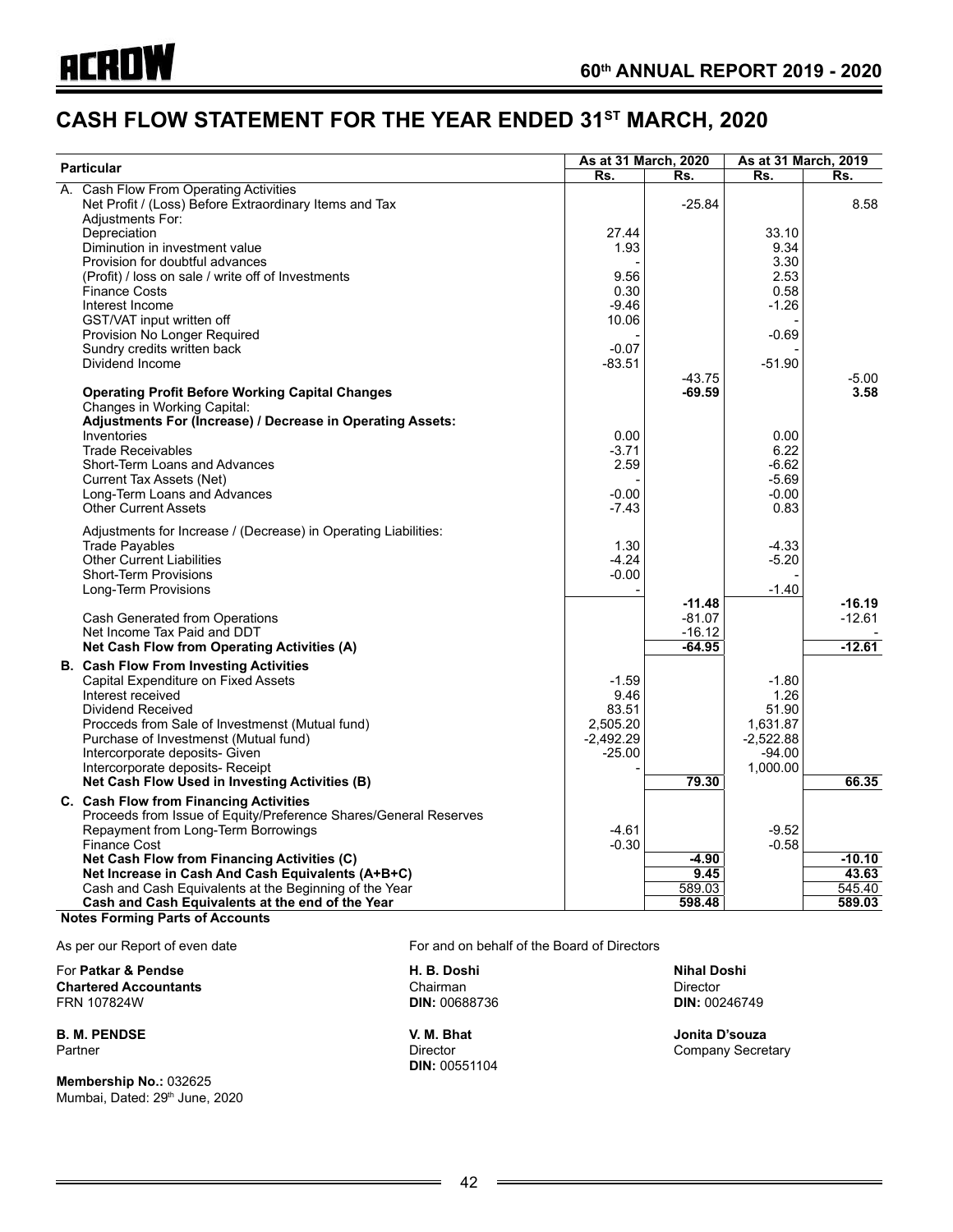

# **Statement of changes in equity**

(Currency : Indian Rupee )

| <b>Equity share capital</b>  | (Rs. In Lakhs)      |
|------------------------------|---------------------|
| Particulars (refer note. 12) | <b>Total equity</b> |
|                              | share capital       |
| Balance as on 1 April 2018   | 64                  |
| Changes in FY 2018-19        |                     |
| Balance as on 31 March 2019  | 64                  |
| Changes in FY 2019-20        |                     |
| Balance as on 31 March 2020  | 64                  |

# **Other equity**

| Particulars (refer note no. 9b) | <b>Reserves and surplus</b> | <b>Total other</b> |                 |          |
|---------------------------------|-----------------------------|--------------------|-----------------|----------|
|                                 | General                     | Capital            | <b>Retained</b> | equity   |
|                                 | reserve                     | reserve            | earnings        |          |
| Balance as on 1 April 2018      | 660.39                      | 12.79              | 1,423.87        | 2,097.05 |
|                                 |                             |                    |                 |          |
| <b>Profit for FY 2018-19</b>    |                             |                    |                 |          |
| Comprehensive income            |                             |                    | 20.50           | 20.50    |
| Other- Comprehensive income     |                             |                    |                 |          |
| Balance as on 31 March 2019     | 660.39                      | 12.79              | 1,444.37        | 2,117.55 |
|                                 |                             |                    |                 |          |
| <b>Profit for FY 2019-20</b>    |                             |                    |                 |          |
| Comprehensive income            |                             |                    | (30.15)         | (30.15)  |
| Other- Comprehensive income     |                             |                    |                 |          |
| Balance as on 31 March 2020     | 660.39                      | 12.79              | 1,414.22        | 2,087.40 |

The above statement of Changes in Equity should be read in conjunction with the accompanying notes.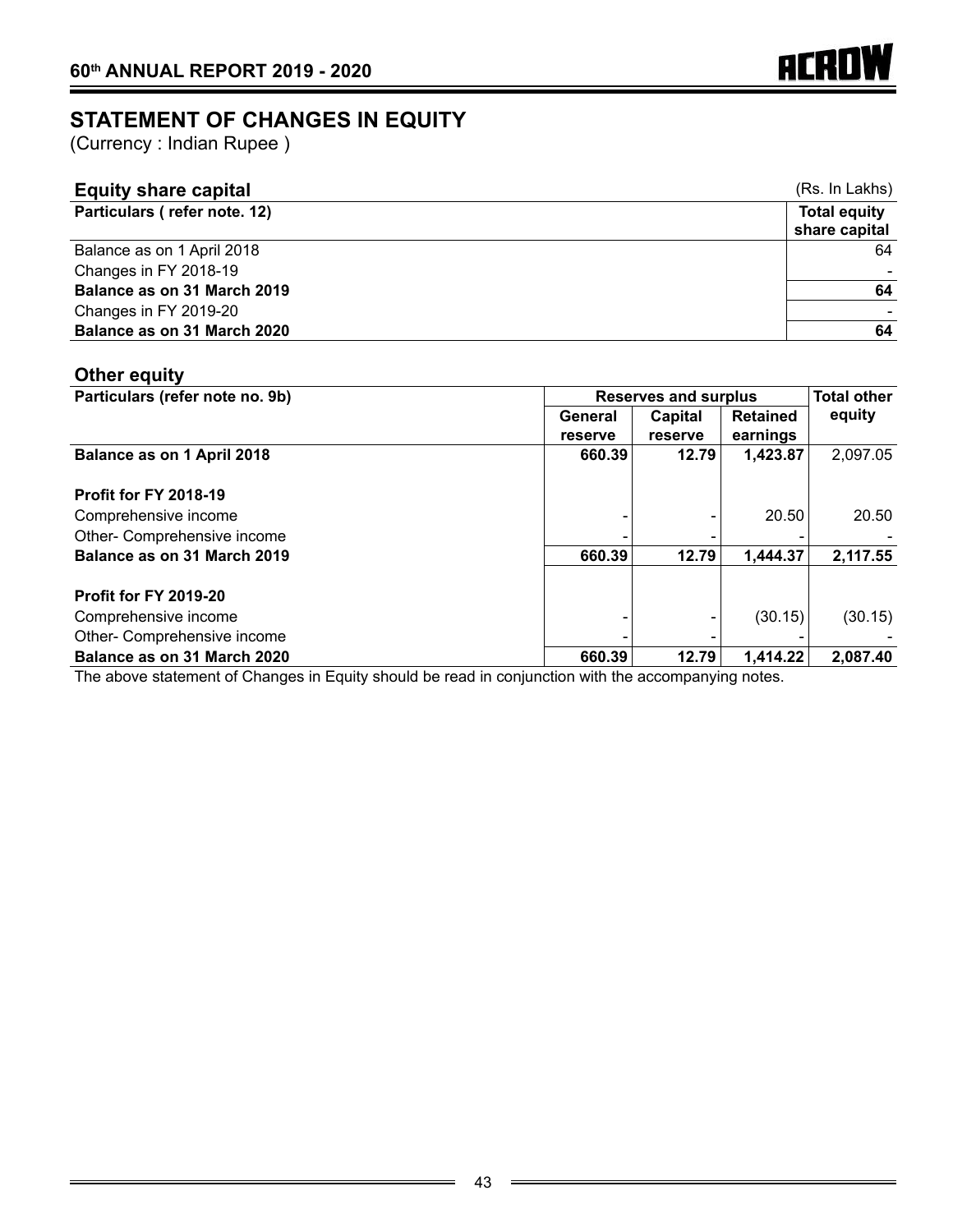#### **Summary of significant accounting policies and other explanatory information**

**Note 1**: Background: Acrow India Limited ('the Company') is a public limited Company incorporated and domiciled in India and has its registered office at Plot no 2 & 3, Ravalgaon, Taluka Malegaon, District Nashik, Maharashtra, 423108, India. The Company is listed on Bombay Stock Exchange. The Company has been engaged in the manufacture of engineering items namely equipment for the Sugar industry. However, it has temporarily stopped manufacturing operations to revisit the costing of its products.

#### **Note 2: Significant Accounting Policies followed by the Company**

#### **a) Basis of Preparation**

#### **i) Compliance with Ind AS**

These financial statements have been prepared in accordance with the Indian Accounting Standards (hereinafter referred to as the 'Ind AS') as notified by Ministry of Corporate Affairs pursuant to Section 133 of the Companies Act, 2013 ('Act') read with the Companies (Indian Accounting Standards) Rules, 2015 as amended rules and other relevant provisions of the Act .

The accounting policies are applied consistently to all the periods presented in the financial statements.

#### **ii) Historical cost convention**

The financial statements have been prepared on a historical cost basis, except for the following:

- Certain financial assets and liabilities that are measured at fair value;
- Assets held for sale measured at lower of carrying amount or fair value less cost to sell;

#### **iii) Current non-current classification**

All assets and liabilities have been classified as current or non-current as per the Company's normal operating cycle (twelve months) and other criteria set out in the Schedule III to the Act.

#### **b) Use of estimates and judgements**

The estimates and judgements used in the preparation of the financial statements are continuously evaluated by the Company and are based on historical experience and various other assumptions and factors (including expectations of future events) that the Company believes to be reasonable under the existing circumstances. Differences between actual results and estimates are recognised in the period in which the results are known/materialised.

The said estimates are based on the facts and events, that existed as at the reporting date, or that occurred after that date but provide additional evidence about conditions existing as at the reporting date.

#### **c) Foreign Currency Translation**

#### **i) Functional and presentation currency**

The Financial Statements are presented in Indian rupees (INR) which is the functional and presentation currency.

#### **ii) Transactions and balances**

Foreign currency transactions are translated into the functional currency using the exchange rates at the dates of the transactions. Foreign exchange gains and losses resulting from the settlement of such transactions and from the translation of monetary assets and liabilities denominated in foreign currencies at year end exchange rates are generally recognised in Profit or Loss, Account.

Foreign exchange differences regarded as an adjustment to borrowing costs are presented in the statement of profit and loss, within finance costs. All other foreign exchange gains and losses are presented in the statement of Profit and Loss on a net basis within other gains / (losses).

#### **d) Revenue Recognition**

i) Sales are recorded net of Excise duty, trade discounts, rebates, VAT Tax & GST. Purchases are recorded net of Input credit for taxes that are subsequently eligible for Input Credit / Refund.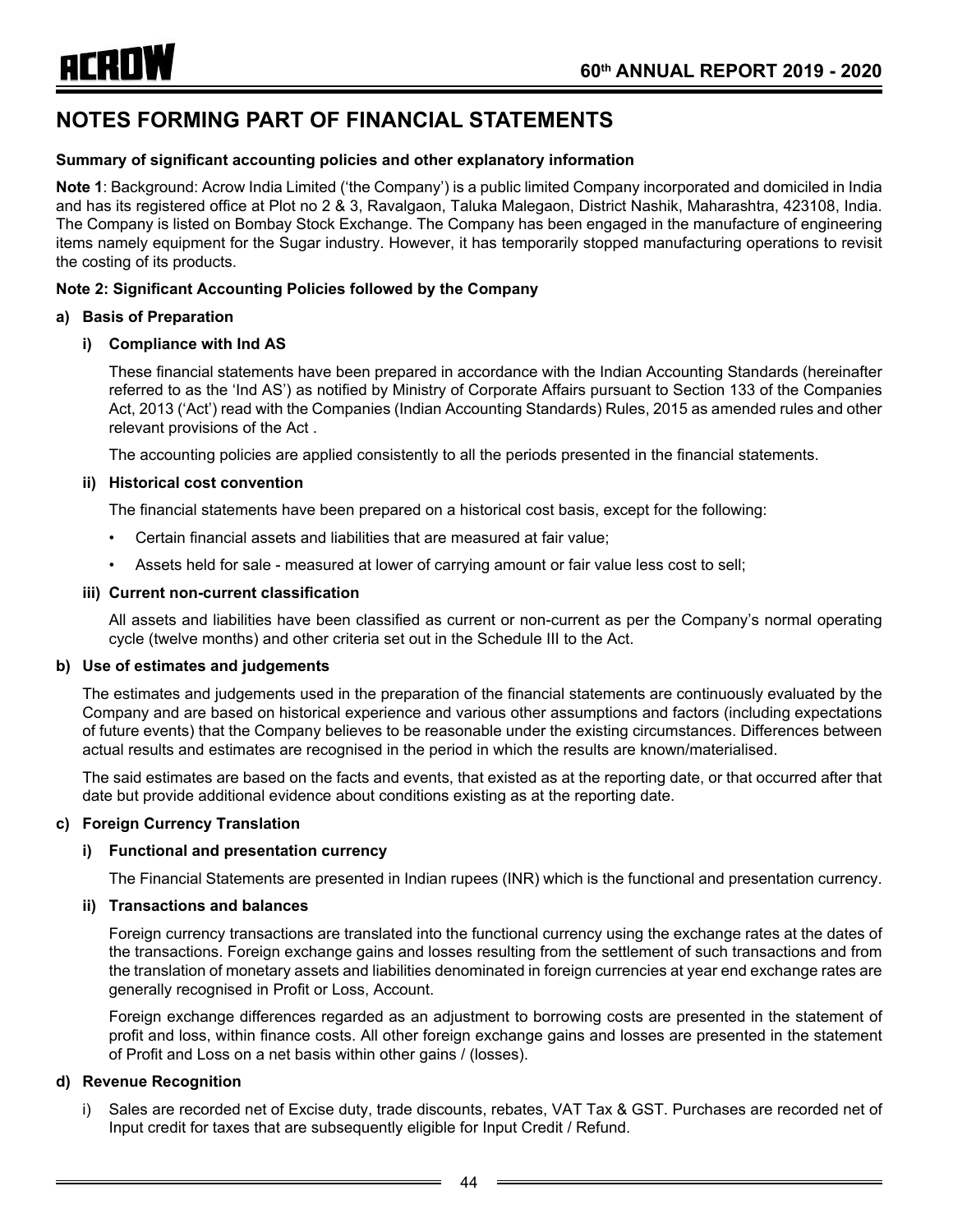- ii) Revenue from services is recognized when services are rendered and related costs are incurred.
- iii) Interest Income is recognized on time proportion basis.
- iv) Dividend Income is recognized, at the time when they are actually received.

#### **e) Income Tax**

The income tax expense or credit for the period is the tax payable on the current period's taxable income based on the applicable income tax rate adjusted by changes in deferred tax assets and liabilities attributable to temporary differences.

Deferred income tax is provided in full, using the liability method on temporary differences arising between the tax bases of assets and liabilities and their carrying amount in the financial statement. Deferred income tax is determined using tax rates (and laws) that have been enacted or substantially enacted by the end of the reporting period and are excepted to apply when the related deferred income tax assets is realised or the deferred income tax liability is settled.

Deferred tax assets are recognised for all deductible temporary differences and unused tax losses, only if, it is probable that future taxable amounts will be available to utilise those temporary differences and losses.

Deferred tax assets and liabilities are offset when there is a legally enforceable right to offset current tax assets and liabilities and when the deferred tax balances relate to the same taxation authority. Current tax assets and tax liabilities are offset where the Company has a legally enforceable right to offset and intends either to settle on a net basis, or to realize the asset and settle the liability simultaneously.

Current and deferred tax is recognised in the Statement of Profit and Loss, except to the extent that it relates to items recognised in other comprehensive income or directly in equity. In this case, the tax is also recognised in other comprehensive income or directly in equity, respectively Minimum Alternate Tax (MAT) credit is recognised as deferred tax asset only when and to the extent there is convincing evidence that the Company will pay normal income tax during the specified period. Such asset is reviewed at each Balance Sheet date and the carrying amount of the MAT credit asset is written down to the extent there is no longer a convincing evidence to the effect that the Company will pay normal income tax during the specified period.

#### **f) Cash and Cash Equivalents**

For the purpose of presentation in the statement of cash flows, cash and cash equivalents includes cash on hand, deposits held at call with financial institutions, other short-term, highly liquid investments with original maturities of three months or less that are readily convertible to known amounts of cash and which are subject to an insignificant risk of changes in value, and bank overdrafts. Bank overdrafts are shown within borrowings in current liabilities in the balance sheet.

#### **g) Cash Flow Statements**

Cash flows are prepared using the indirect method, whereby net profit before tax is adjusted for the effects of transactions of non-cash nature, any deferrals or accruals of past or future operating cash receipts or payments and item of income or expenses associated with investing or financing cash flows. The cash flow from operating, investing and financing activities of Company are segregated.

#### **h) Trade Receivables**

Trade receivables are recognised at fair value

#### **i) Inventories**

Inventories of Raw Materials, Work-in-Progress, Stores and spares, Finished Goods and Stock-in-trade are stated 'at cost or net realisable value, whichever is lower'. Goods-in-Transit are stated 'at cost'. Cost comprises all cost of purchase, cost of conversion and other costs incurred in bringing the inventories to their present location and condition. The excise duty in respect of closing inventory of finished goods is included as part of finished goods. Cost formulae used are 'First in-First-out', 'Weighted Average cost'. Due allowance is estimated and made for defective and obsolete items, wherever necessary.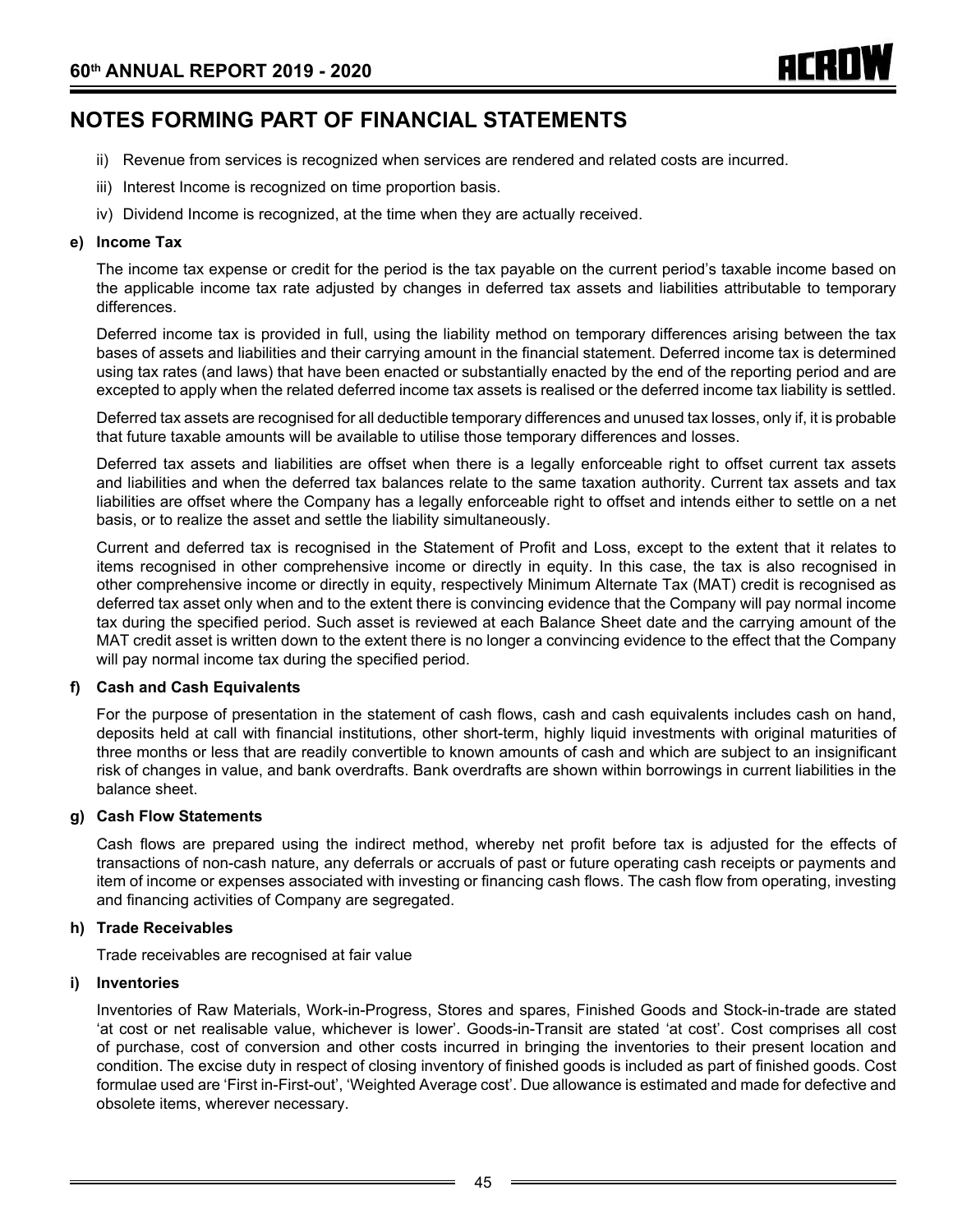

#### **j) Property, Plant and Equipment**

Freehold land is carried at historical cost. All other items of property, plant and equipment are stated at historical cost less depreciation. Historical cost includes expenditure that is directly attributable to the acquisition of the items. Cost may also include transfers from equity of any gains or losses on qualifying cash flow hedges of foreign currency purchases of property, plant and equipment.

Subsequent costs are included in the asset's carrying amount or recognised as a separate asset, as appropriate, only when it is probable that future economic benefits associated with the item will flow to the Company and the cost of the item can be measured reliably. The carrying amount of any component accounted for as a separate asset is derecognised when replaced. All other repairs and maintenance are charged to profit or loss during the reporting period in which they are incurred.

#### **Transition to Ind AS**

On transition to Ind AS, the Company has elected to continue with the carrying value of all of its property, plant and equipment recognised as at April 1, 2016 measured as per the previous GAAP and use that carrying value as the deemed cost of the property, plant and equipment.

#### **Depreciation methods, estimated useful lives and residual value**

Depreciation is calculated using the straight-line method to allocate their cost, net of their residual values, over their estimated useful lives or, in the case of certain leased furniture, fittings and equipment, the shorter lease term as follows:

| <b>Asset Class</b>     | <b>Useful Life</b> |
|------------------------|--------------------|
| Freehold land          |                    |
| Leasehold land         | As per lease life  |
| <b>Buildings</b>       | 60 Years           |
| Furniture and fixtures | 10 Years           |
| Office equipments      | 5 Years            |
| <b>Vehicles</b>        | 8 Years            |

#### **Impairment of Assets**

At each Balance sheet date, the management reviews the carrying amount of its assets and goodwill included in each Cash generating Unit to determine whether there is any indication that those assets were impaired. If any such indication exists, the recoverable amount of the asset is estimated in order to determine the extent of impairment loss. Recoverable amount of an asset is the higher of an asset's net selling price and value in use. In assessing value in use, the estimated future cash flows from the continuing use of the asset and from its disposal are discounted to their present value using a pre-tax discount rate that reflects the current market assessments of time value and the risks specific to the asset. Reversal of impairment loss is recognized immediately as income in the profit and loss account.

#### **k) Investments**

Long-term as well as short term investments are valued at fair value on measurement date. Any increase / descrease in fair value is recognised through profit and loss statement .

#### **l) Borrowing costs**

Borrowing cost directly attributable to acquisition of Qualifying Fixed Assets is capitalised. All other borrowing costs are charged to Profit and Loss Account.

#### **m) Trade and Other Payables**

These amounts represent liabilities for goods and services provided to the Company prior to the end of financial year which are unpaid. The amounts are unsecured and are usually paid on recognition. Trade and other payables are presented as current liabilities unless payment is not due within 12 months after the reporting period.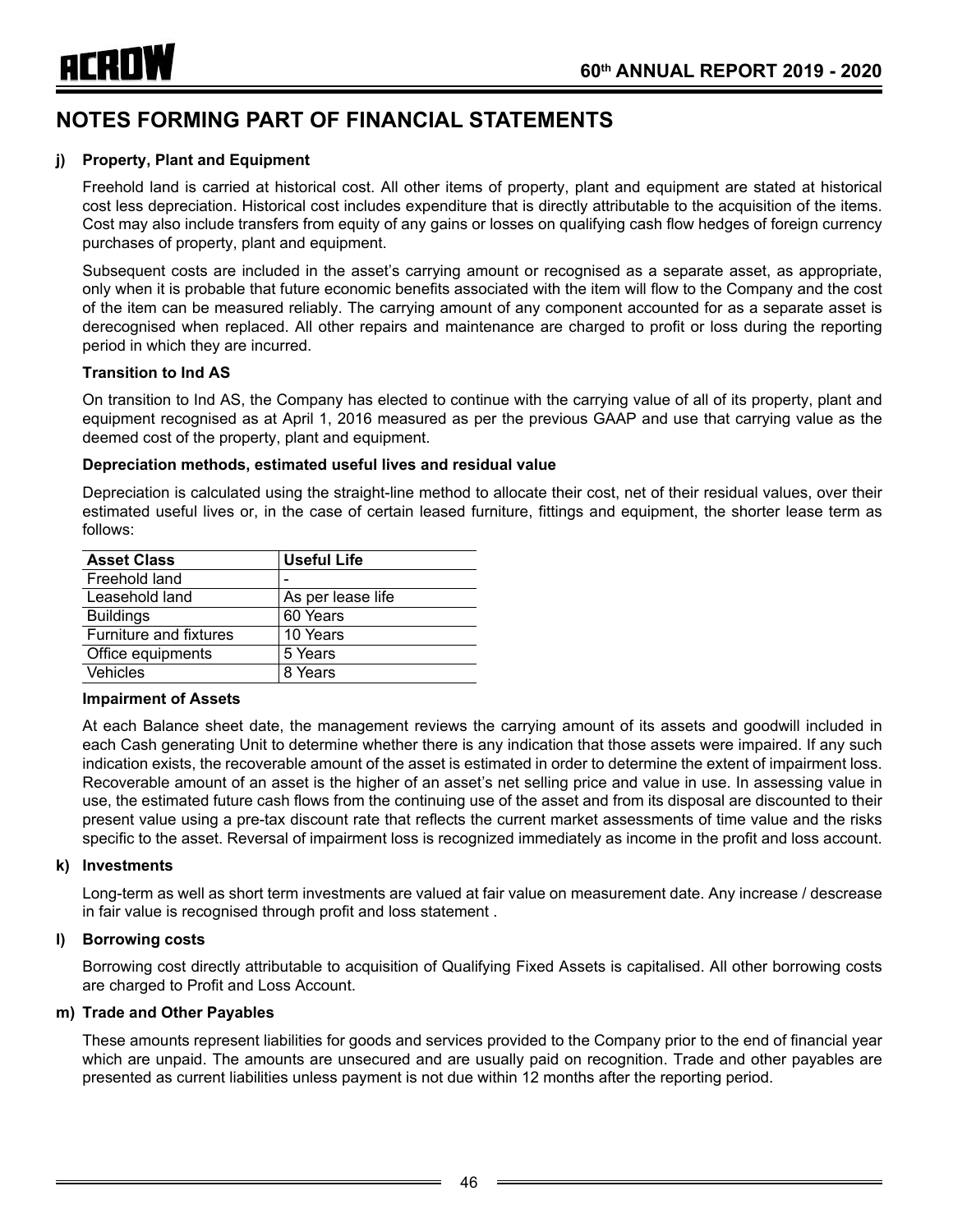#### **n) Provisions and Contingent Liabilities**

A provision is recognised when the Company has a present obligation as a result of past events and it is probable that an outflow of resources will be required to settle the obligation in respect of which a reliable estimate can be made. Provisions (excluding retirement benefits) are determined based on the best estimate required to settle the obligation at the Balance Sheet date. These are reviewed at each Balance Sheet date and adjusted to reflect the current best estimates.

Contingent liabilities are disclosed in respect of possible obligations that arise from past events, whose existence would be confirmed upon the occurrence or non occurrence of one or more uncertain future events not wholly within the control of the Company.

#### **o) Employee Benefits**

#### **Short-term obligations**

Liabilities for wages and salaries, including non-monetary benefits that are expected to be settled wholly within 12 months after the end of the period in which the employees render the related service are recognised in respect of employees' services up to the end of the reporting period and are measured at the amounts expected to be paid when the liabilities are settled.

#### **Gratuity obligations**

As the employees are less than the minimum threshold to applicability of the Payment of Gratuity Act, 1972; no provision for Gratuity made in the Accounts

#### **p) Contributed Equity**

Equity shares are classified as equity.

Incremental costs directly attributable to the issue of new shares or options are shown in equity as a deduction, net of tax, from the proceeds.

i) Earnings per Share

Basic earnings per share is calculated by dividing:

- The profit attributable to owners of the Company
- By the weighted average number of equity shares outstanding during the financial year, adjusted for bonus elements in equity shares issued during the year.

#### **Diluted earnings per share**

Diluted earnings per share adjusts the figures used in the determination of basic earnings per share to take into account:

- the after income tax effect of interest and other financing costs associated with dilutive potential equity shares, and
- the weighted average number of additional equity shares that would have been outstanding assuming the conversion of all dilutive potential equity shares.
- ii) Dividends to shareholders

Annual dividend distribution to the shareholders is recognised as a liability in the period in which the dividends are approved by shareholders. Any interim dividend paid is recognised on approval by board of directors. Dividend payable and corresponding tax on dividend distribution is recognised directly in equity.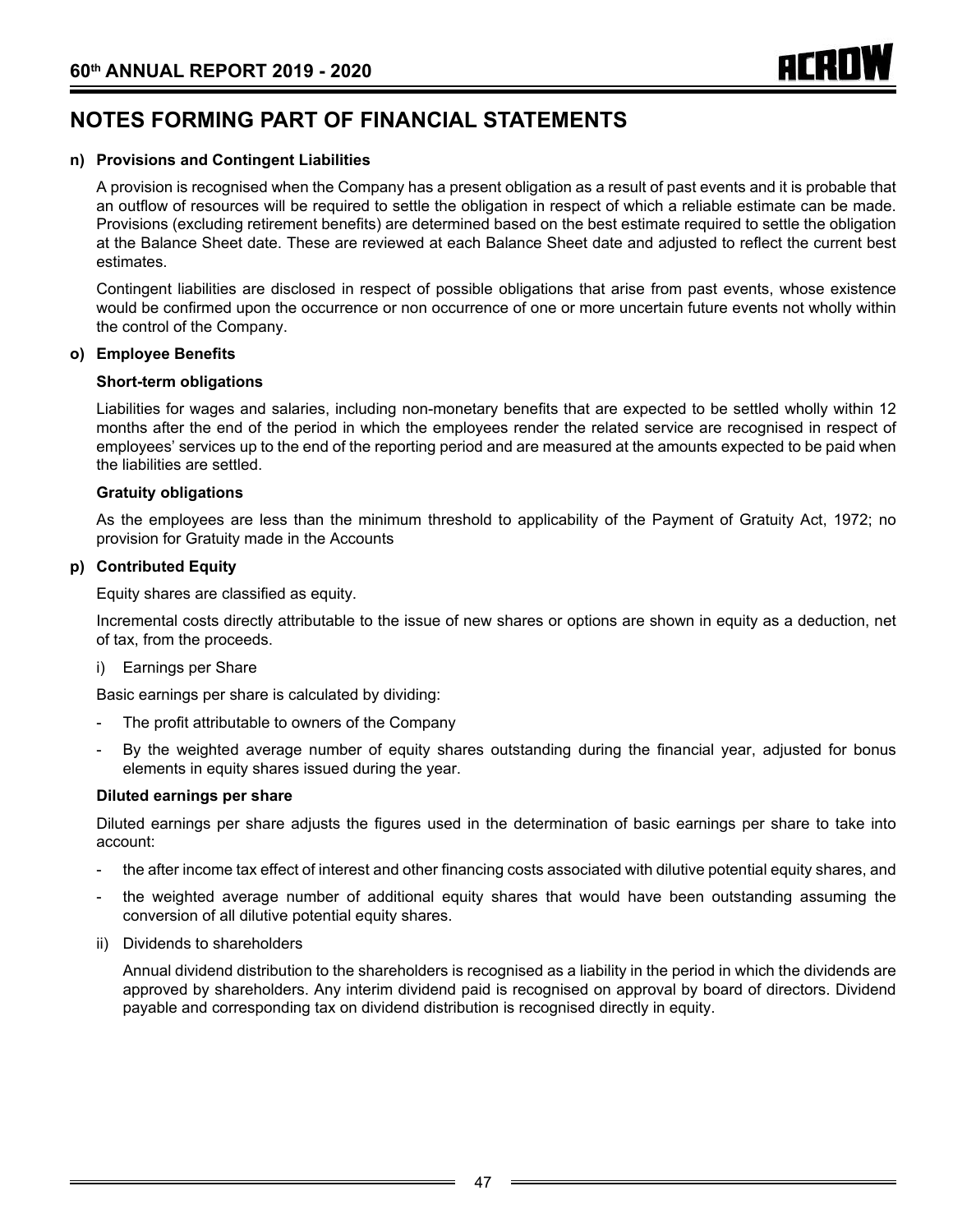# **Note 3 : Tangible assets (Rs. in Lakhs)**

| 110122.18119111283213                             |                   |                  |                              |                                           |                 |                                                                     | ן גוואם ווו נטון |
|---------------------------------------------------|-------------------|------------------|------------------------------|-------------------------------------------|-----------------|---------------------------------------------------------------------|------------------|
| <b>Particulars</b>                                | Leasehold<br>Land | <b>Buildings</b> | Plant &<br><b>Equipments</b> | <b>Electrical</b><br><b>Installations</b> | <b>Vehicles</b> | <b>Office</b><br><b>Equipment</b><br>& Furniture,<br><b>Fixture</b> | <b>Total</b>     |
| <b>Gross block</b>                                |                   |                  |                              |                                           |                 |                                                                     |                  |
| Balance as on<br>31 March 2019                    | 5.31              | 686.41           | 248.40                       | 22.56                                     | 87.48           | 77.06                                                               | 1,127.22         |
| Additions<br><b>Disposals</b>                     |                   |                  |                              |                                           |                 | 1.59                                                                | 1.59             |
| <b>Balance as on</b><br>31 March 2020             | 5.31              | 686.41           | 248.40                       | 22.56                                     | 87.48           | 78.65                                                               | 1,128.81         |
| <b>Accumulated depreciation</b><br>/ amortisation |                   |                  |                              |                                           |                 |                                                                     |                  |
| <b>Balance as on</b><br>31 March 2019             | 2.25              | 269.73           | 247.00                       | 21.86                                     | 60.56           | 74.40                                                               | 675.79           |
| Depreciation / Amortisation<br>charge             | 0.06              | 16.74            | 1.30                         |                                           | 8.98            | 0.36                                                                | 27.44            |
| Depreciation / Amortisation<br>charge on disposal |                   |                  |                              |                                           |                 |                                                                     |                  |
| <b>Balance as on</b><br>31 March 2020             | 2.31              | 286.48           | 248.30                       | 21.86                                     | 69.54           | 74.76                                                               | 703.24           |
| Net block                                         |                   |                  |                              |                                           |                 |                                                                     |                  |
| As at 31 March 2020                               | 3.00              | 399.93           | 0.10                         | 0.70                                      | 17.94           | 3.89                                                                | 425.57           |
| <b>As at 31 March 2019</b>                        | 3.06              | 416.68           | 1.40                         | 0.70                                      | 26.92           | 2.66                                                                | 451.43           |

| <b>Note 4: Investments - Non Current</b>                                               |                     | (Rs. in Lakhs)      |
|----------------------------------------------------------------------------------------|---------------------|---------------------|
| <b>Particulars</b>                                                                     | As at<br>31.03.2020 | As at<br>31.03.2019 |
| Investment in equity instruments (non trade invetsments)<br>Quoted                     |                     |                     |
| 28,480 (PY: 28,480) shares of Rs 10/- each fully paid up in IDBI Bank Ltd.             | 23.14               | 23.14               |
| <b>Unquoted</b>                                                                        |                     |                     |
| 1,00,000 (PY : 1,00,000) shares of Rs 10/- each fully paid up in MPR Refractories Ltd. | 25.00               | 25.00               |
|                                                                                        | 48.14               | 48.14               |
| Less: Provision for diminution in value of investments                                 | 38.91               | 34.85               |
| Investment in equity instruments                                                       | 9.23                | 13.29               |
| Total                                                                                  | 9.23                | 13.29               |
|                                                                                        |                     |                     |
| Aggregate amount of quoted investments                                                 | 23.14               | 23.14               |
| Aggregate market value of quoted investments                                           | 9.23                | 13.29               |
| Aggregate amount of unquoted investments                                               | 25.00               | 25.00               |

 $\overline{a}$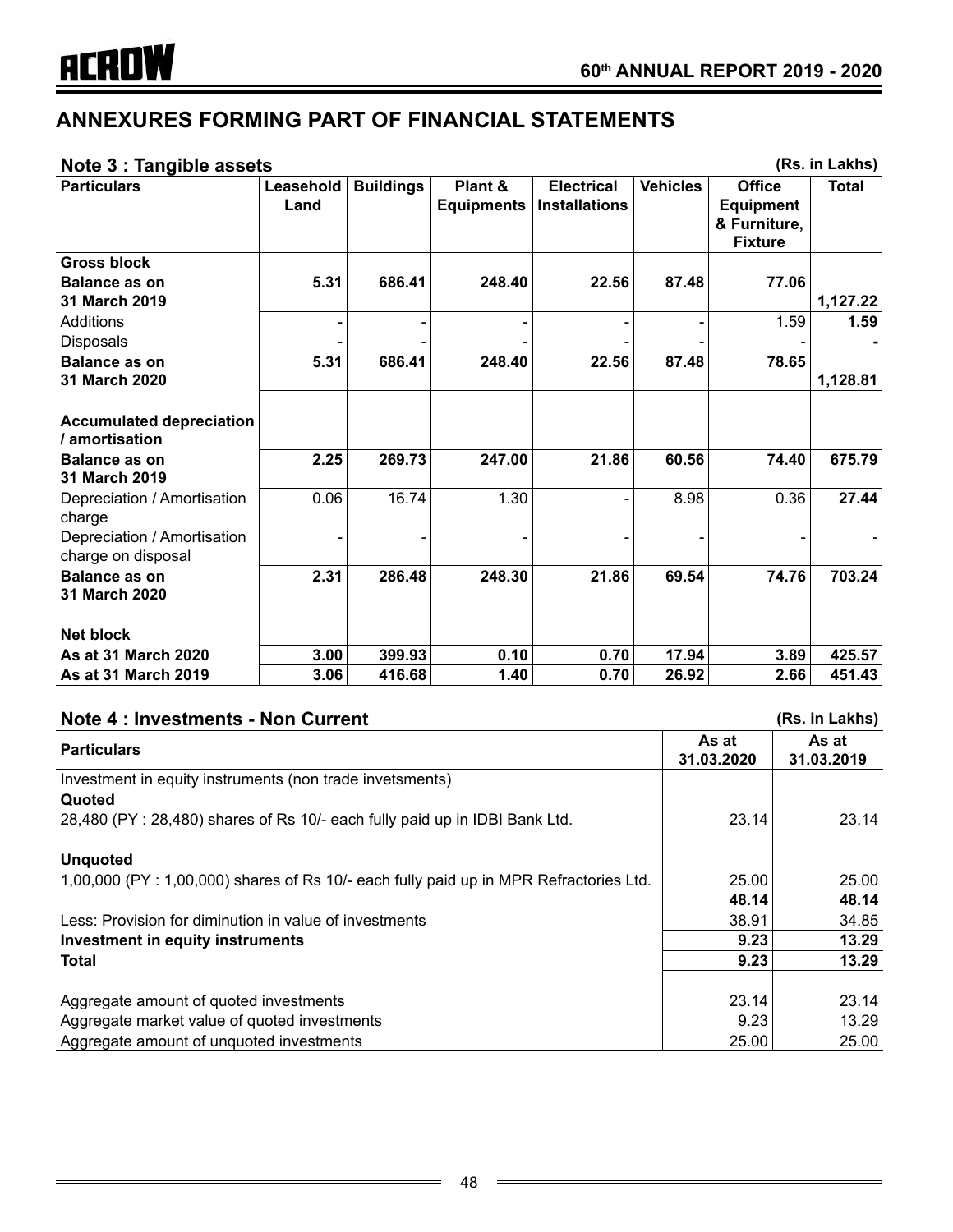| Note 5 : Loan - Non Current                    |                     | (Rs. in Lakhs)      |
|------------------------------------------------|---------------------|---------------------|
| <b>Particulars</b>                             | As at<br>31.03.2020 | As at<br>31.03.2019 |
| <b>Security Deposits</b>                       | 6.97                | 6.97                |
| Less: Provision for doubtful security deposits | 3.30                | 3.30                |
| <b>Total</b>                                   | 3.67                | 3.67                |

# **Note 6 : Deferred Tax Assets (net)**

| <b>Particulars</b> | As at<br>31.03.2020 | As at<br>31.03.2019 |
|--------------------|---------------------|---------------------|
| Depreciation       | 6.63                | 5.79                |
| <b>Others</b>      | 11.08               | 10.47               |
| <b>Total</b>       | 17.72               | 16.26               |

# **Note 7 : Inventories**

| <b>Particulars</b>                         | As at<br>31.03.2020 | As at<br>31.03.2019 |
|--------------------------------------------|---------------------|---------------------|
| (At lower of cost or net realisable value) |                     |                     |
| Raw Material                               | 31.97               | 31.97               |
| Work-in-Progress                           | 16.56               | 16.56               |
| Finished goods                             | 14.53               | 14.53               |
| Stores and spares                          | 3.23                | 3.23                |
| <b>Total</b>                               | 66.28               | 66.28               |

# **Note 8 : Investment - Current**

| <b>Particulars</b>                                      | As at<br>31.03.2020 | As at<br>31.03.2019 |
|---------------------------------------------------------|---------------------|---------------------|
| <b>Unquoted</b>                                         |                     |                     |
| i. Investment in mutual funds                           |                     |                     |
| 31,002.794 (PY: Nil) units of HDFC Overnight Fund       | 916.00              |                     |
| Nil (PY: 70,97,161.399) units of Edelweiss Average Fund |                     | 870.57              |
| Nil (PY: 1,735.266) units of HDFC Arbitrage Fund        |                     | 17.91               |
| <b>Total</b>                                            | 916.00              | 888.48              |
| Add: Mark-To-Market                                     | 0.08                |                     |
| Less: Provision for diminishing in Value of investment  |                     | 2.04                |
|                                                         | 916.08              | 886.43              |
| <b>ii. Investments in Government Bonds</b>              |                     | 50.00               |
| Total                                                   | 916.08              | 936.43              |
|                                                         |                     |                     |
| Aggregate amount of quoted investments                  | 916.00              | 888.48              |
| Aggregate market value of quoted investments            | 916.08              | 886.43              |
| Aggregate amount of unquoted investments                |                     | 50.00               |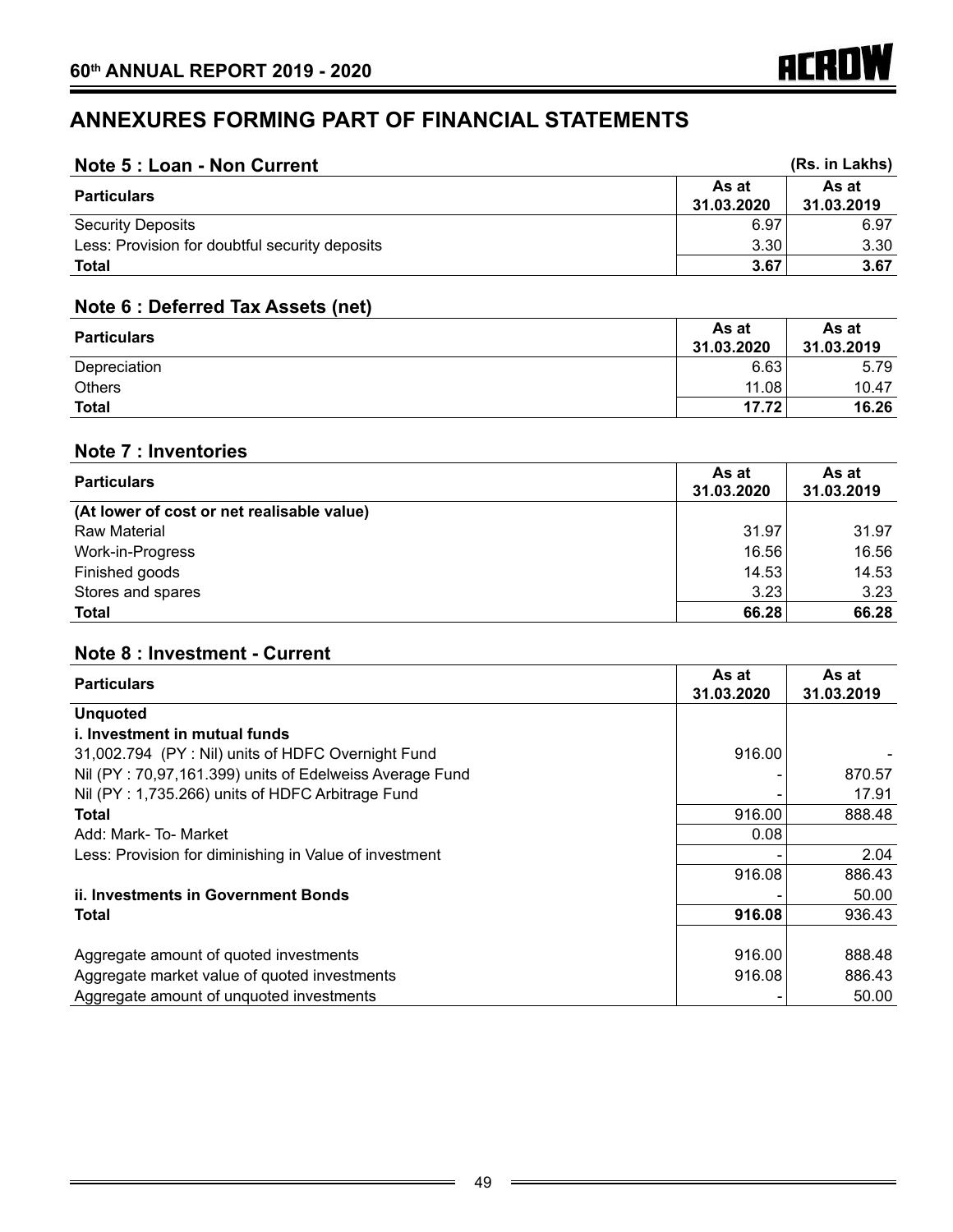| Note 9 : Trade receivables                     |                     | (Rs. in Lakhs)      |
|------------------------------------------------|---------------------|---------------------|
| <b>Particulars</b>                             | As at<br>31.03.2020 | As at<br>31.03.2019 |
| Trade Receivables Due more than six months     |                     |                     |
| - Considered good                              | 1.84                |                     |
| Other receivable                               | 1.87                |                     |
| Less: Provision for doubtful trade receivables |                     |                     |
| <b>Total</b>                                   | 3.71                |                     |

# **Note 10 : Cash and cash equivalents**

| <b>Particulars</b>         | As at<br>31.03.2020 | As at<br>31.03.2019 |
|----------------------------|---------------------|---------------------|
|                            |                     |                     |
| <b>Cash on Hand</b>        | 0.05                | 0.02                |
| <b>Balances With Banks</b> |                     |                     |
| - in Current Accounts      | 10.34               | 3.91                |
| - in deposit               | 588.10              | 585.10              |
| <b>Total</b>               | 598.48              | 589.03              |

# **Note 11 : Loan - Current**

| <b>Particulars</b>                                                                                                     | As at<br>31.03.2020 | As at<br>31.03.2019 |
|------------------------------------------------------------------------------------------------------------------------|---------------------|---------------------|
| Loans and Advances to employees (Secured, considered good)                                                             |                     |                     |
| Prepaid expenses - Unsecured, considered good                                                                          | 1.63                | 0.86                |
| Inter corporate deposits - Unsecured, considered good<br>(Given to Related party, repayable on demand) (Refer note 30) | 62.00               | 37.00               |
| <b>Balances with government authorities (Unsecured, considered good):</b>                                              |                     |                     |
| VAT/GST Credit receivable                                                                                              | 31.99               | 35.36               |
| Others:                                                                                                                |                     |                     |
| Advance Recoverable                                                                                                    | 5.00                | 5.00                |
| <b>Total</b>                                                                                                           | 100.63              | 78.22               |

# **Note 12 : Current Tax Assets (Net)**

| <b>Particulars</b>                                                              | As at<br>31.03.2020 | As at<br>31.03.2019 |
|---------------------------------------------------------------------------------|---------------------|---------------------|
| Current Tax Assets net of provision of Rs. 666.50 lakhs (P.Y. Rs. 666.50 lakhs) | 20.54               | 42.43               |
| Total                                                                           | 20.54               | 42.43               |

# **Note 13 : Other current assets**

| <b>Particulars</b>                   | As at<br>31.03.2020 | As at<br>31.03.2019 |
|--------------------------------------|---------------------|---------------------|
| Interest accrued on deposits & loans | 0.70                | 3.33                |
| Fund balance in Gratuity A/c         | 0.23                | 0.23                |
| <b>Total</b>                         | 0.93                | 3.56                |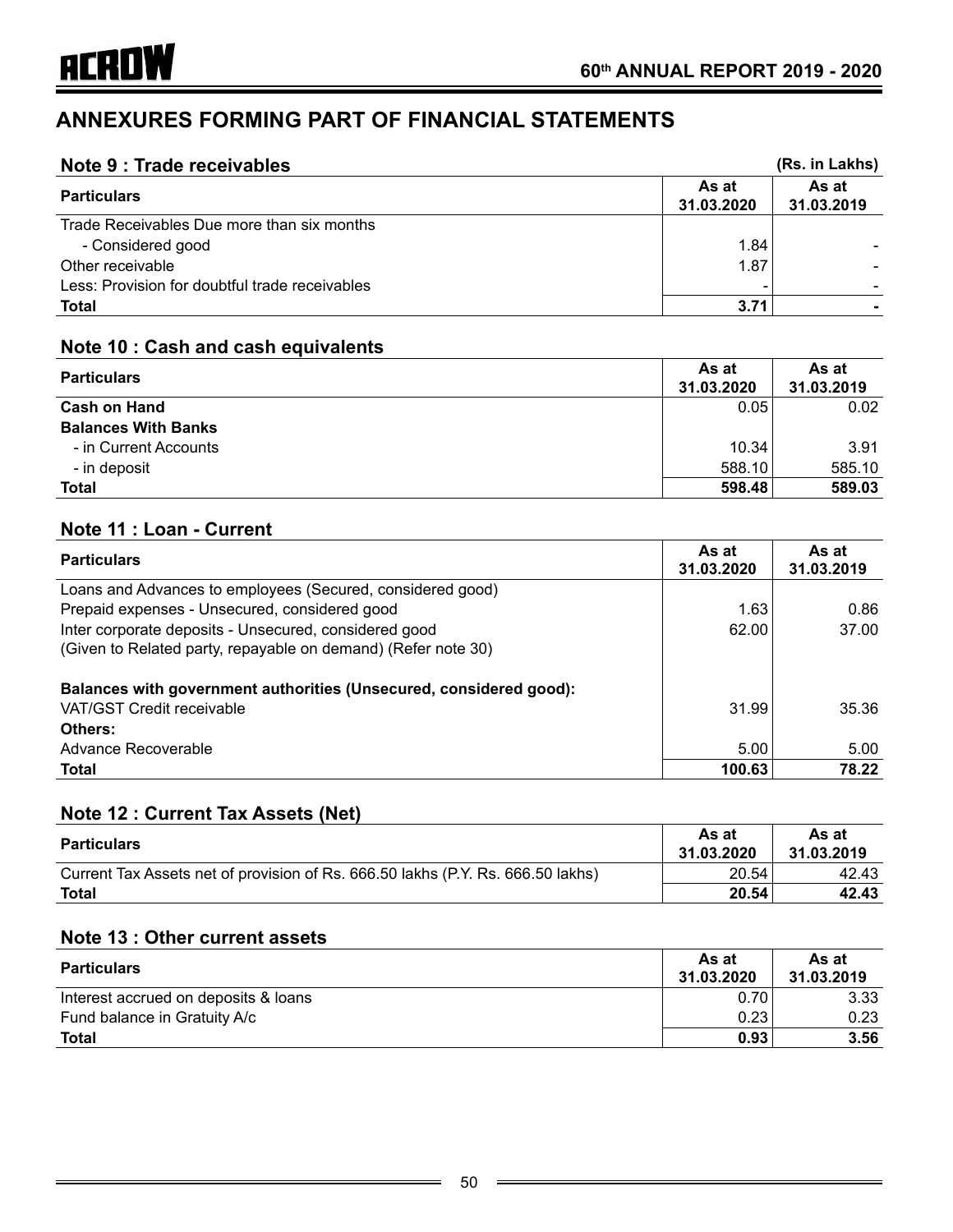| <b>Note 14: Share Capital</b>                             |                     | (Rs. in Lakhs)      |
|-----------------------------------------------------------|---------------------|---------------------|
| <b>Particulars</b>                                        | As at<br>31.03.2020 | As at<br>31.03.2019 |
| <b>Authorised Capital</b>                                 |                     |                     |
| 10,00,000 Equity shares (p.y. 10,00,000) of Rs. 10/- each | 100.00              | 100.00              |
| <b>Issued, Subscribed and Paid Up Capital</b>             |                     |                     |
| 6,40,000 Equity shares (p.y. 6,40,000) of Rs. 10/- each.  | 64.00               | 64.00               |
|                                                           | 64.00               | 64.00               |

## **Note 14.1 : Share Capital Reconciliation:**

| <b>Particulars</b>                              | <b>Equity Shares</b> |               |
|-------------------------------------------------|----------------------|---------------|
|                                                 | No. of shares        | <b>Amount</b> |
| Shares outstanding at the beginning of the year | 6.40.000             | 64.00         |
| Shares issued during the year                   |                      |               |
| Shares bought back during the year              |                      |               |
| Shares outstanding at the end of the year       | 6,40,000             | 64.00         |

## **Note 14.2 : Shares held by each shareholder holding more than five per cent shares**

|                        | <b>As at 31-Mar-20</b>       |        | <b>As at 31-Mar-19</b> |                |
|------------------------|------------------------------|--------|------------------------|----------------|
| Name of Shareholder    | No. of shares   % of holding |        | No. of<br>shares       | $%$ of holding |
| Carina Finvest Limited | 316,000                      | 49.38% | 316,000                | 49.38%         |

There is no change in the shares outstanding at the beginning and at the end of the reporting period & immediately preceding reporting period

#### **Terms Rights attached to equity shares**

- a) The Company has only one class of equity shares having a par value of Rs. 10 per share. Each holder of equity share is entitled to one vote per share.
- b) The Company declares and pays dividends in Indian Rupees.
- c) In the event of liquidation of the Company, the holders of equity shares will be entitled to receive remaining assets of the Company, after distribution of all preferential amounts. The distribution will be in proportion to the number of equity shares held by the shareholder.

| <b>Note 15: Other Equity</b>        |                     | (Rs. in Lakhs)      |
|-------------------------------------|---------------------|---------------------|
| <b>Particulars</b>                  | As at<br>31.03.2020 | As at<br>31.03.2019 |
| a) Capital Redemption Reserve       | 12.79               | 12.79               |
| b) General Reserve                  | 660.39              | 660.39              |
| c) Surplus                          |                     |                     |
| <b>Opening Balance</b>              | 1,444.37            | 1,423.87            |
| Add: Profit / (Loss) for the period | $-30.15$            | 20.50               |
| Closing balance                     | 1,414.22            | 1,444.37            |
| <b>Total</b>                        | 2,087.40            | 2,117.54            |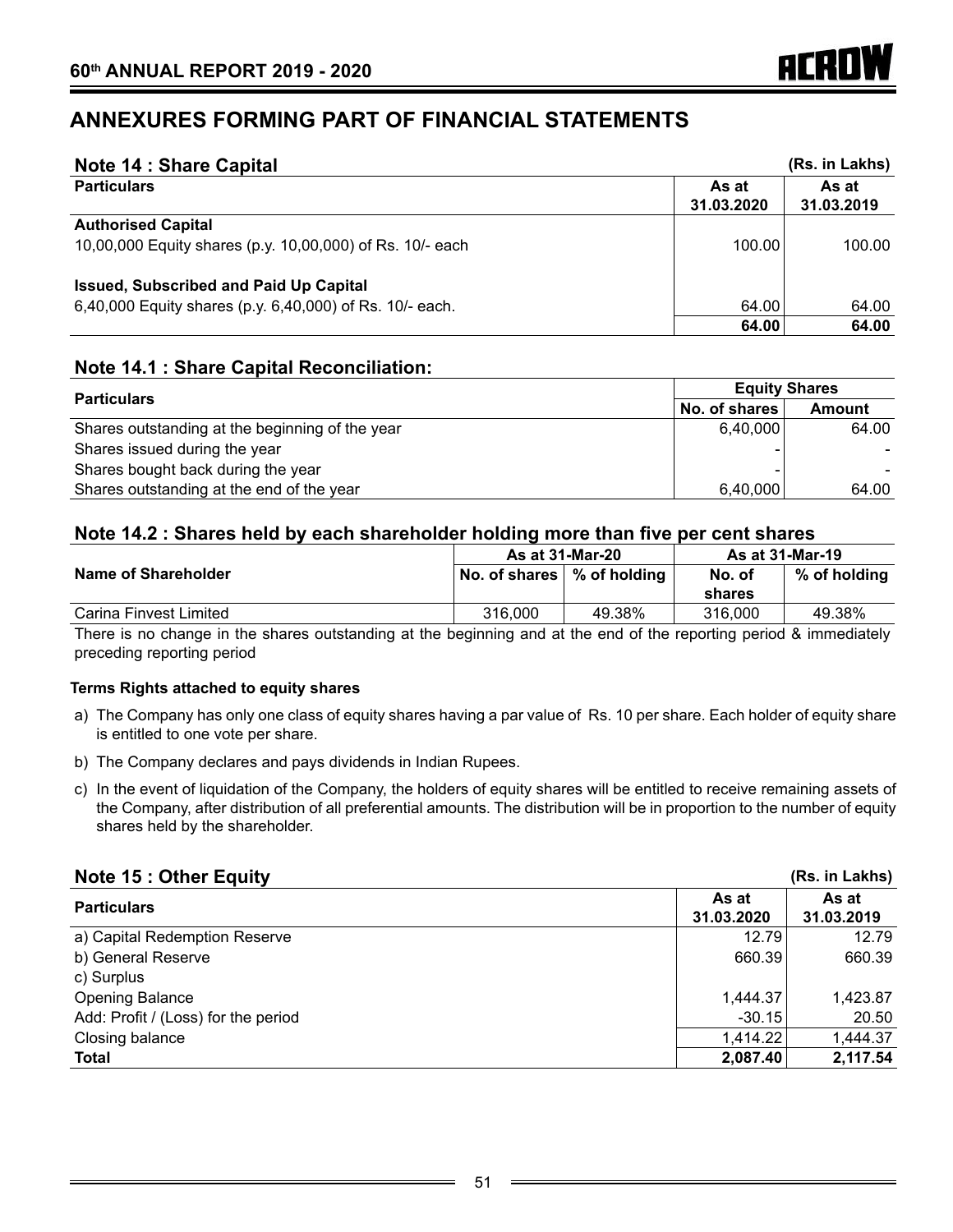| Note 16 : Borrowings - Non Current             |                     | (Rs. in Lakhs)      |
|------------------------------------------------|---------------------|---------------------|
| <b>Particulars</b>                             | As at<br>31.03.2020 | As at<br>31.03.2019 |
| <b>Unsecured</b>                               |                     |                     |
| Deferred Sales Tax liability (Refer Note 16.1) |                     | 4.61                |
| <b>Total</b>                                   |                     | 4.61                |

**Note 16.1 :** Repayable in annual instalments from financial year 2012-13 to financial year 2020-21. Total amount outstanding as on 31 March 2020 is Rs. 4.61 lakhs payable as following : FY 2020-21: Rs. 4.61 lakhs

## **Note 17 : Provisions - Non Current**

| <b>Particulars</b>         | As at<br>31.03.2020 | As at<br>31.03.2019 |
|----------------------------|---------------------|---------------------|
| Gratuity (Refer note 17.1) |                     | -                   |
| <b>Total</b>               | ۰                   |                     |

**Note 17.1 :** As the employees are less than the minimum threshold to applicability of the Payment of Gratuity Act, 1972; no provision for Gratuity made in the Accounts

## **Note 18 : Trade Payables**

| <b>Particulars</b>                 | As at<br>31.03.2020 | As at<br>31.03.2019 |
|------------------------------------|---------------------|---------------------|
| Micro, Small and Medium Enterprise |                     |                     |
| <b>Others</b>                      | 2.85                | 1.54                |
|                                    | 2.85                | 1.54                |

**Note 18.1 :** There are no overdue amounts to Micro,Small and Medium Enterprises as at March 31, 2020 for which disclosure requirements under Micro,Small andMedium Enterprises Development Act, 2006 are applicable.

#### **Note 19 : Other Current Liabilities**

| <b>Particulars</b>                             | As at<br>31.03.2020 | As at<br>31.03.2019 |
|------------------------------------------------|---------------------|---------------------|
| a) Current maturities of long-term debt :      |                     |                     |
| Deferred Sales Tax liability (Refer note 16.1) | 4.61                | 9.74                |
| b) Unpaid dividends (Refer note 19.1)          |                     |                     |
| c) Statutory dues                              | 0.19                | 0.12                |
| d) Other liabilities                           | 3.79                | 2.97                |
| <b>Total</b>                                   | 8.59                | 12.83               |

**Note 19.1 :** There is no amount due and outstanding to be credited to the Investor Education and Protection Fund.

#### **Note 20 : Provisions - Current**

| <b>Particulars</b>                  | As at<br>31.03.2020 | As at<br>31.03.2019 |
|-------------------------------------|---------------------|---------------------|
| a) Provision for employee benefits: |                     |                     |
| i) Provision for Leave encashment   |                     | 0.07                |
| <b>Total</b>                        |                     | 0.07                |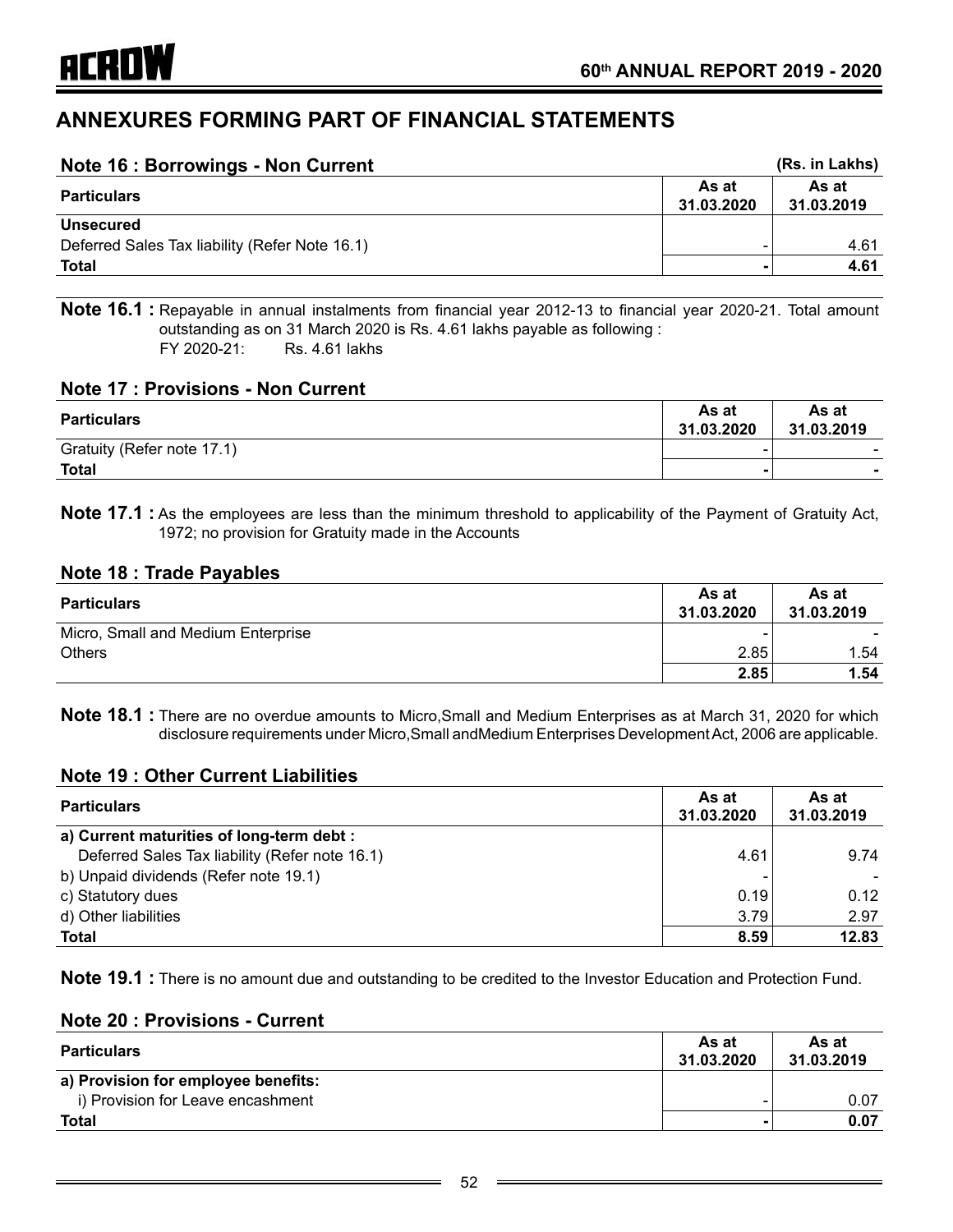| Note 21 : Other income            |                          | (Rs. in Lakhs)           |
|-----------------------------------|--------------------------|--------------------------|
| <b>Particulars</b>                | Year ended<br>31.03.2020 | Year ended<br>31.03.2019 |
| <b>Interest</b>                   |                          |                          |
| <b>Bank Interest</b>              | 3.62                     | 1.26                     |
| Interest on loans                 | 4.12                     | 55.67                    |
| Interest From Others              | 1.72                     | 3.00                     |
| <b>Dividend income</b>            |                          |                          |
| <b>Current Investments</b>        | 83.51                    | 51.90                    |
| <b>Other Non-Operating Income</b> |                          |                          |
| Provision No Longer Required      |                          | 0.69                     |
| Sundry Credits written back       | 0.07                     |                          |
| <b>Total</b>                      | 93.04                    | 112.52                   |

**ACROW** 

# **Note 22 : Cost of Raw Materials Consumption**

| <b>Particulars</b>                                          | Year ended<br>31.03.2020 | Year ended<br>31.03.2019 |
|-------------------------------------------------------------|--------------------------|--------------------------|
| <b>Opening Stock</b>                                        | 31.97                    | 31.97                    |
| Raw Material Purchase - Domestic                            |                          |                          |
| Sub-Total                                                   | 31.97                    | 31.97                    |
| Less: Closing Stock of Raw Material                         | 31.97                    | 31.97                    |
| <b>Raw Material Consumed</b>                                |                          |                          |
| Value of Imported & Indigenous Consumption of Raw Materials |                          |                          |
| Imported                                                    |                          |                          |
| Indigenous                                                  | -                        |                          |
| <b>Total</b>                                                |                          |                          |

# **Note 23 : Changes in inventories of finished goods and work-in-progress**

| <b>Particulars</b>                                            | Year ended<br>31.03.2020 | Year ended<br>31.03.2019 |
|---------------------------------------------------------------|--------------------------|--------------------------|
| Opening                                                       |                          |                          |
| <b>Finished Goods</b>                                         | 14.53                    | 14.53                    |
| W.I. P.                                                       | 16.56                    | 16.56                    |
|                                                               | 31.08                    | 31.08                    |
| Closing                                                       |                          |                          |
| <b>Finished Goods</b>                                         | 14.53                    | 14.53                    |
| W.I.P.                                                        | 16.56                    | 16.56                    |
|                                                               | 31.08                    | 31.08                    |
| Changes in inventories of finished goods and work-in-progress |                          |                          |
| Details of closing stock - Finished goods<br>Hopper           |                          |                          |
| Others (including spares)                                     | 14.53                    | 14.53                    |
| Details of closing stock - W.I.P.                             |                          |                          |
| Hopper                                                        |                          |                          |
| Others (including spares)                                     | 16.56                    | 16.56                    |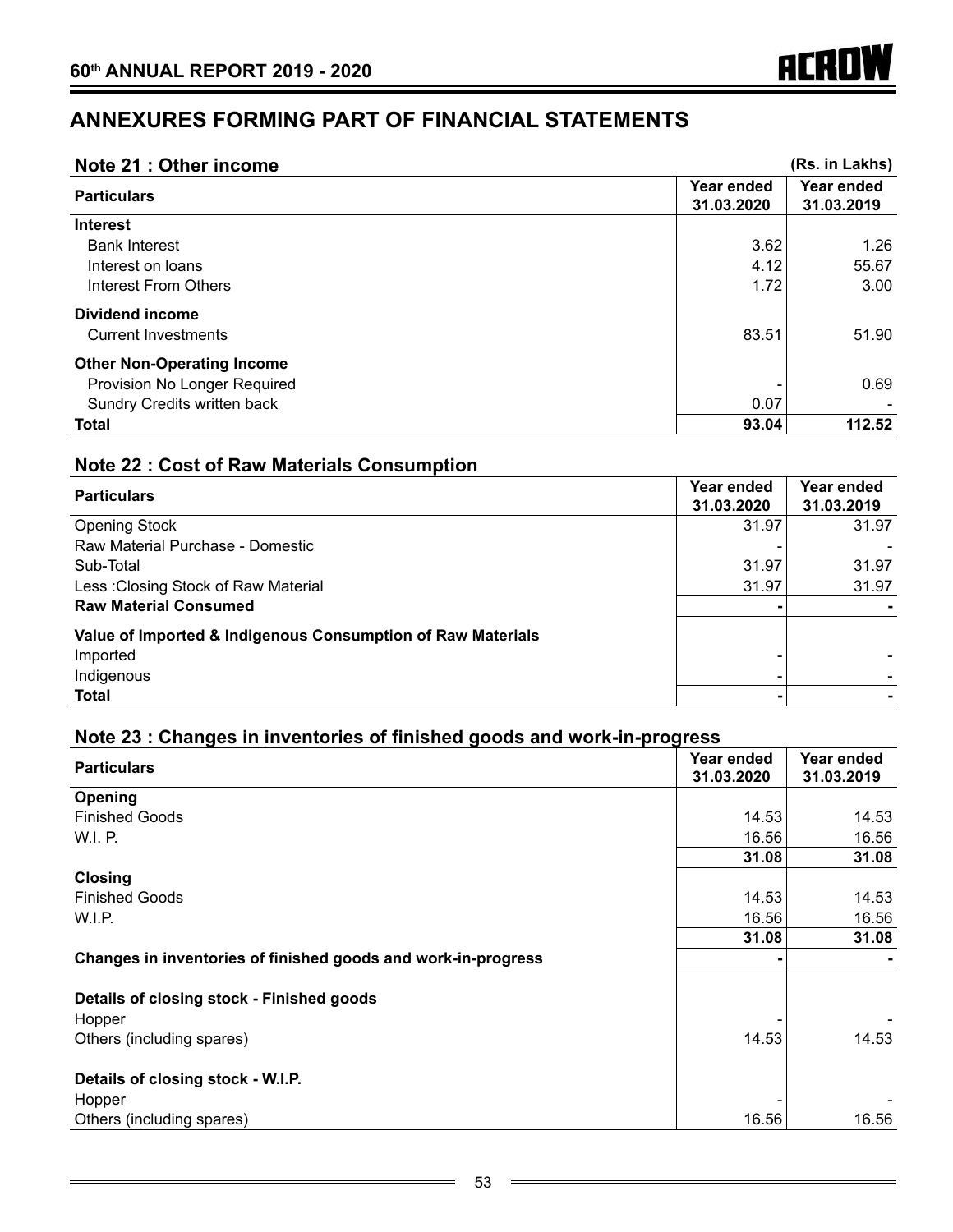| <b>Note 24: Employee Benefits Expenses</b> |                          | (Rs. in Lakhs)           |  |
|--------------------------------------------|--------------------------|--------------------------|--|
| <b>Particulars</b>                         | Year ended<br>31.03.2020 | Year ended<br>31.03.2019 |  |
| Salary, Wages & Bonus                      | 6.40                     | 5.62                     |  |
| Contributions to provident and other funds | 0.27                     | 0.29                     |  |
| Staff welfare expenses                     | 0.29                     | 0.40                     |  |
| Total                                      | 6.96                     | 6.32                     |  |

# **Note 25 : Finance costs**

| <b>Particulars</b>           | Year ended<br>31.03.2020 | Year ended<br>31.03.2019 |
|------------------------------|--------------------------|--------------------------|
| <b>Interest Expenses</b>     |                          |                          |
| <b>Other Borrowing Costs</b> | 0.30                     | 0.58                     |
| <b>Total</b>                 | 0.30                     | 0.58                     |

# **Note 26 : Other expenses**

| <b>Particulars</b>                                        | Year ended | Year ended |
|-----------------------------------------------------------|------------|------------|
|                                                           | 31.03.2020 | 31.03.2019 |
| <b>Electricity Charges</b>                                | 0.10       | 0.03       |
| Power and Fuel                                            |            | 0.09       |
| Insurance                                                 | 1.69       | 2.06       |
| Society maintanence charges                               | 4.68       | 3.99       |
| Rates & Taxes                                             | 0.71       | 1.58       |
| <b>Printing and Stationery</b>                            | 0.47       | 0.60       |
| Audit Fees (Refer Note 26.1)                              | 0.75       | 0.75       |
| Postage & Telephone                                       | 0.62       | 0.64       |
| <b>Director Fees</b>                                      | 1.41       | 0.81       |
| Legal and professional                                    | 10.93      | 12.82      |
| General charges                                           | 5.58       | 7.62       |
| Corporate social responsibility expense (Refer Note 26.2) |            | $-12.35$   |
| Interest on delayed payment of taxes                      | 0.09       | 0.04       |
| Security charges                                          | 11.91      | 13.55      |
| Provision for diminution in investment value              | 1.93       | 9.34       |
| Provision for doubtful advances                           |            | 3.30       |
| Loss on sale of investments                               | 9.56       | 2.53       |
| <b>Listing Fees</b>                                       | 3.00       | 2.50       |
| <b>Vehicle Expenses</b>                                   | 4.63       | 3.76       |
| Office expenses                                           | 5.92       | 1.76       |
| Fees & Subscription                                       | 2.14       | 0.59       |
| Repairs and maintenance - Others                          | 2.98       | 3.77       |
| Advertisement, Publicity & Selling Expenses               | 0.77       | 0.89       |
| <b>Travelling and Conveyance</b>                          | 4.24       | 3.26       |
| GST/VAT input written off                                 | 10.06      |            |
| Total                                                     | 84.19      | 63.93      |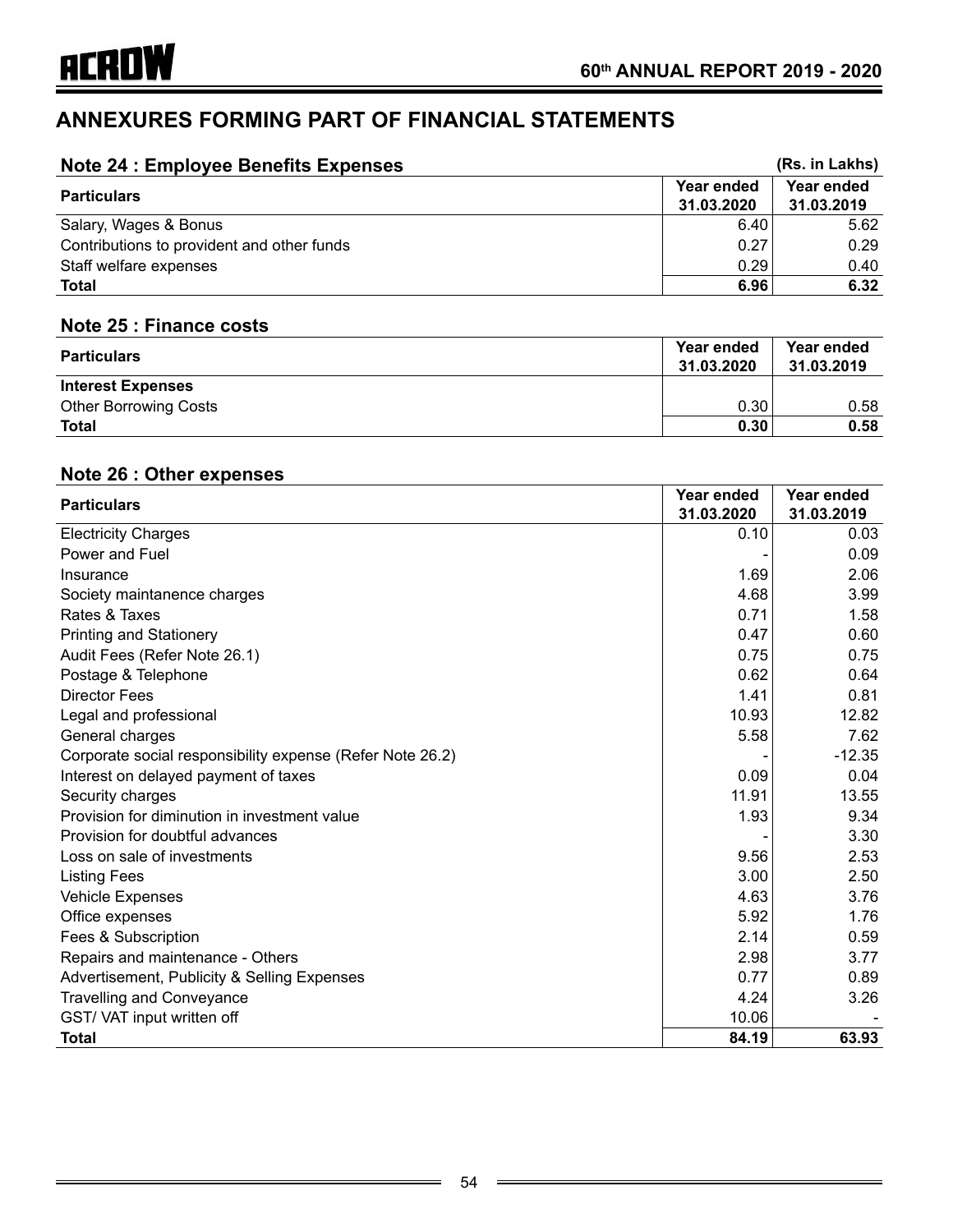| Note 26.1 : Payment to Auditors as: |                                 | (Rs. in Lakhs)           |  |
|-------------------------------------|---------------------------------|--------------------------|--|
| <b>Particulars</b>                  | <b>Year ended</b><br>31.03.2020 | Year ended<br>31.03.2019 |  |
| <b>Statutory Audit Fees</b>         | 0.75                            | 0.75                     |  |
| <b>Total</b>                        | 0.75                            | 0.75                     |  |

# **Note 26.2 : Corporate Social Responsibility (CSR)**

| <b>Particulars</b>                                       | Year ended<br>31.03.2020 | Year ended<br>31.03.2019 |
|----------------------------------------------------------|--------------------------|--------------------------|
| Corporate Social Responsibility (CSR) (Refer note below) |                          | -12.35                   |
| Total                                                    |                          | -12.35                   |

Since the preceding 3 years Average net profit/ Preceding year net profit of the company in the manner computed under Section 198 of the Companies Act 2013 was a loss, no amount was required to be spent during the financial years 2016-17, 2017-18 and 2018-19 on CSR activities refered to in Section 135 of the Companies Act 2013. Hence, amount contributed in FY 2017-18 was refunded in FY 2018-19, on a specific request made by the company.

# **Note: 27 Earning Per Share (EPS)**

| <b>Particular</b>                                                               | Year ended | Year ended |
|---------------------------------------------------------------------------------|------------|------------|
|                                                                                 | 31.03.2020 | 31.03.2019 |
| Face value per Equity Share (Rs.)                                               | 10.00      | 10.00      |
| <b>Basic Earnings per Share (Rs.)</b>                                           | $-4.71$    | 3.20       |
| Net Profit after Tax as per Statement of Profit and Loss attributable to Equity | $-30.15$   | 20.50      |
| Shareholders (Rs. In Lacs)                                                      |            |            |
| Weighted Average number of Equity Shares used as denominator for calculating    | 6,40,000   | 6,40,000   |
| <b>Basic EPS</b>                                                                |            |            |
| <b>Diluted Earnings per Share (Rs.)</b>                                         | $-4.71$    | 3.20       |
| Net Profit after Tax as per Statement of Profit and Loss attributable to Equity | $-30.15$   | 20.50      |
| Shareholders (Rs. In Lacs)                                                      |            |            |
| Weighted Average number of Equity Shares used as denominator for calculating    | 6,40,000   | 6.40.000   |
| <b>Basic EPS</b>                                                                |            |            |

# **Note: 28 Contingent liabilities**

| <b>Particular</b>                                                                                                    | Year ended<br>31.03.2020 | Year ended<br>31.03.2019 |
|----------------------------------------------------------------------------------------------------------------------|--------------------------|--------------------------|
| i) Demands made by the Income Tax Department towards Wealth Tax, against which<br>the Company has preferred appeals. | 15.43                    | 15.43                    |
| ii) Demands made by Employees State Insurance Corporation, against which the<br>Company has preferred appeals.       | 5.08                     | 5.08                     |
| iii) Demands made by Service Tax Department, against which the Company has<br>preferred appeals.                     | 0.98                     | 0.98                     |
| <b>Total</b>                                                                                                         | 21.49                    | 21.49                    |

# **Note: 29 Segment Reporting**

The Company's business comprises entirely of manufacture and sale of engineering goods, which is confined to the territorial limits of the country, where the risks and returns are largely similar. As such, the Company has only one business segment and only one geographical segment.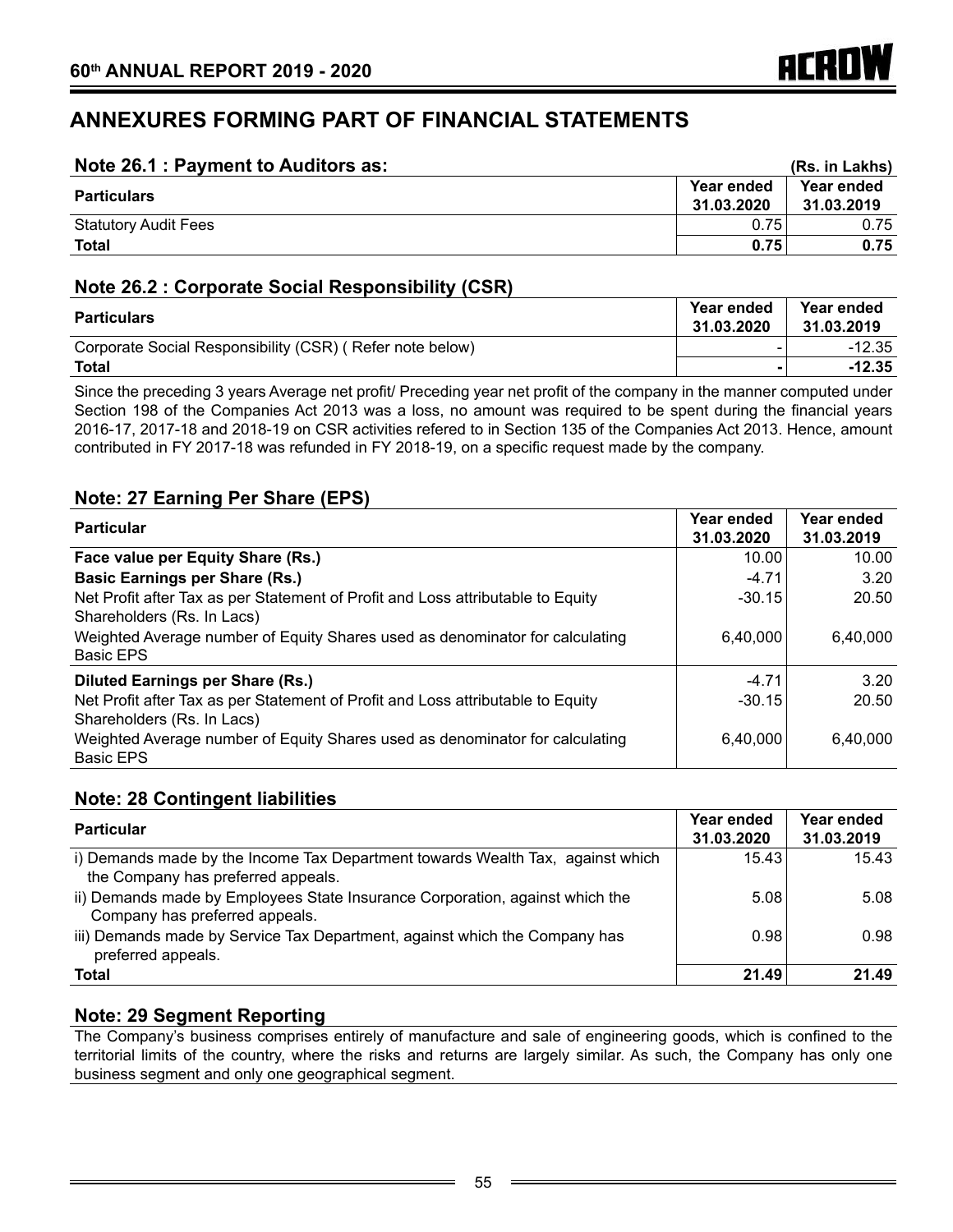

**30 Related party disclosures Summary of Significant Accounting Policies and other Explanatory Information (Currency: Indian Rupees)**

#### **a) Names of related parties and description of relationship**

| Name of the related party         |                                   |
|-----------------------------------|-----------------------------------|
| Mr. Harshavardhan B. Doshi        |                                   |
| Mr. Nihal H. Doshi                |                                   |
| Mr. Vikram Bhat                   | Key Management Personnel          |
| Mr. Sanjay Ramchandra Shirgaonkar |                                   |
| Mrs. Ramola S. Mahajani           |                                   |
| Miss. Jonita D'souza              |                                   |
| The Ravalgaon Sugar Farm Ltd      | Enterprises over which key        |
|                                   | management personnel are able     |
| Carina Finvest Ltd                | to exercise significant influence |
|                                   |                                   |

| b) | Transactions with the related parties during the year                                      |                                       | (Rs. in Lakhs)                                                                                             |                         |  |
|----|--------------------------------------------------------------------------------------------|---------------------------------------|------------------------------------------------------------------------------------------------------------|-------------------------|--|
|    | <b>Nature of transactions</b>                                                              | <b>Key</b><br>management<br>personnel | <b>Enterprises over which key</b><br>management personnel are<br>able to exercise significant<br>influence | <b>Total</b>            |  |
|    | <b>Other Income</b><br><b>Interest income</b>                                              | $(\text{-})$                          | 4.12<br>(55.67)                                                                                            | 4.12<br>(55.67)         |  |
|    | <b>Other Expenses</b><br><b>Directors' Sitting Fees Paid</b><br>Mr. Harshavardhan B. Doshi | 0.14<br>(0.08)                        | $(-)$                                                                                                      | 0.14<br>(0.08)          |  |
|    | Mr. Nihal H. Doshi                                                                         | 0.31<br>(0.23)                        | $(-)$                                                                                                      | 0.31<br>(0.23)          |  |
|    | Mr. Vikram Bhat                                                                            | 0.25<br>(0.26)                        | $(-)$                                                                                                      | 0.25<br>(0.26)          |  |
|    | Mrs. Ramola S. Mahajani                                                                    | 0.43<br>(0.34)                        | $(-)$                                                                                                      | 0.43<br>(0.34)          |  |
|    | Mr. Sanjay Shirgaonkar                                                                     | 0.30                                  |                                                                                                            |                         |  |
|    | <b>Remuneration</b><br>Miss. Jonita D'souza                                                | 0.166                                 |                                                                                                            | 0.166                   |  |
|    | <b>Service Charges- Carina Finvest limited</b>                                             | $(-)$                                 | 7.20<br>(7.20)                                                                                             | 7.20<br>(7.20)          |  |
|    | <b>Deposit</b><br><b>Intercorporate Deposit</b><br>Intercorporate deposits given           | $(-)$                                 | 25.00<br>(94.00)                                                                                           | 25.00<br>(94.00)        |  |
|    | Intercorporate deposits - repayment                                                        | $(-)$                                 |                                                                                                            | $(1,000.00)$ (1,000.00) |  |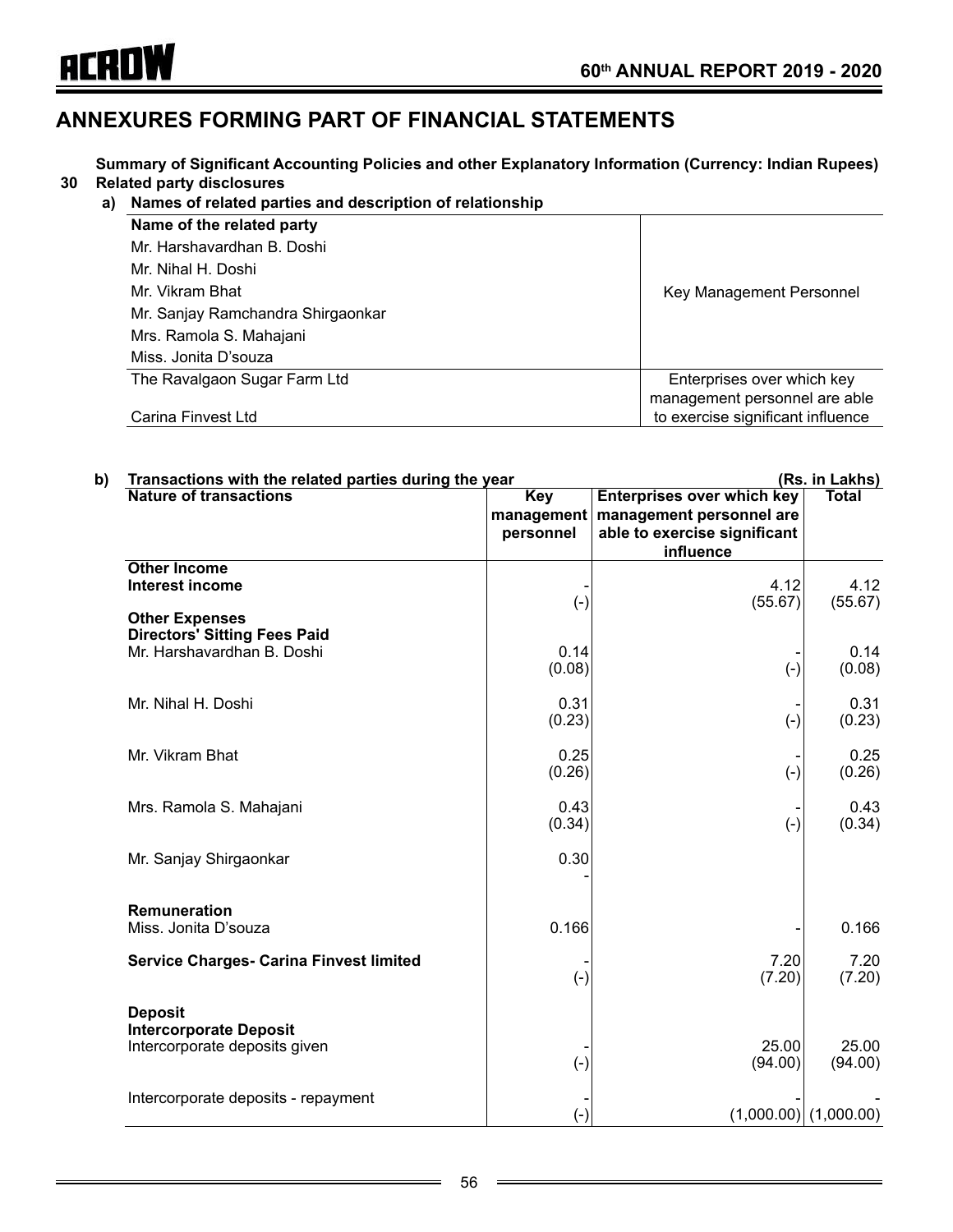| b) | Transactions with the related parties during the year               |                                |                                                                                                            | (Rs. in Lakhs)   |
|----|---------------------------------------------------------------------|--------------------------------|------------------------------------------------------------------------------------------------------------|------------------|
|    | <b>Nature of transactions</b>                                       | Key<br>management<br>personnel | <b>Enterprises over which key</b><br>management personnel are<br>able to exercise significant<br>influence | Total            |
|    | Outstanding as at year end<br>Payable to The Carina Finvest Limited | $(-)$                          | 0.65<br>(1.39)                                                                                             | 0.65<br>(1.39)   |
|    | Receivable from The Ravalgaon Sugar Farms Limited                   | (-)                            | 3.71                                                                                                       | 3.71             |
|    | Inter-corporate deposits- given<br>Ravalgaon Sugar Farms Limited    | $\overline{\phantom{a}}$       | 62.00<br>(37.00)                                                                                           | 62.00<br>(37.00) |

Figures in brackets pertain to the figures of previous year.

- **31** The identification of Micro, Small and Medium Enterprises is based on Management's knowledge of their status. Disclosure of trade payables under other liabilities is based on information available with the Company regarding .i e status of the suppliers as defined under the Micro, Small and Medium Enterprises Development Act, 2006. The Company also has no outstanding dues in the current year that were required to be furnished under section 22 of Micro, Small and Medium Enterprises Development Act, 2006.
- **32** The Company is in the business of manufacturing tools and equipment for sugar mills. During the year, due to economic constraints there were no operations in manufacturing activities. As a result, the Company did not have any operations during the year. However, the company is of the view that this is a temporary situation and hence there in no impact on going concern and financial statement prepared accordingly.
- **33** Previous year's figures have been regrouped whenever considered necessary to confirm with the current year presentation.

For **Patkar & Pendse H. B. Doshi Nihal Doshi Chartered Accountants**<br> **Chairman Chairman Director**<br> **Chartered Accountants**<br> **DIN:** 00246749<br>
DIN: 00246749 FRN 107824W **DIN:** 00688736 **DIN:** 00246749

**B. M. PENDSE V. M. Bhat Jonita D'souza**

**Membership No.:** 032625 Mumbai, Dated: 29<sup>th</sup> June, 2020 For and on behalf of the Board of Directors

**DIN:** 00551104

Company Secretary